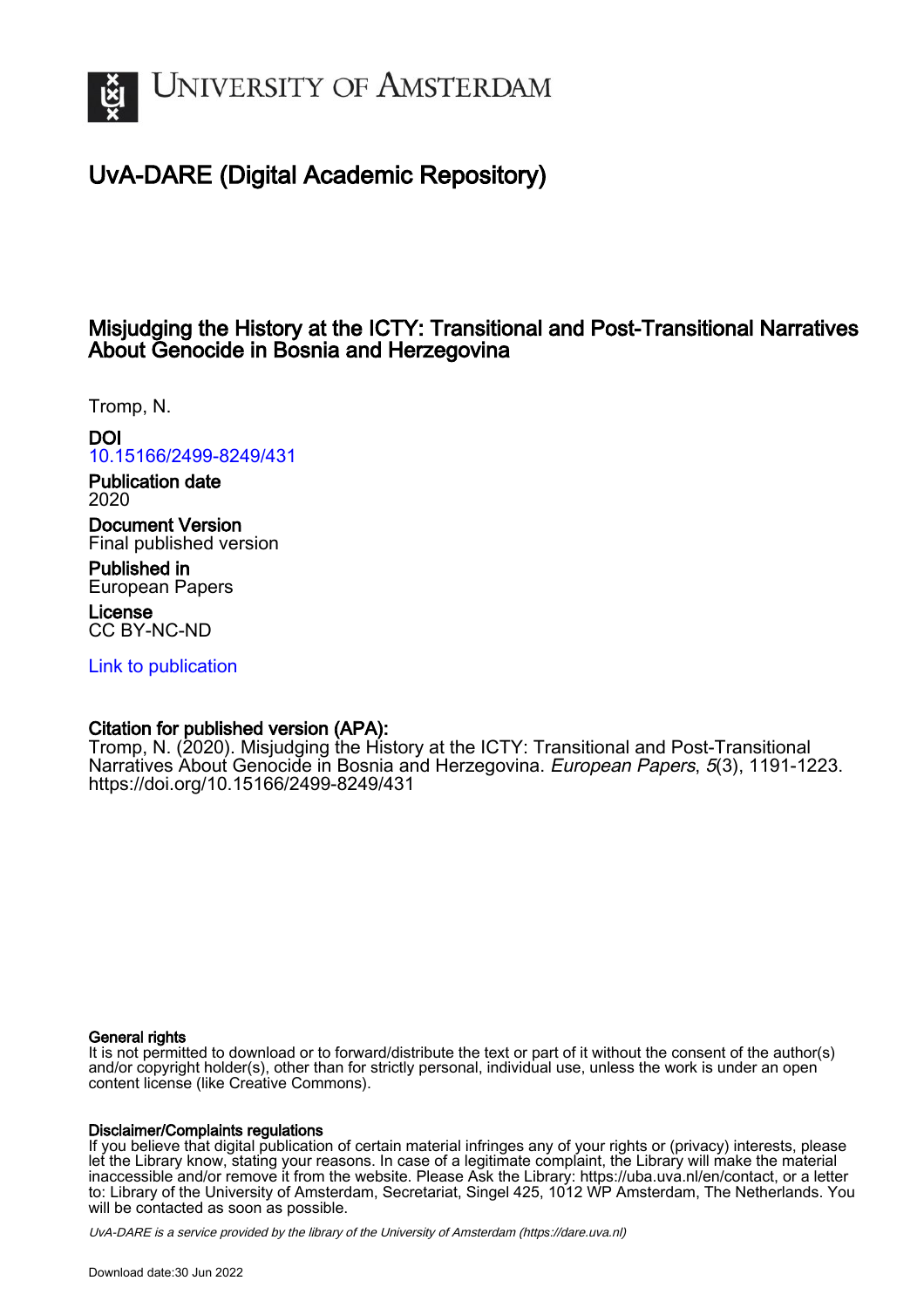

**ARTICLES** Historical Memory in Post-communist Europe and the Rule of Law – Second Part *edited by* Grażyna Baranowska *and* León Castellanos-Jankiewicz

# Misjudging the History at the ICTY: Transitional and Post-Transitional Narratives About Genocide in Bosnia and Herzegovina

## Nevenka Tromp**[\\*](#page-1-0)**

TABLE OF CONTENTS: I. Introduction. – I.1. Theoretical framing of transitional, post-transitional justice and strategic narratives. – II. Transitional narrative of genocide in Bosnia and Herzegovina. – II.1. Genocide charges for facts occurring in 1992. – II.2. Bosnian Muslims and Bosnian Croats: two protected groups targeted by the Serb forces in genocidal crimes in 1992. – II.3. Relevance of the ICTY judgments on Serbia's involvement in the international armed conflict in Bosnia and Herzegovina. – II.4. Transitional narrative of the Srebrenica genocide. – II.5. Importance of the genocide charges in Slobodan Milošević's trial. – II.6. Serbia, Srebrenica and crimes against humanity. – III. Post-transitional and strategic narrative of genocide in Bosnia and Herzegovina. – III.1. From transitional to post-transitional justice narrative, 2000-2020. – III.2. "Border correction" initiative: how much larger will the post-Yugoslav Serbia be? – IV. Conclusions.

ABSTRACT: This *Article* explores the transitional, post-transitional and strategic narratives about the wars in the former Yugoslavia, more specifically in Bosnia and Herzegovina. The criminal justice narrative created by the International Criminal Tribunal for the former Yugoslavia (ICTY) dominates the transitional narratives about the Yugoslav wars. It is not uncommon that both sides – the victims and the perpetrators – express dissatisfaction with the justice outcome depending on the verdict. Transitional narratives based on the criminal trials are expected to provide clarity on the distinction between "bad" and "good" guys; between perpetrators and victims; between the criminality of the perpetrating side and the response of the victim's side. With the passage of time, all transitional narratives will be challenged by post-transitional narratives, launched by various societal and political actors for different reasons with specific objectives behind them. For example, the ruling post-conflict elites can decide to create a post-transitional narrative in which they will try to re-interpret or counter the existing transitional narratives with the goal to exonerate the policies of the predecessor regime that led to the violence by reintroducing the "politics of the past" into the "politics of the present" in the perusal of the still to be achieved political objectives of the predecessor regime. Using the example of the ICTY genocide judgments, this *Article* will explore how its transitional narrative of genocide

\* Lecturer, Department of European Studies, University of Amsterdam, n.tromp-[vrkic@uva.nl](mailto:n.tromp-vrkic@uva.nl).

<span id="page-1-0"></span>EUROPEAN PAPERS WWW.europeanpapers.eu ISS[N 2499-8249](https://search.datacite.org/works?query=www.europeanpapers.eu) [Vol. 5, 2020, No 3,](http://www.europeanpapers.eu/en/content/e-journal/EP_eJ_2020_3) pp. 1191-1223 doi[: 10.15166/2499-8249/431](https://search.datacite.org/works/10.15166/2499-8249/431)

[\(CC BY-NC-ND 4.0\)](https://creativecommons.org/licenses/by-nc-nd/4.0/)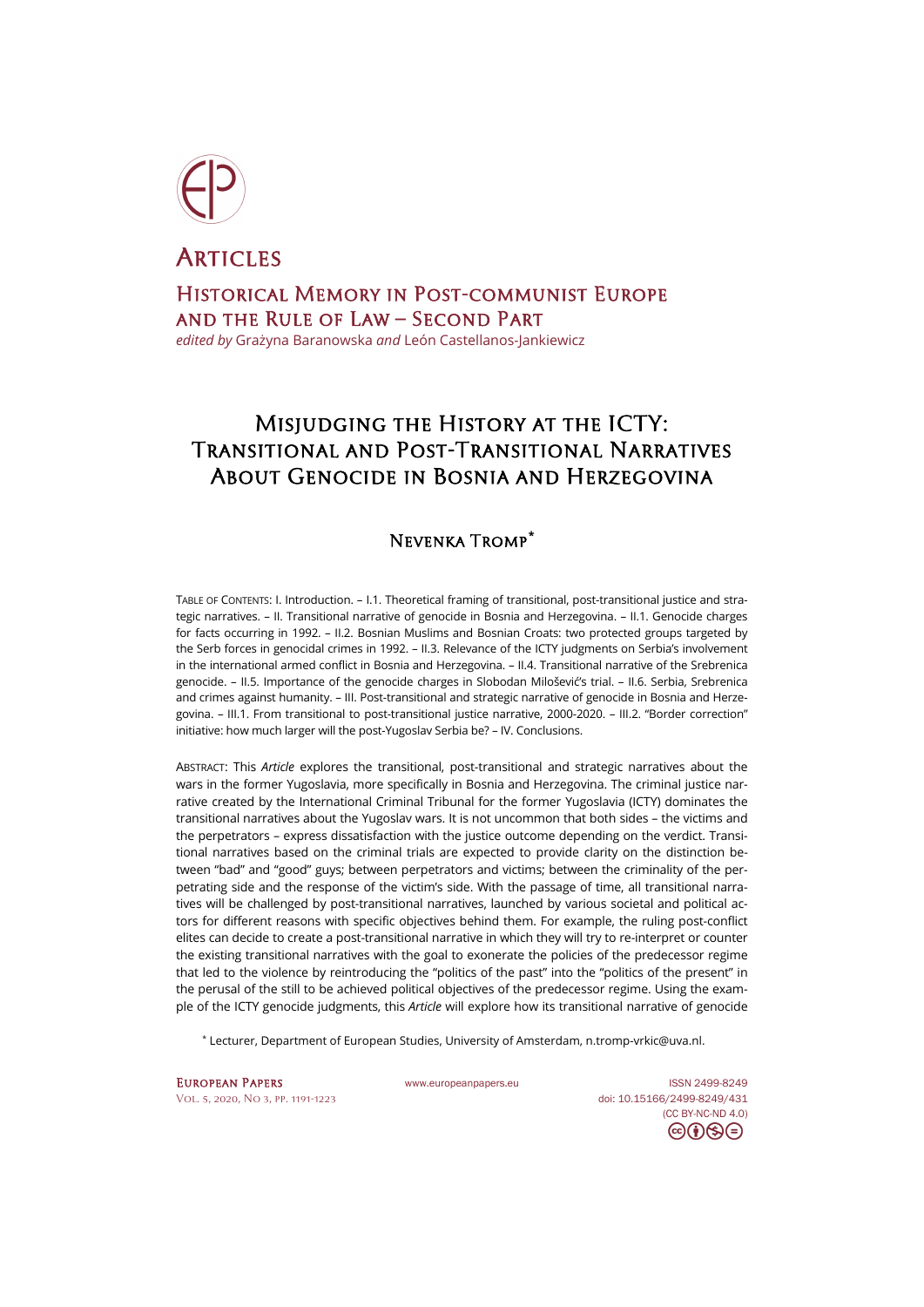has been undermined by the post-transitional narratives launched by the Serbian post-conflict elites in the perusal of the unfulfilled strategic goals of the predecessor regimes.

KEYWORDS: disintegration of Yugoslavia – ICTY – genocide – Bosnia-Herzegovina – Srebrenica – transitional justice.

### I. Introduction

In August 2018, the *Republika Srpska* Assembly revoked the "Report of the Commission about the events in Srebrenica in 1995", a document adopted in 2004. The *Republika Srpska* (RS) is a territorial entity of the sovereign State of Bosnia-Herzegovina (BiH), as stipulated in the Dayton Peace Agreement of [1](#page-2-0)995.<sup>1</sup> The gravity of the crimes in Srebrenica had been confirmed in several judgments rendered at the International Tribunal for Former Yugoslavia (ICTY), an *ad hoc* court established in 1993 by the UN Security Council. The first ICTY judgment for the Srebrenica genocide was rendered in 2001 in the case against Radislav Krstić, a general in the RS Army (the VRS – *Vojska Republika Srpske*). Ultimately, the Srebrenica genocide became a symbol of the tragic and destructive nature of the war in BiH that lasted from 1992 to 1995. It also underlined the narrative of collective suffering of the Bosnian Muslims as the principal victims of genocide; and the Serb side as the principal perpetrator of genocide.<sup>[2](#page-2-1)</sup> Krstić's 2001 judgment was confirmed in the appeals' judgment of 2004, the same year in which the RS parliament adopted the Report of the Commission about the events in Srebrenica. The Report prompted the then President of RS – Dragan Čavić – to issue a public apology, stating that the massacre of thousands of Bosnian Muslims at Srebrenica was "a black page in the history of the Serb people".[3](#page-2-2)

The announcement of the Report's revocation 14 years later by the same Assembly was followed by the formation of two international commissions with the official man-

<span id="page-2-0"></span><sup>1</sup> *Serb leader's Srebrenica regret*, in *BBC News*, 11 July 2004, [news.bbc.co.uk,](http://news.bbc.co.uk/2/hi/europe/3831599.stm) summarised the main points of the Report as follows: "According to the report: Bosnian Serb forces planned a three-stage operation: the attack on the town, the separation of women and children and the execution of the men; military and police units, as well as special units of the interior ministry, took part in the murders; four new graves are original sites while the other 28 are sites where bodies were reburied to hide traces of the massacre; the commission has data on 7,779 people missing in Srebrenica and has so far identified 1,332 of them"; T. TOPIĆ, *Otvaranje najmračnije stranice*, in *VREME*, 1 July 2004, [www.vreme.com.](https://www.vreme.com/cms/view.php?id=384060) On the withdrawal of the Report see D. KOVAČEVIĆ, *Bosnian Serb MPs Annual Report Acknowledging Srebrenica*, in *The Balkan Insight*, 14 August 2018[, balkaninsight.com;](https://balkaninsight.com/2018/08/14/bosnian-serb-mps-annul-report-acknowledging-srebrenica-08-14-2018/) A. SORGUĆ, *Bosnian Serbs' War Commissions: Fact-Seeking or Truth-Distortion?*, in *The Balkan Insight*, 25 February 2019[, balkaninsight.com](https://balkaninsight.com/2019/02/25/bosnian-serbs-war-commissions-fact-seeking-or-truth-distorting/).

<sup>2</sup> See, e.g., the ICTY press release of 2 August 2001, *Prosecutor v. Radoslav Krstić*[, www.icty.org;](https://www.icty.org/x/cases/krstic/tjug/en/010802_Krstic_summary_en.pdf)

<span id="page-2-2"></span><span id="page-2-1"></span><sup>3</sup> ICTY judgment summaries: of 10 June 2010, *Prosecutor v. Popović et.al*., [www.icty.org;](https://www.icty.org/x/cases/popovic/tjug/en/100610summary.pdf) of 26 March 2016, *Prosecutor v. Radovan Karadžić*, [www.icty.org;](https://www.icty.org/x/cases/karadzic/tjug/en/160324_judgement_summary.pdf) of 22 November 2017, *Prosecutor v. Ratko Mladić*, [www.icty.org;](https://www.icty.org/x/cases/mladic/tjug/en/171122-summary-en.pdf) of 12 December 2012, *Prosecutor v. Zdravko Tolimir*, [www.icty.org.](https://www.icty.org/x/cases/tolimir/tjug/en/121212_summary.pdf) See e.g. Serb leader's Srebrenica regret, cit.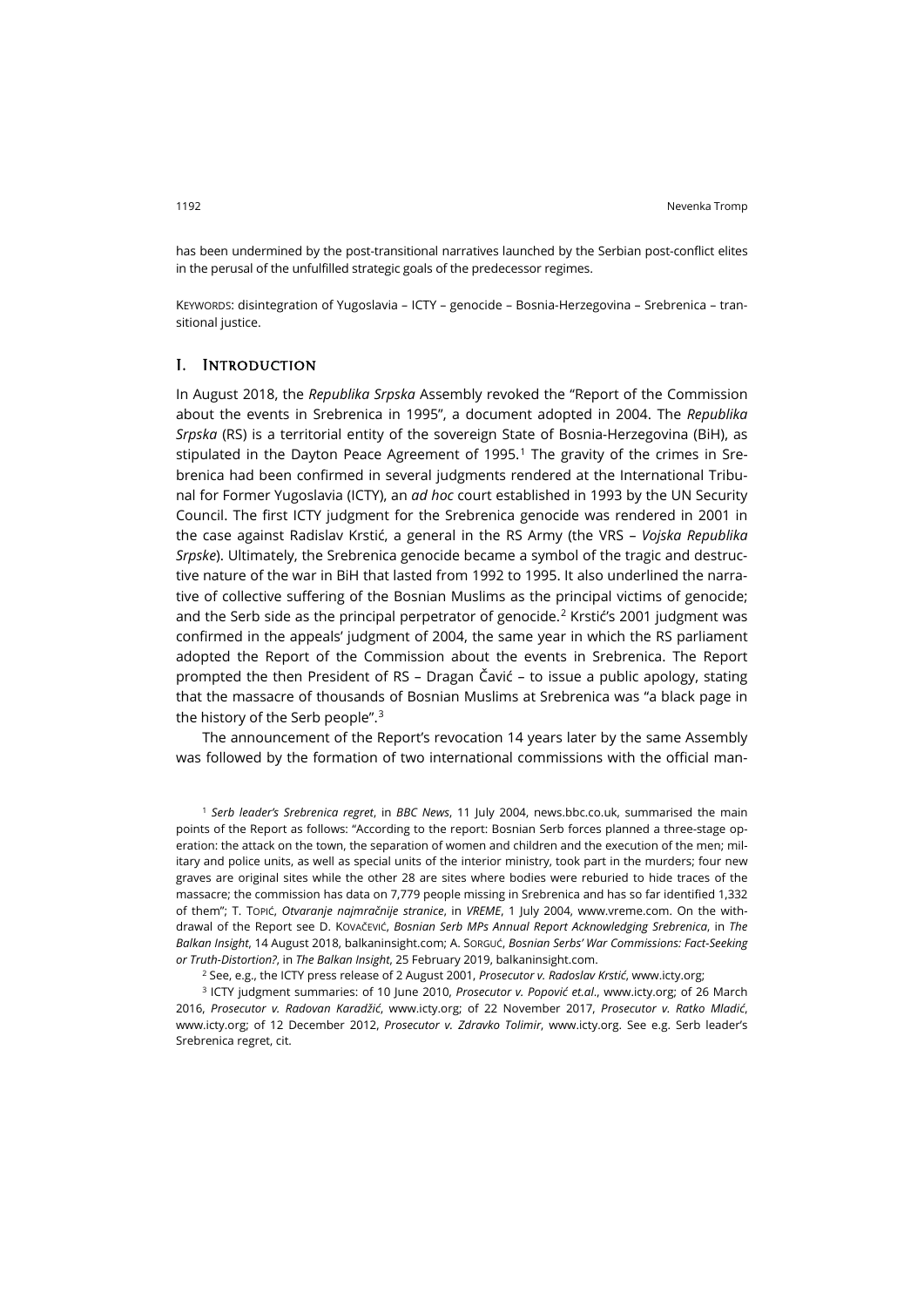date to contextualise the crimes committed in the Sarajevo and the Srebrenica areas.<sup>[4](#page-3-0)</sup> The appointment of the commissions to re-investigate these two particular crime sites was telling: the Sarajevo siege and the Srebrenica genocide gained global notoriety, as sites of unimaginable brutality of the Serb forces. These crimes occurred in front of the global audience from the first day of the war in 1992, carving the Serb side as the prin-cipal wrongdoer into the world's collective memory.<sup>[5](#page-3-1)</sup> Sarajevo and Srebrenica became symbols of senseless suffering of the Bosnian Muslim civilian population for what were perceived as the cynical geostrategic ambitions of Serbia $6$  under the leadership of Slobodan Milošević and in concert with the Bosnian Serb leadership.[7](#page-3-3)

The Sarajevo commission consists of seven members who were asked to investi-gate the suffering of Serbs in Sarajevo from 1991 to 1995.<sup>[8](#page-3-4)</sup> The Srebrenica commission consists of nine members who were asked to investigate suffering of all peoples in the Srebrenica region from 1992 to 1995.[9](#page-3-5) Gideon Greif, its chairman, opened the first meeting in February 2019 stating that the aim of the commission was to establish the truth, of which there could be only one. He affirmed the commission's moral obligation to be true to the facts and to the victims.<sup>[10](#page-3-6)</sup>

Russia's and Serbia's governments lauded the initiative as being long overdue after the anti-Serb bias that had been ongoing since the 1990s.<sup>[11](#page-3-7)</sup> International diplomats reacted with apprehension, warning of the possible negative impact of this initiative in the

<span id="page-3-0"></span><sup>4</sup> The official names of the commissions are: "The Independent International Commission for investigation of the suffering of Serbs in Sarajevo from 1991 to 1995" and "The International Independent Commission for investigation of suffering of all peoples in the Srebrenica region from 1992 to 1995".

<span id="page-3-1"></span><sup>5</sup> See e.g. S. TANNER, *The Mass Crimes in the Former Yugoslavia: Participation, Punishment and Prevention?*, in *The International Review of the Red Cross*, 2008, p. 273 *et seq.*

<span id="page-3-2"></span><sup>6</sup> Serbia is a successor State of the Federal Republic of Yugoslavia (FRY) that existed between 1992 and 2003. It continued to exist as Serbia-Montenegro from 2003 to 2006. In 2006, Montenegro declared independence, leaving Serbia as the only legal successor of FRY.

<span id="page-3-3"></span><sup>7</sup> See e.g. I. TRAYNOR, *Srebrenica genocide: worst massacre in Europe since the Nazis*, in *The Guardian*, 10 June 2010[, www.theguardian.com;](https://www.theguardian.com/law/2010/jun/10/hague-bosnian-serb-srebrenica-genocide1) C. LESLIE, *Sarajevo: A Portrait of the City 20 years after the Bosnian war*, in *The Guardian*, 14 December 2015, [www.theguardian.com;](https://www.theguardian.com/cities/ng-interactive/2015/dec/14/sarajevo-portrait-city-20-years-bosnian-war-dayton) I. SCARAMUZZI, *Pope Francis: Sarajevo, from a symbol of war to a place of unity between faiths*, in *Abouna.org*, 7 June 2015, [en.abouna.org;](http://en.abouna.org/article/pope-francis-sarajevo-symbol-war-place-unity-between-faiths) S. BROCKLEHURST, *Peter Howson returns to "hell" of Bosnian war with new painting*, in *BBC News*, 9 December 2019, [www.bbc.com](https://www.bbc.com/news/uk-scotland-50672876).

<span id="page-3-4"></span><sup>8</sup> Rafael Isreali (chairman), Walter Manoschek (Austria); Darko Tanasković (Serbia); Laurence Armand French (US); Giuseppe Zaccaria (Italy); Viktor Bezruchenko (Russian Federation); Patrick Barriot (France).

<span id="page-3-5"></span><sup>9</sup> Gideon Greif (chairman), Adenrele Shinaba (Nigeria); Juki Osa (Japan); Roger Bayard (Australia), Cheng Ji (China), Giuseppe Zaccaria (Italy); Marcus Goldbach (Germany); Laurens Armand French (USA); and Marija Đurić (Serbia). Greif is a professor of Jewish and Israeli History at the University of Texas and a leading researcher at the Israeli Holocaust Institute, Shem Olam.

<span id="page-3-6"></span><sup>10</sup> See the interview with *Gideon Grajf: Cilj međunarodne komisije je doći do istine o Srebrenici koja je samo jedna*, in *Srpskainfo*, 7 February 2019, [srpskainfo.com](https://srpskainfo.com/gideon-grajf-cilj-medjunarodne-komisije-je-doci-do-istine-o-srebrenici-koja-je-samo-jedna).

<span id="page-3-7"></span><sup>11</sup> See *Rusija pozdravila formiranje komisije o istraživanju zločina u Srebrenici i stradanju Srba u Sarajevu*, in *Klix*, 4 April 2019, [www.klix.ba](https://www.klix.ba/vijesti/bih/rusija-pozdravila-formiranje-komisija-o-istrazivanju-zlocina-u-srebrenici-i-stradanju-srba-u-sarajevu/190404156).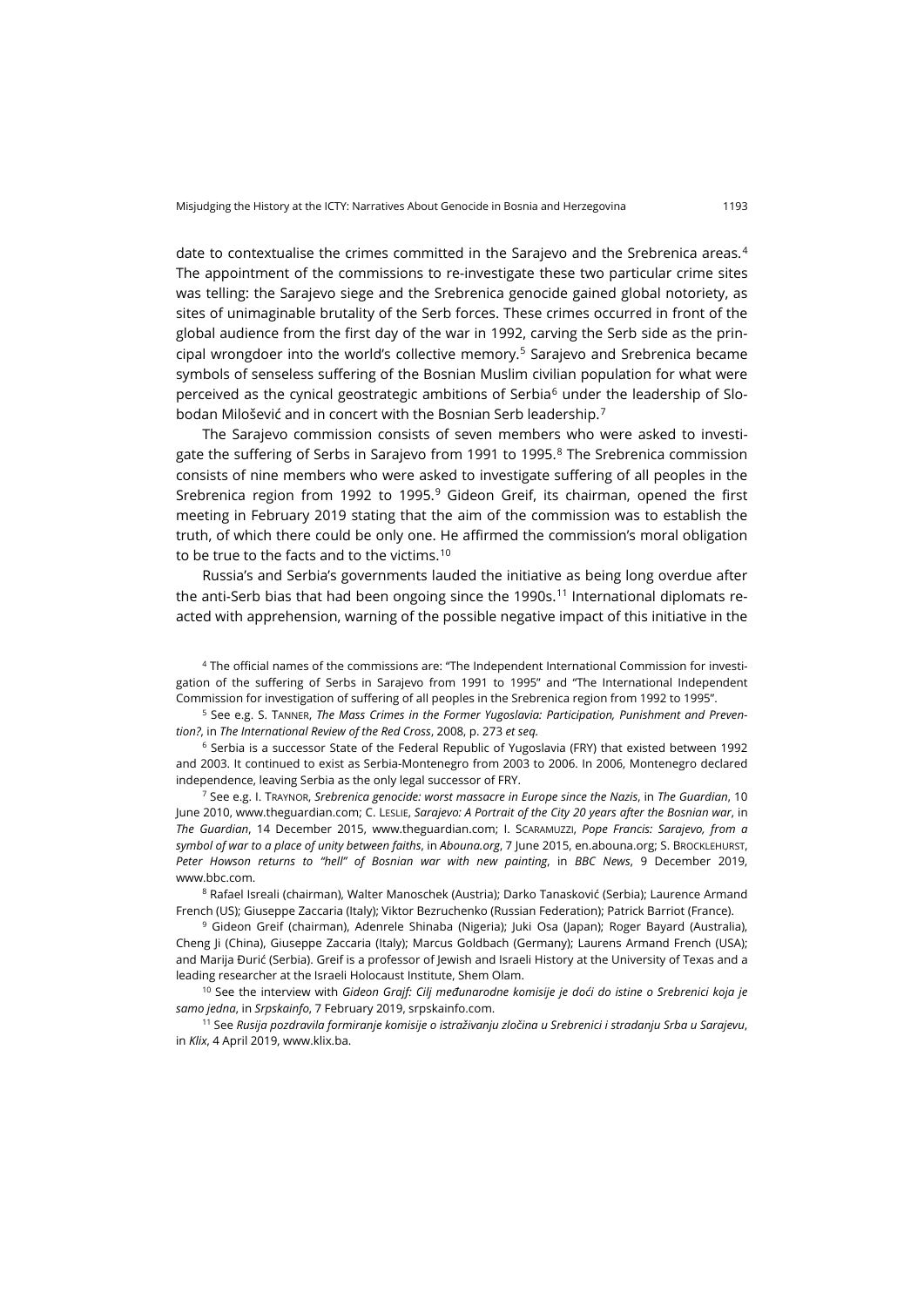reconciliation processes of the still fragile Bosnian society. At the same time, Bosnian media expressed scepticism about the sincerity of the expressed mandate of these commissions, suggesting that they had been created in order to produce a "more convenient truth" or "truth on demand" to serve Serbia and the RS's geopolitical interests.

The human rights activists and other long-time observers of the Yugoslav conflicts see the commissions' emphasis on the Serb victims as a carefully conceived plan aimed at the "equalisation" of criminal responsibility for the atrocities of all sides, and an attempt to "relativise" the Serb responsibility for the criminal plan that led to the commis-sion of crimes against non-Serbs in BiH.<sup>[12](#page-4-0)</sup> The effect of the initiative to reassess the crimes is to send a message to the outside world that the Bosnian Muslims were not just victims; they were also perpetrators of the crimes against the Serbs in Sarajevo and Srebrenica. This "relativisation" of the crimes would recast the Serb side from "principal wrongdoer" to "warring party" in the BiH war – alongside the Bosnian Croats and the Bosnian Muslims.[13](#page-4-1)

Could there be a legitimate reason for the existence of the commissions? For example, are there new authoritative sources that were unavailable during the ICTY's trials that need to be scrutinised? If persuasive enough evidence had existed during the ICTY trial to counter the genocide and other criminal charges, why did the defence lawyers in the Sarajevo and Srebrenica trials not use it to counter the prosecution's case? Have these commissions simply been created to give a new interpretation of the already existing and wellknown facts in order to produce yet another version of the Bosnian war narrative?

In a recent study on genocide denial, Monica Hanson Green made an inventory of the genocide denial narratives. She listed the following issues as relevant: contestation of the numbers of the victims; reversal of the "perpetrator-victim" role by stressing the need of their own group to "self-defence" from the "other group" that they cast as "rebels" or "terrorists".[14](#page-4-2)

Will these new interpretations be weaved into the tapestry of the already existing historical and legal narratives of the past events in order to create more confusion with the purpose of strengthening the already existing denial narrative?"[15](#page-4-3)

Transitional justice periods produce multiple narratives of what happened, how and by whom and the question is how the competition between multiple truths will reflect

<span id="page-4-0"></span><sup>12</sup> For the reactions by human rights and transitional justice experts and activists, see: D. TORCHE, *Prvi sastanak spornih komisija za Srebrenicu i Sarajevo krajem marta 2019*, in *Oslobođenje*, 25 March 2019, [www.oslobodjenje.ba](https://www.oslobodjenje.ba/vijesti/bih/prvi-sastanak-spornih-komisija-za-srebrenicu-i-sarajevo-krajem-marta-436529).

<sup>13</sup> *Ibid*.

<span id="page-4-2"></span><span id="page-4-1"></span><sup>14</sup> L. NETTELFIELD, S. WAGNER, *Srebrenica in the Aftermath of Genocide*, Cambridge: Cambridge University Press, 2013; see also M. HANSON GREEN, *Srebrenica Genocide Denial Report 2020*, Potočari: Srebrenica Memorial, 2020, p. 31.

<span id="page-4-3"></span><sup>15</sup> K. BART, M. ZUVELA, *Bosnian Serb Leader: Srebrenica was 20th century's "Greatest Deceptio"*, in *Reuters*, 25 June 2015, [www.reuters.com.](https://www.reuters.com/article/us-bosnia-serbia-arrest/bosnian-serb-leader-srebrenica-was-20th-centurys-greatest-deception-idUSKBN0P51OL20150625) See for example of genocide denial: Z. RAHIM, *Srebrenica Genocide is "Fabricated Myth", Bosnian Serb Leader Says*, in *The Independent*, 14 April 2019, [www.independent.co.uk](https://www.independent.co.uk/news/world/europe/srebrenica-massacre-genocide-milorad-dodik-bosnia-myth-a8869026.html).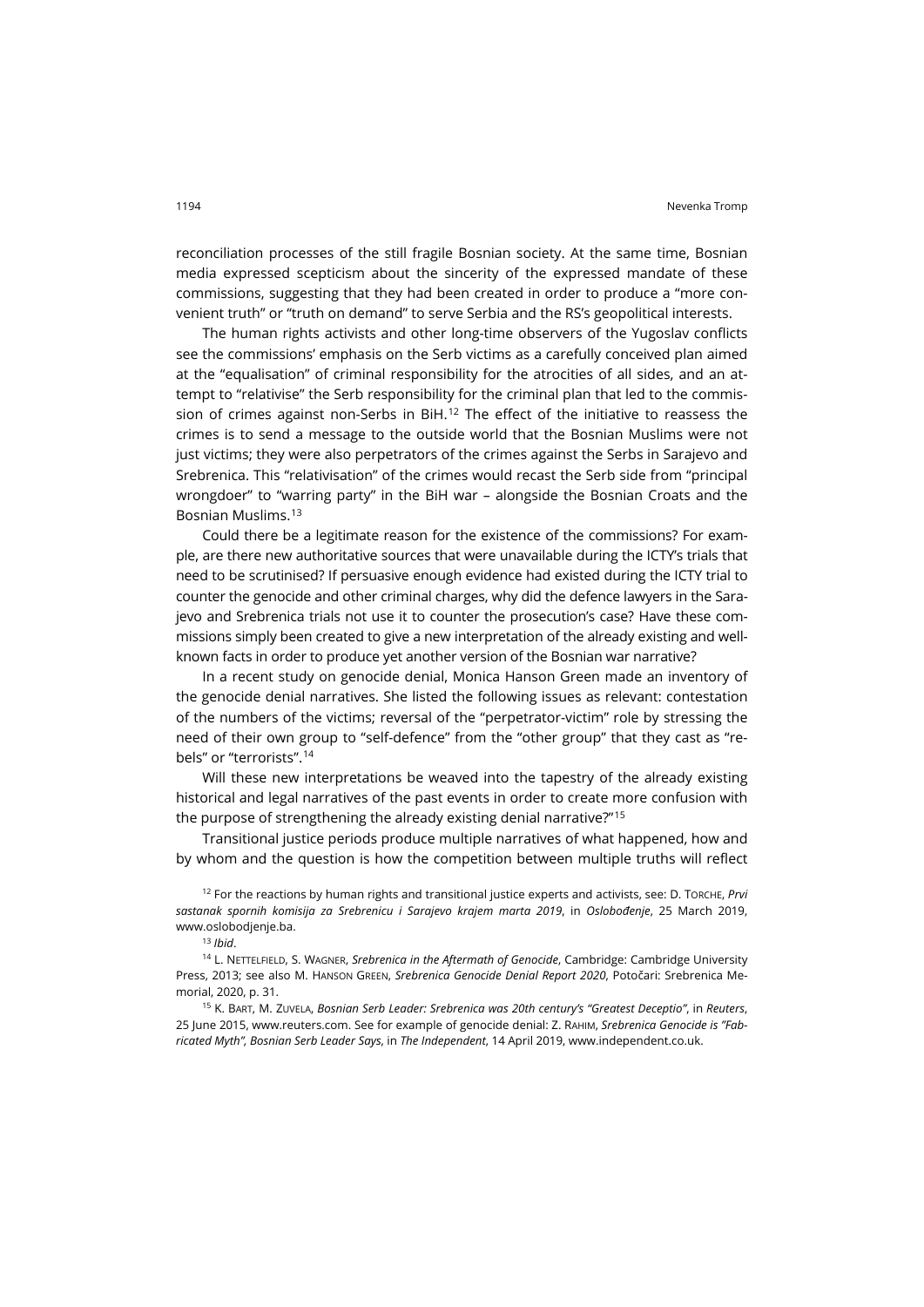on the ways in which facts will be memorialised. The post-transitional justice period will often create a narrative in reaction to the transitional narratives for the purpose of correcting and adapting them to the concrete political agenda of the post-conflict societies and state elites. For example, the post-conflict state elites might decide to (re)introduce the "politics from the past" into the "politics of the present".[16](#page-5-0)

This *Article* will place the discourse of genocide in the framework of transitional and post-transitional justice dynamics. We shall argue that by attempts to re-evaluate the transitional narrative of the genocide in BiH – of which the creation of the two commissions in 2018 has been an example, the post-conflict state elites in Serbia and the RS aim to: *1*) undermine the transitional narrative of genocide as produced at the ICTY; *2*) relativise the criminal responsibility of the Serb side in the 1990s war by stressing the suffering of the Serb victims in the war in BiH; and *3*) legitimise the reintroduction of "the politics of the past" to "the politics of the present" by returning to the geopolitical designs of the war time regime, which included the expansion of the post-Yugoslav Serbian State in the territory of the RS.

To investigate these propositions this *Article* shall first explore the conceptual framework of the transitional justice concepts of "the transitional narrative", "posttransitional narrative," and "the strategic narrative". Second, it will analyse the transitional narrative of genocide as produced by the ICTY trial judgments and their impact. Finally, the *Article* will investigate the post-transitional narrative by exploring when, how and why did post-conflict Serb elites decide to engage in revisionism by introducing the "politics of the past" in the "politics of the present".

## i.1. Theoretical framing of transitional, post-transitional justice and strategic narratives

Transitional narratives based on international criminal trials for mass atrocities deal with individual criminal responsibility and as such memorise past events by addressing the questions: what exactly happened; why and how it happened; and who is responsible for it. It is a narrative about the criminality of the political plan; about the individual responsibility for the planning and execution of the mass atrocities to achieve concrete (geo)political objectives. These narratives are expected to distinguish victims from wrongdoers and to record convictions as well as acquittals.

Analysing the role played by the law in "periods of radical political transformation", Transitional justice scholar Ruti Teitel argues that transitional legal proceedings create "transitional narratives", which she describes as processes of "collective memory". Tran-

<span id="page-5-0"></span><sup>16</sup> For discussion on post-transitional justice see C. COLLINS, *Post-Transitional Justice: Human Rights Trials in Chile and El Salvador*, University Park: Pennsylvania University Press, 2010; F.A. RAIMUNDO, *Post-Transitional Justice?: Spain, Poland and Portugal Compared*, doctoral thesis, European University Institute, 2012.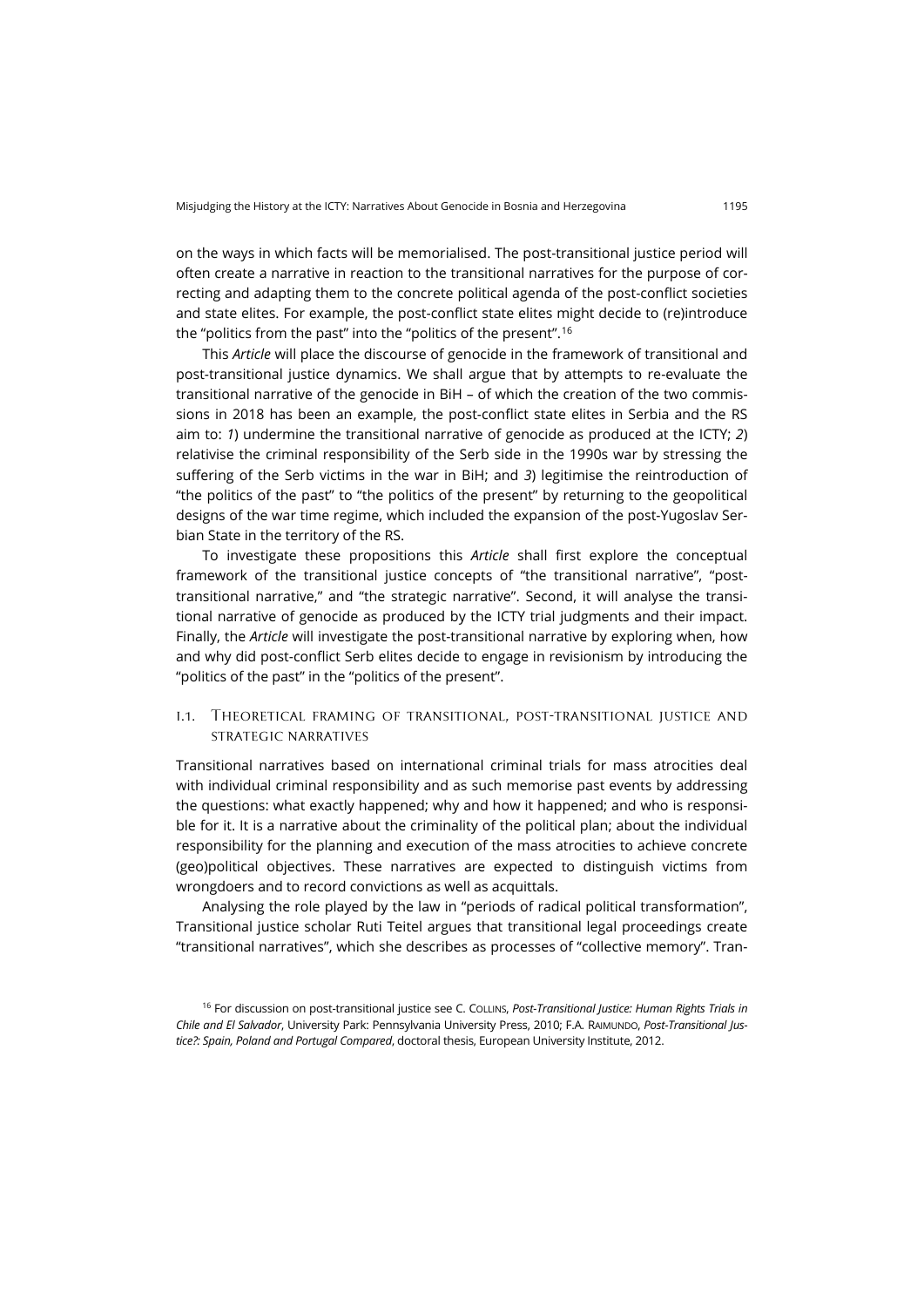sitional narratives are likely to be challenged and replaced in the future.<sup>[17](#page-6-0)</sup> The transitional justice field of research has expanded rapidly since the 1990s due to the establishment of the legal regime where the breaches of human rights and the commission of mass atrocities were prosecuted and tried at the international and national criminal tribunals in the post-Cold War world. Transitional justice narratives emerging from the Yugoslav wars have overwhelmingly relied on the ICTY trials. Yet, the transitional justice narrative is broader than the texts contained in the judgments and the verdicts: it includes *inter alia*: the indictments – who is indicted and why – and who has not been indicted and why not; the trial evidence made public during the proceedings; and, finally, the texts of judgments and verdicts that convict or acquit. Transitional justice narratives will impact the collective memory and historiography of the violent break-up of Yugoslavia in regard to a number of important topics, such as: which side started the violence; which side is responsible for mass atrocities; which side is the victim side? All sides in the conflict will try to influence the transitional narrative in the post-conflict period. This *Article* will address the issue of when, why and how did the post-conflict elites in Serbia and *Republika Srpska* challenge the transitional justice narrative of genocide.[18](#page-6-1) In order to address this question, the theoretical approach of the transitional justice narrative will be expanded with the post-transitional justice approach. The posttransitional justice researchers deal with the questions of how, why, when and by which actors the transitional narrative can – or inevitably will be – challenged.

Post-transitional justice scholars argue that a post-transitional justice period can produce a narrative of unity, consensus, forgiveness and reconciliation, but that it can also lead to attempts to reshape the memory of the conflict as articulated by the transitional narratives. When societal or political actors on all sides of the spectrum – perpetrating and victimised side – express dissatisfaction with the way the crimes, injustices and harms of the past have been depicted in the transitional narrative – they will try to correct, distort, or upend it.

One of the pioneers in the field of the post-transitional justice is Cath Collins, a scholar who studied the transitional justice processes in El Salvador and Chile who introduces the term "post-transitional justice" as a concept that evaluates "the compre-hensiveness and sufficiency of transitional accounts of a conflict".<sup>[19](#page-6-2)</sup> Collins sees posttransitional justice as being rooted in transitional justice, while at the same time trying

<sup>19</sup> C. COLLINS, *Post-Transitional Justice*, cit., p. 22.

<span id="page-6-0"></span><sup>17</sup> See for the discussion R. TEITEL, *Transitional Justice*, New York: Oxford University Press, 2000, pp. 4, 20, 70-117, 115.

<span id="page-6-2"></span><span id="page-6-1"></span><sup>18</sup> The term "post-conflict elites" will be applied to: *1*) the state actors with access to political decisionmaking and with institutional support for the implementation of the decisions; *2*) the public and private media outlets with shared or overlapping ideologies or political and societal interests; *3*) the national and international intellectuals and professionals who promote the image of Serbia as a victim of globalisation, with the ICTY as the instrument of the globalisation.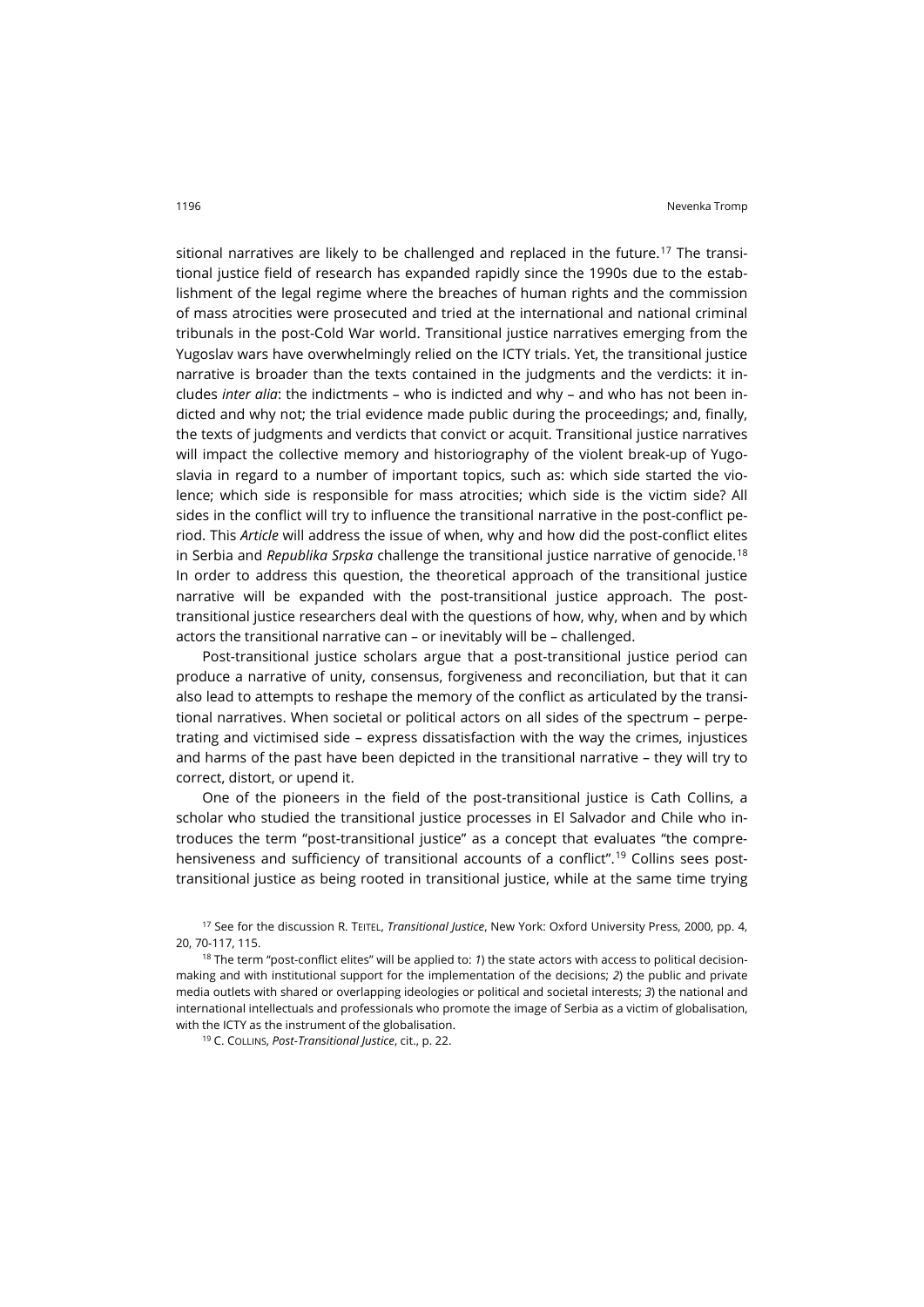to depart from it.<sup>20</sup> Collins identified six ways in which post-transitional justice differs from transitional justice: *1*) post-transitional justice is interested in "questions of the quality, reach, and perfectibility" of post-conflict or post-dictatorship democratic orders, while transitional justice focuses on the "minimum institutional requirements" for the establishment of such a democracy; *2*) post-transitional justice questions "the comprehensiveness and sufficiency" of transitional justice; *3*) post-transitional justice is mainly advocated and influenced by private actors working from "above" and "below" the State; *4*) post-transitional justice is "multi-sited, multi-actor and multi-referential"; *5*) different actors attribute different goals and meanings to the term; *6*) post-transitional justice is likely to be more internationalised than transitional justice. $21$ 

For the present *Article*, the concepts developed by Filipa Raimundo, a scholar who studied post-transitional justice in Spain, Portugal, and Poland, are more applicable. Raimundo defines the concept of "post-transitional justice" as "the re-emergence of the issues of the authoritarian past onto the political agenda after the democratic consolida-tion".<sup>[22](#page-7-2)</sup> Raimundo links the success of transitional period mechanisms to political willingness and institutional capacity and concludes that on a longer run the institutional capaci-ty will be decisive for a transitional narrative's success.<sup>[23](#page-7-3)</sup> When exploring the link between the "politics of the past" and the "politics of the present" Raimundo argues that "the past returns to the political agenda because parties aim to change the dominant narrative of the past, but also the narrative of the transition and of the transitional justice process".<sup>[24](#page-7-4)</sup>

The post-conflict elites can decide to re-interpret the already existing transitional narratives or to create new ones in order to put forward a more convenient truth. For that purpose, the strategic narratives will be created according to which political actors attempt to "create a shared understanding of the world, of other political actors, and of policy [...]".<sup>[25](#page-7-5)</sup> A strategic narrative will be used by the post-conflict elites to produce strong counternarratives, to strengthen the legitimacy of their rule and to reaffirm its power position.<sup>[26](#page-7-6)</sup> The strategic narrative will use the language with the aim to - for example –rehabilitate the wrongdoers, discredit political rivals, and undermine the victims' narrative in order to affirm and continue implementing unfulfilled political goals as legitimate and justified.

<span id="page-7-6"></span><span id="page-7-5"></span><span id="page-7-4"></span><span id="page-7-3"></span><span id="page-7-2"></span><span id="page-7-1"></span><span id="page-7-0"></span><sup>25</sup> A. MISKIMMON, B. O'LOUGHLIN, L. ROSELLE, *Introduction*, in A. MISKIMMON, B. O'LOUGHLIN, L. ROSELLE (eds), *Forging the World: Strategic Narratives and International Relations,* Ann Arbor: University of Michigan Press, 2017, p. 1.

<sup>26</sup> *Ibid*.

<sup>20</sup> *Ibid*., pp. 22-24.  $21$  Ibid. <sup>22</sup> F.A. RAIMUNDO, *Post-Transitional Justice?*, cit., pp. xv, 10, 23. <sup>23</sup> *Ibid.*, pp. 10, 42-44.

<sup>24</sup> *Ibid.*, pp. xv, 23, 95, 176.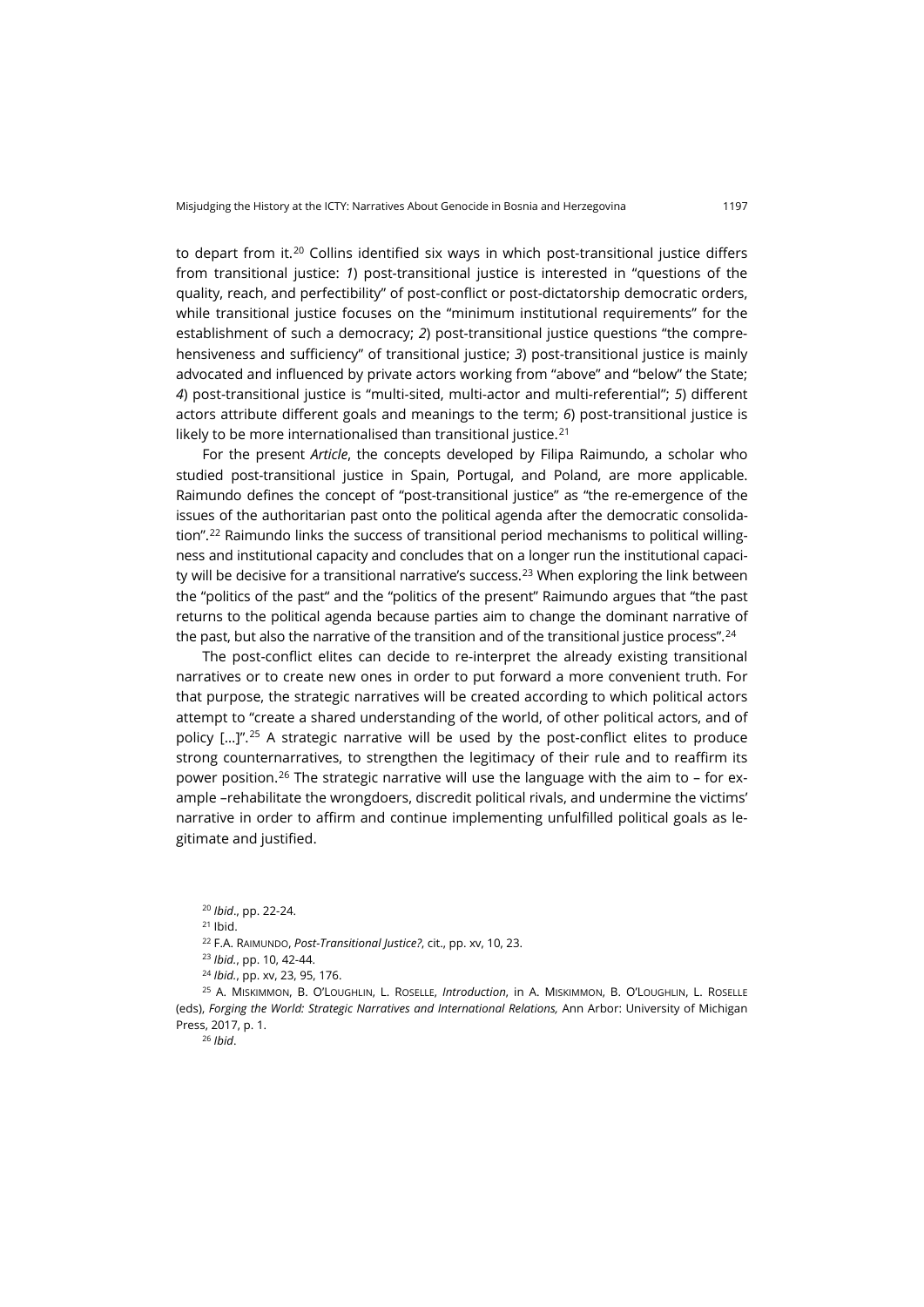This *Article* argues that the process of the disintegration of Yugoslavia has not finished for Serbia, because the country's state elites do not accept the current borders of Serbia as final and permanent. In doing so, the *Article* will show the post-transitional narratives which are being put forward to legitimise the return to the geopolitical designs of the predecessor regime that were not achieved during the wars of the 1990s.

By investigating the transitional and post-transitional justice processes in Serbia, we shall consider the period between 2008 and 2012 as a turning point for the state elites to shift from a transitional to a post-transitional justice agenda. This shift was marked by the Socialist Party of Serbia's (SPS) return to power as one of the parties in a coalition government of Serbia, after eight years of being in the opposition. This is the party formed by Serbia's war time President Slobodan Milošević in 1990, the political reactivation of which led to the return to irredentist politics, and to the reintroduction in 2011 of an official governmental "strategy for preserving and strengthening the relations between the home country and the diaspora and the home country and Serbs in the region".[27](#page-8-0)

Since the formation of a populist government in 2012, consisting of a coalition with the two nationalist parties – the Serbian Progressive Party (SNS – *Srpska napredna stranka*) and the SPS – the borders of the post-Yugoslav Serbia have become an open political question. Serbia's geopolitical goals in BiH aim at the expansion of the post-Yugoslav Serbian State with the territory of the RS; Serbia still has territorial claims in the north of Kosovo; in Montenegro the attempts by Serbia to regain political control in the area by mobilising its ethnic Serb population through the Serbian Orthodox Church against the Montenegrin pro-Western government led to a narrow victory of the pro-Serbia coalition at the August 2020 parliamentary elections with a pro-Serbia govern-ment for the first time since the independence of Montenegro as of 2006.<sup>[28](#page-8-1)</sup> This has been considered as a victory for Serbia's nationalist agenda according to which the territory of Montenegro belongs to "Serbia's world".[29](#page-8-2)

#### II. Transitional narrative of genocide in Bosnia and Herzegovina

Given the efforts of Serbia's and RS's political elites to re-address the responsibility for genocide we shall first investigate the transitional narrative of genocide. The main fea-

<span id="page-8-0"></span><sup>27</sup> Ministry of the Religion and Diaspora of Republic of Serbia, *Strategija očuvanja i jačanja odnosa matične države i dijaspore i matične države i Srba u regionu*, Belgrade, 2011, [dijaspora.gov.rs](http://dijaspora.gov.rs/wp-content/uploads/2012/12/strategija_mvd2011.pdf). In translation: "The Strategy for preserving and strengthening the relations between the home country and the diaspora and the home country and Serbs in the region", pursuant to Art. 12 of the Law on Diaspora and Serbs in the Region and Art. 45, para. 1, of the Government Law.

<span id="page-8-1"></span><sup>28</sup> M. JOVIĆEVIĆ, *Bugajski: Vučić uz podršku Kremlja pokušava da ostvari Miloševićev projekt*, in *POBJEDA*, 24 September 2020[, www.pobjeda.me](https://www.pobjeda.me/clanak/bugajski-vucic-uz-podrsku-kremlja-pokusava-da-ostvari-milosevicev-projekat).

<span id="page-8-2"></span><sup>29</sup> See the TV Interview with President of Montenegro Milo Đukanović, *Đukanović šokira: Idemo u šumu i oružjem ako treba braniti Crnu Goru! Rat u CG je rat u regionu!*, in *FACE TV*, 18 September 2020, [www.youtube.com](https://www.youtube.com/watch?v=XjfM0zDgQHc).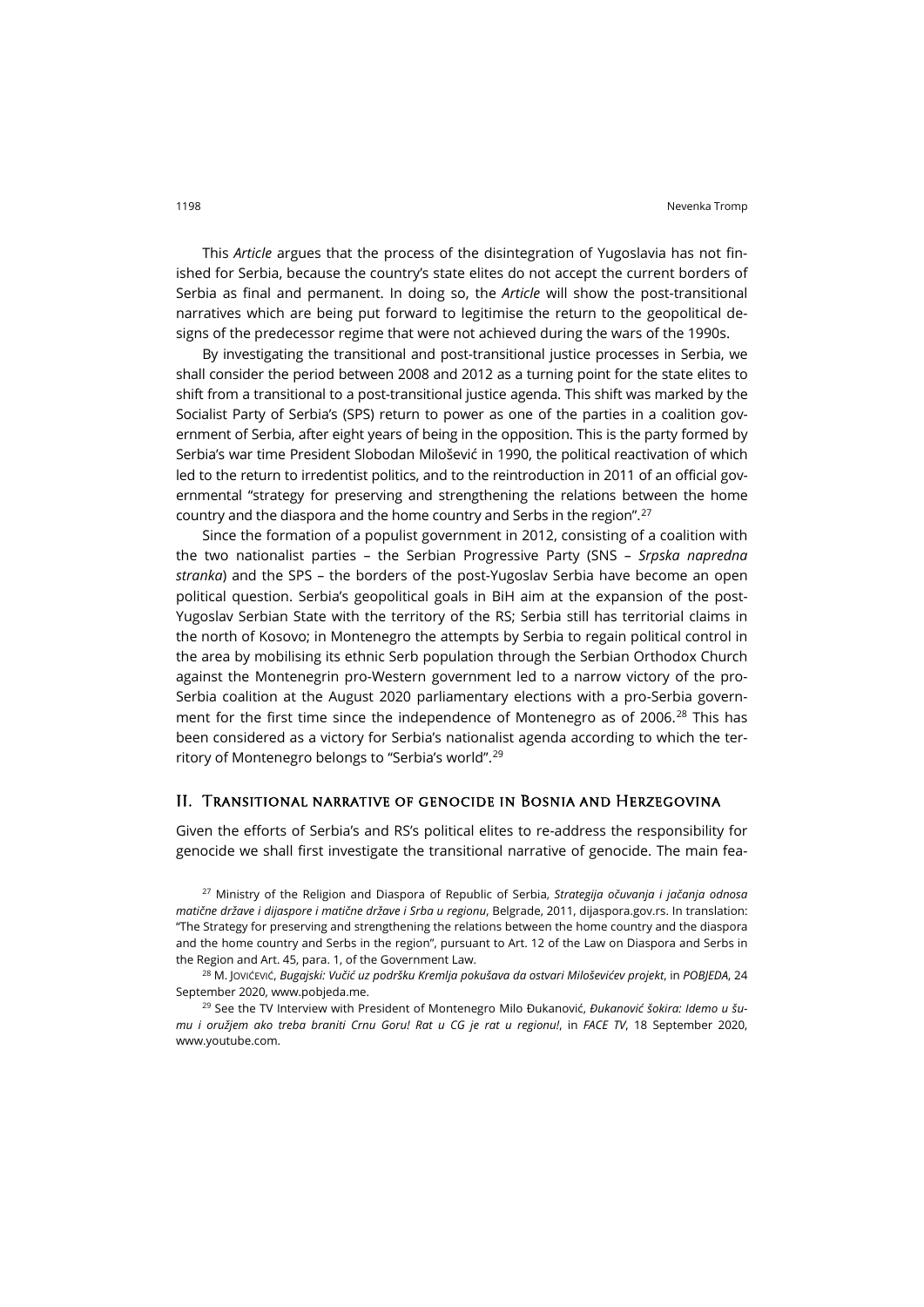tures of this narrative in Bosnia and Herzegovina shall be investigated by looking into the temporal and spatial scope of the genocide charges in the ICTY indictments and what has been proved in the related judgments; and by looking into the perpetrators and co-perpetrators from Serbia and the RS, who were named as members of the joint criminal enterprise (JCE) networks in the genocide indictments and whose ties have been proved in the related judgments.

#### ii.1. The genocide charges for facts occurring in 1992

The ICTY indictments for the 1992 genocide covered seventeen municipalities in the northern part and two in the eastern part of Bosnia. Seven ICTY indictees were charged for crimes of genocide committed in 1992 (Table 1); eleven have been charged with the crime of genocide in Srebrenica in 1995 (Table 2). Slobodan Milošević, Radovan Karadžić, and general Ratko Mladić were the only indictees who were charged with genocides for acts committed in both 1992 and 1995. Because of the temporal scope of genocide charges in their respective indictments, as well as because of the JCE doctrine – of found guilty of genocide – these three trials constitute the crux of the general understanding of the genocidal plan though the links between Serbia and RS.

Table 1 shows seven individuals were indicted for genocide in 19 municipalities in northern and eastern Bosnia in 1992. Radislav Brđanin was charged with genocide in 12 municipalities, followed by Radovan Karadžić in ten and Slobodan Milošević in seven municipalities. Most municipalities featured in six genocide indictments.

| INDICTEE $\Rightarrow$<br>1992 MUNICIPALITY II | Goran Jelisić | Radislav Brđanin | Momčilo Krajišnik | Biljana Plavšić | Slobodan Milošević | Radovan Karadžić | Ratko Mladić | Number of indictees<br>per municipality |
|------------------------------------------------|---------------|------------------|-------------------|-----------------|--------------------|------------------|--------------|-----------------------------------------|
| Banja Luka<br>1.                               |               | $^{+}$           |                   |                 |                    |                  |              | 1                                       |
| Bijeljina<br>2.                                |               |                  |                   |                 | $\ddot{}$          |                  |              | 1                                       |
| Bosanska Krupa<br>3.                           |               | $\ddot{}$        |                   |                 |                    |                  |              | 1                                       |
| Bosanski Novi<br>4.                            |               | $^{+}$           | $\ddot{}$         | $\ddot{}$       | $^{+}$             |                  |              | 4                                       |
| Bosanski Petrovac<br>5.                        |               | $^{+}$           |                   |                 |                    |                  |              | 1                                       |
| <b>Bratunac</b><br>6.                          |               |                  |                   |                 |                    | $^{+}$           |              | 1                                       |
| 7.<br>Brčko                                    | $\ddot{}$     |                  | $\ddot{}$         | $\ddot{}$       | $^{+}$             | $^{(+)}$         |              | 5                                       |
| Foča<br>8.                                     |               |                  |                   |                 |                    | $\ddot{}$        | $^{+}$       | $\overline{2}$                          |
| Donji Vakuf<br>9.                              |               | $^{+}$           |                   |                 |                    |                  |              | 1                                       |
| 10. Ključ                                      |               | $^{+}$           | $^{+}$            | $^{+}$          | $^{+}$             | $^{+}$           | $^{+}$       | 6                                       |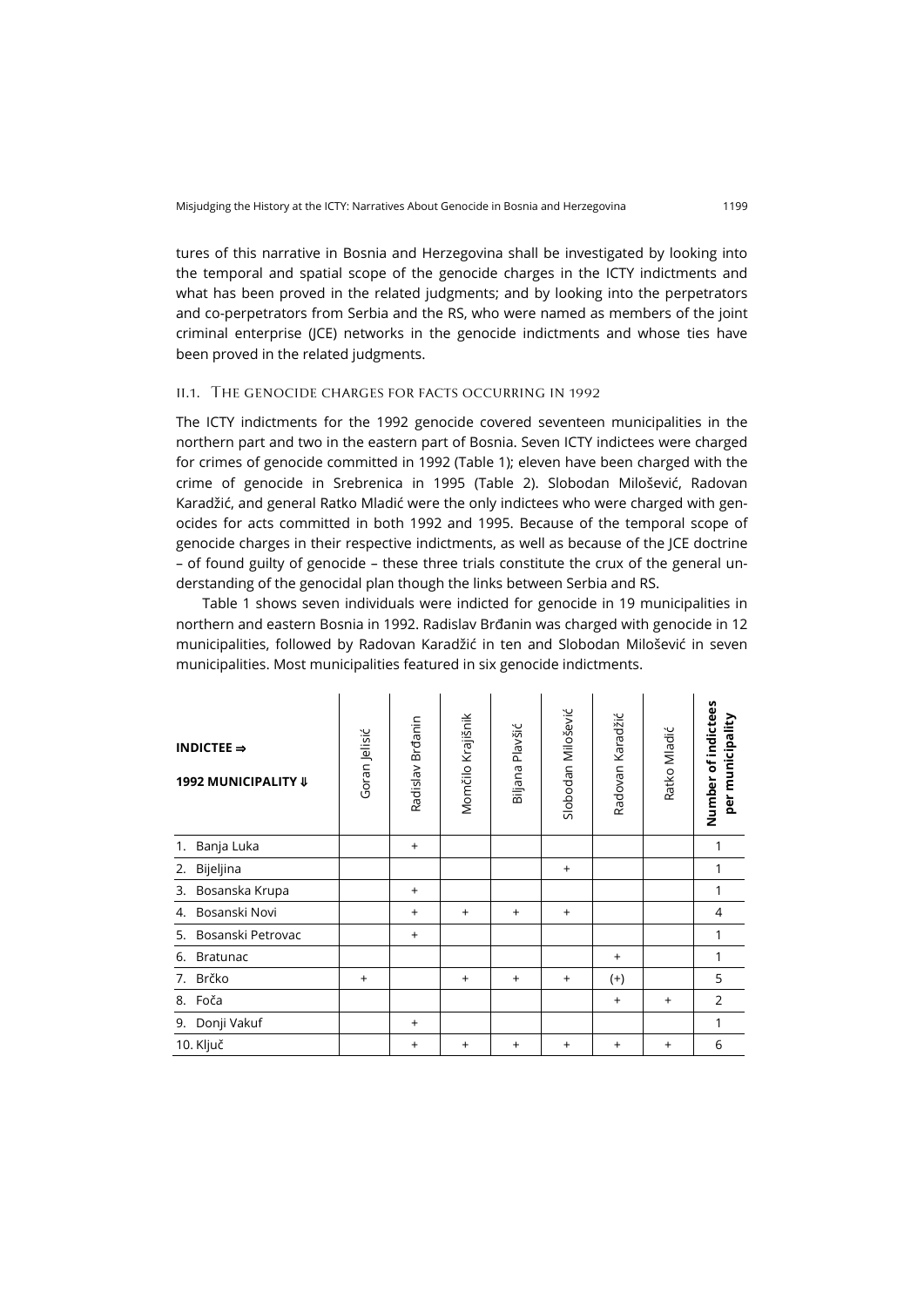| 11. Kotor Varoš                                 | $^{+}$    | $+$       | $+$ | $^{+}$    | $^{(+)}$ | $^{+}$    | 6             |
|-------------------------------------------------|-----------|-----------|-----|-----------|----------|-----------|---------------|
| 12. Prijedor                                    | $\ddot{}$ | $\ddot{}$ | $+$ | $\ddot{}$ | $^{+}$   | $^{+}$    | 6             |
| 13. Prnjavor                                    | $\ddot{}$ |           |     |           |          |           |               |
| 14. Sanski Most                                 | $\ddot{}$ | $+$       | $+$ | $^{+}$    | $^{+}$   | $\ddot{}$ | 6             |
| 15. Teslić                                      | $\ddot{}$ |           |     |           |          |           |               |
| 16. Šipovo                                      | $\ddot{}$ |           |     |           |          |           |               |
| 17. Višegrad <sup>30</sup>                      |           |           |     |           | $^{(+)}$ |           |               |
| 18. Vlasenica                                   |           |           |     |           | $^{+}$   | $\ddot{}$ | $\mathcal{P}$ |
| 19. Zvornik                                     |           |           |     |           | $^{+}$   |           |               |
| <b>Number of municipalities</b><br>per indictee | 12        | 6         | 6   | 7         | 10       | 6         | 48            |

TABLE 1. 1992 genocide charges in the ICTY indictments per indictee and per municipality.

Table 2 shows that none of the seven indictees were found guilty of genocide for 1992. It also shows that five of seven indictees were politicians; one was a high-level military; and one was a low-level policeman.

| JCE links between the indictees<br>from Serbia and RS<br>for 1992 genocide charges $\Rightarrow$<br>Indictees $\Downarrow$ | Indicted for genocide<br>RS official<br>$\boldsymbol{\sigma}$<br>æ | JCE links between individuals<br>from Serbia and RS charged<br>in the indictment | Politician | Bosnian Croats, included<br>the protected group<br>in the indictment<br>as |
|----------------------------------------------------------------------------------------------------------------------------|--------------------------------------------------------------------|----------------------------------------------------------------------------------|------------|----------------------------------------------------------------------------|
| Slobodan Milošević                                                                                                         |                                                                    | $\ddot{}$                                                                        | $\ddot{}$  | $^{+}$                                                                     |
| Radovan Karadžić                                                                                                           | $\ddot{}$                                                          | $\ddot{}$                                                                        | $\ddot{}$  | $\ddot{}$                                                                  |
| Ratko Mladić                                                                                                               | $^{+}$                                                             | $\ddot{}$                                                                        |            | $\ddot{}$                                                                  |
| Momčilo Krajšnik                                                                                                           | $\ddot{}$                                                          |                                                                                  | $\ddot{}$  |                                                                            |
| Biljana Plavšić                                                                                                            | $\ddot{}$                                                          |                                                                                  | $\ddot{}$  |                                                                            |
| Goran Jelisić                                                                                                              | $\ddot{}$                                                          |                                                                                  |            |                                                                            |
| Radoslav Brđanin                                                                                                           | $\ddot{}$                                                          |                                                                                  | $\ddot{}$  | $\ddot{}$                                                                  |

TABLE 2. 1992 Genocide Indictments. The JCE Links with Serbia; Protected groups.

<span id="page-10-0"></span><sup>30</sup> Three municipalities - Brčko, Kotor Varoš and Višegrad - were mentioned in the third amended indictment of Radovan Karadžić but then crossed out in the prosecution's marked-up indictment. See ICTY, third amended indictment of 27 February 2009, IT-95-5/18-PT, *Prosecutor v. Radovan Karadžić*, para. 38.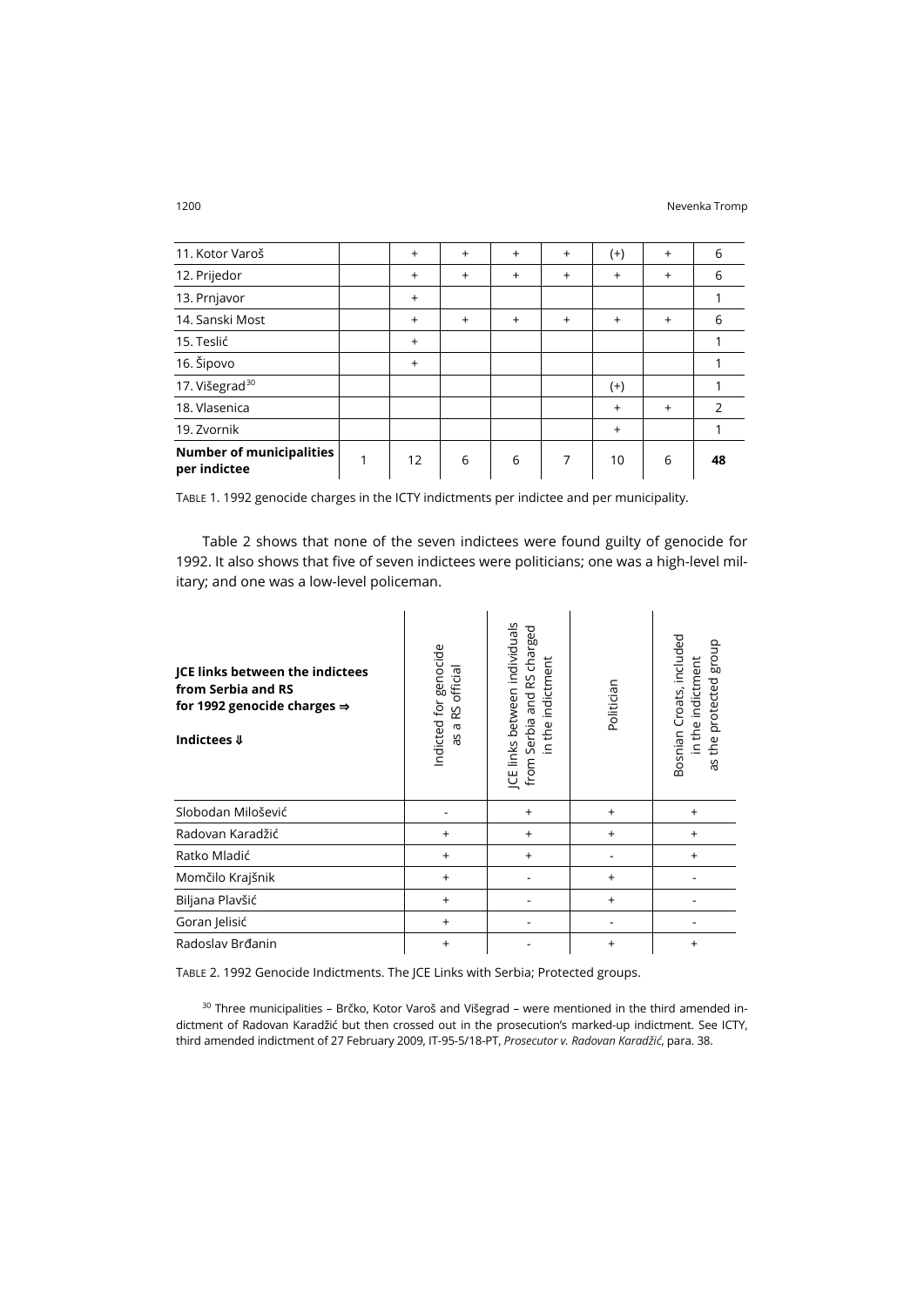In four of seven 1992 genocide indictments, the prosecution did not link the accused from the *Republika Srpska* – Biljana Plavšić, Momčilo Krajišnik, Radoslav Brđanin and Goran Jelisić - with the co-perpetrators from Serbia. In three other indictments - Milošević's, Karadžić's and Mladić's - there was a list of the alleged co-perpetrators, *i.e.* the named members of the JCE, of which not all named co-perpetrators were indicted; and from the named co-perpetrators who were indicted not all were indicted for the crime of genocide.[31](#page-11-0)

ii.2. Bosnian Muslims and Bosnian Croats: two protected groups targeted by the Serb forces in genocidal crimes in 1992

The genocide indictments for 1992 covered the area where Bosnian Muslims and Bosnian Croats lived along with their Serb neighbours in the ethnically mixed municipalities that were claimed by Serbs as a part of the six strategic objectives identified in May 1992 by the RS Assembly: the northwest of BiH was identified as Posavina Corridor.<sup>[32](#page-11-1)</sup> The ICTY genocide charges for 1992 extended to Bosnian Croats as a protected group alongside the Bosnian Muslims. When the first ICTY genocide indictments were filed in July 1995 against Radovan Karadžić and Ratko Mladić for crimes that took place in 1992, the Bosnian Croats were also identified as a protected group targeted in the genocidal campaign conducted by the Serb forces. $33$  (see Table 2) In the 1999 amended indictments against Radoslav Brđanin, the wartime President of the Autonomous Republic of Krajina (ARK, a region in northwest Bosnia that was a part of the RS) was charged with genocide for crimes committed from May to June 1992 in 12 municipalities. Just like in Milošević's, Karadžić's and Mladić's indictments, the prosecution charged Brđanin for the commission of genocide in 1992 against Bosnian Muslims and the Bosnian Croats.<sup>[34](#page-11-3)</sup>

<span id="page-11-0"></span><sup>31</sup> E.g., the named JCE members in Karadžić indicted for genocide were: Momčilo Krajišnik, Ratko Mladić, Slobodan Milošević, Biljana Plavšić, Nikola Koljević, Mićo Stanišić, Momčilo Mandić, Jovica Stanišić, Franko Simatović, Željko Ražnatović "Arkan", and Vojislav Šešelj. Only Krajišnik, Mladić, Plavšić and Milošević were indicted for genocide. Koljević has never been indicted at all and the rest were indicted for crimes other than genocide. *Prosecutor v. Radovan Karadžić*, cit., para. 11.

<span id="page-11-1"></span> $32$  The Six Strategic Goals has been one of the crucial documents that was originated by a political institution in which the Serb claimed territories have been identified at the very beginning of the war in BiH. It made the Serbian military campaigns in the named areas in BiH premediated and criminal because it was aimed against non-Serb population. The Serb forces engaged in ethnic separation, ethnic cleansing and ethnic homogenization that led to mass atrocities against non-Serbs, including the crime of genocide.

<span id="page-11-3"></span><span id="page-11-2"></span><sup>33</sup> E.g., ICTY: indictment of 24 July 1995, IT-95-5-I, *Prosecutor v. Radovan Karadžić and Ratko Mladić*, para. 14, 18, 19 and 20; indictment of 14 March 1999, IT-99-36-T, *Prosecutor v. Radislav Brđanin*, paras 27-29.

<sup>34</sup> *Ibid.*, paras 18, 19, 20.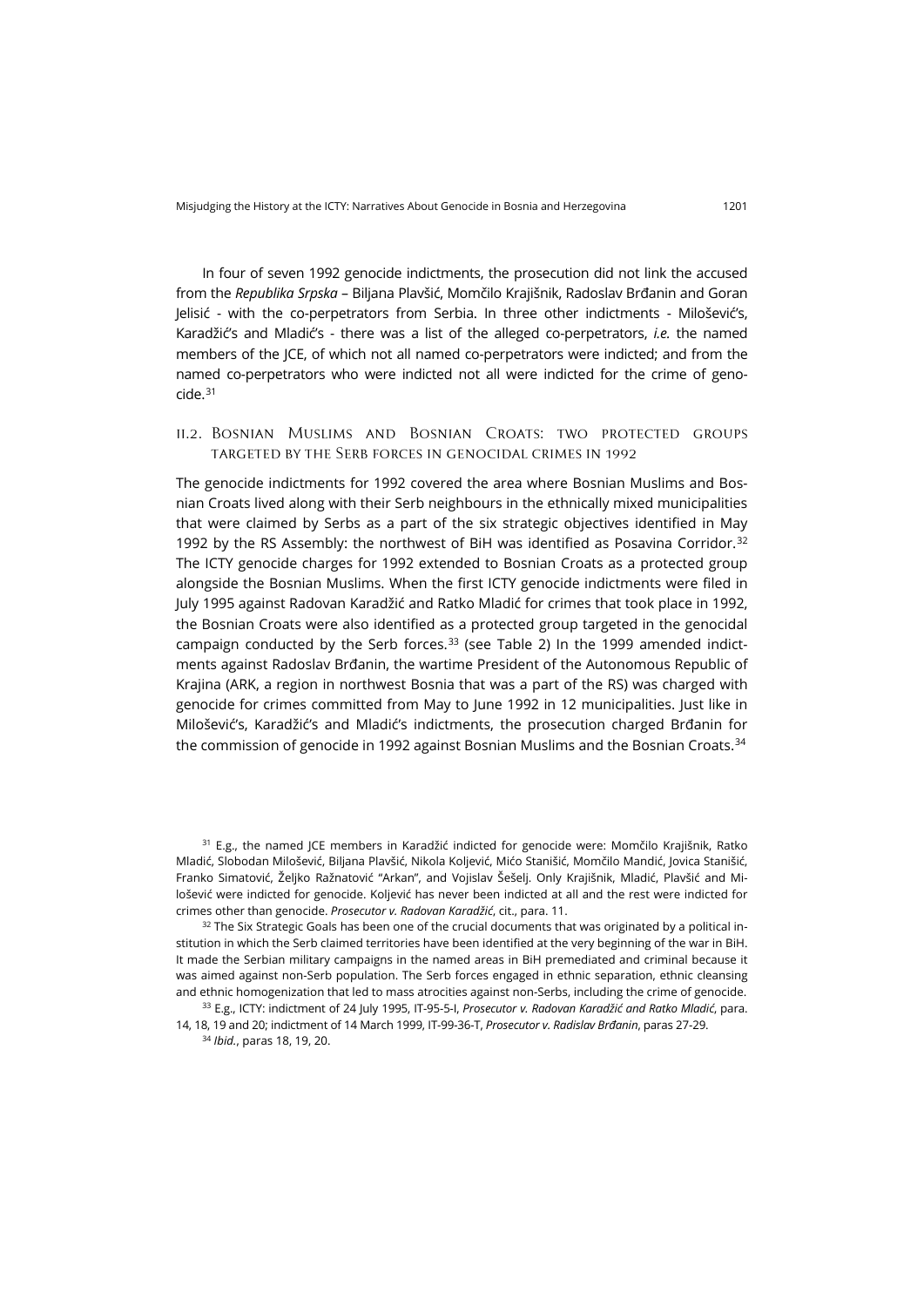## ii.3. Relevance of the ICTY judgments on Serbia's involvement in the international armed conflict in Bosnia and Herzegovina

The very first ICTY judgment, the one rendered in the trial of Duško Tadić, a camp commander who was tried for crimes in the Prijedor area committed between 23 May and 31 December 1992, determined that Serbia was involved in the international armed conflict in BiH until 19 May 1992, the date when the former Yugoslav army – the JNA formally withdrew from BiH. After the disintegration of Yugoslavia, the JNA split into three Serb armies: the VJ - the official army of the Federal Republic of Yugoslavia (FRY) the newly formed Yugoslav federation consisting of Serbia and Montenegro; the VRS – the Bosnian Serb Army; and the SVK – the Croatian Serb army. The judges wrote that the question whether after 19 May 1992 the Bosnian conflict continued to be international or became instead exclusively internal was an issue of determining "whether Bosnian Serb forces – in whose hands the Bosnian victims in this case found themselves – could be considered as *de iure* or *de facto* organs of a foreign Power, namely the FRY".[35](#page-12-0) No other ICTY judgment determined that the FRY, *i.e.* Serbia, was involved in the international armed conflict in BiH from 19 May 1992 onwards. This stands in contrast to the political reality, given that the UN Security Council imposed sanctions against the FRY as of 24 May 1992 because of its involvement in the war in BiH, which were partially lifted once the war in BiH was over in 1995, but continued in the form of the "outer wall" sanction until October 2000, when the FRY became a UN Member State. [36](#page-12-1)

### ii.4. Transitional narrative of the Srebrenica genocide

The ICTY genocide judgments for Srebrenica and Žepa determined that the genocide was planned and committed in eastern Bosnia during the period between March and the end of July 1995. The ICTY judgments determined that the genocidal intent was first expressed in the Supreme Command Directive 7, issued by RS President Radovan Karadžić in March 1995. This document shows that Karadžić ordered the VRS to create "an unbearable situation of total insecurity with no hope of further survival or life for the inhabitants of Srebrenica and Žepa".[37](#page-12-2) Ratko Mladić, the commander of the VRS, was in charge of the implementations of Directive 7 and the VRS Drina Corps were the major force on the ground tasked with the military operations in Srebrenica and Žepa. In the genocide judgments against the Drina Corps perpetrators – the *Popović* case – the ICTY judges found that genocidal intent was conceived in the morning of 12 July, when the VRS leadership ordered the separation of the Bosnian Muslim men in the UN compound in Potočari and executed them. The judgment states that on that same day the

<sup>35</sup> ICTY, judgment of 15 July 1999, IT-94-1-I, *Prosecutor v. Duško Tadić*, para. 89.

<span id="page-12-2"></span><span id="page-12-1"></span><span id="page-12-0"></span><sup>36</sup> See e.g. E. HASANI, *The "Outer Wall" of Sanctions and the Kosovo Issue*, in *Perceptions: Journal of International Affairs*, 1998[, sam.gov.tr](http://sam.gov.tr/pdf/perceptions/Volume-III/september-november-1998/ENVER-HASANI.pdf).

<sup>37</sup> See ICTY, judgment of 15 October 1999, IT-05-88-T, *Prosecutor v. Vujadin Popović et al*., para. 199.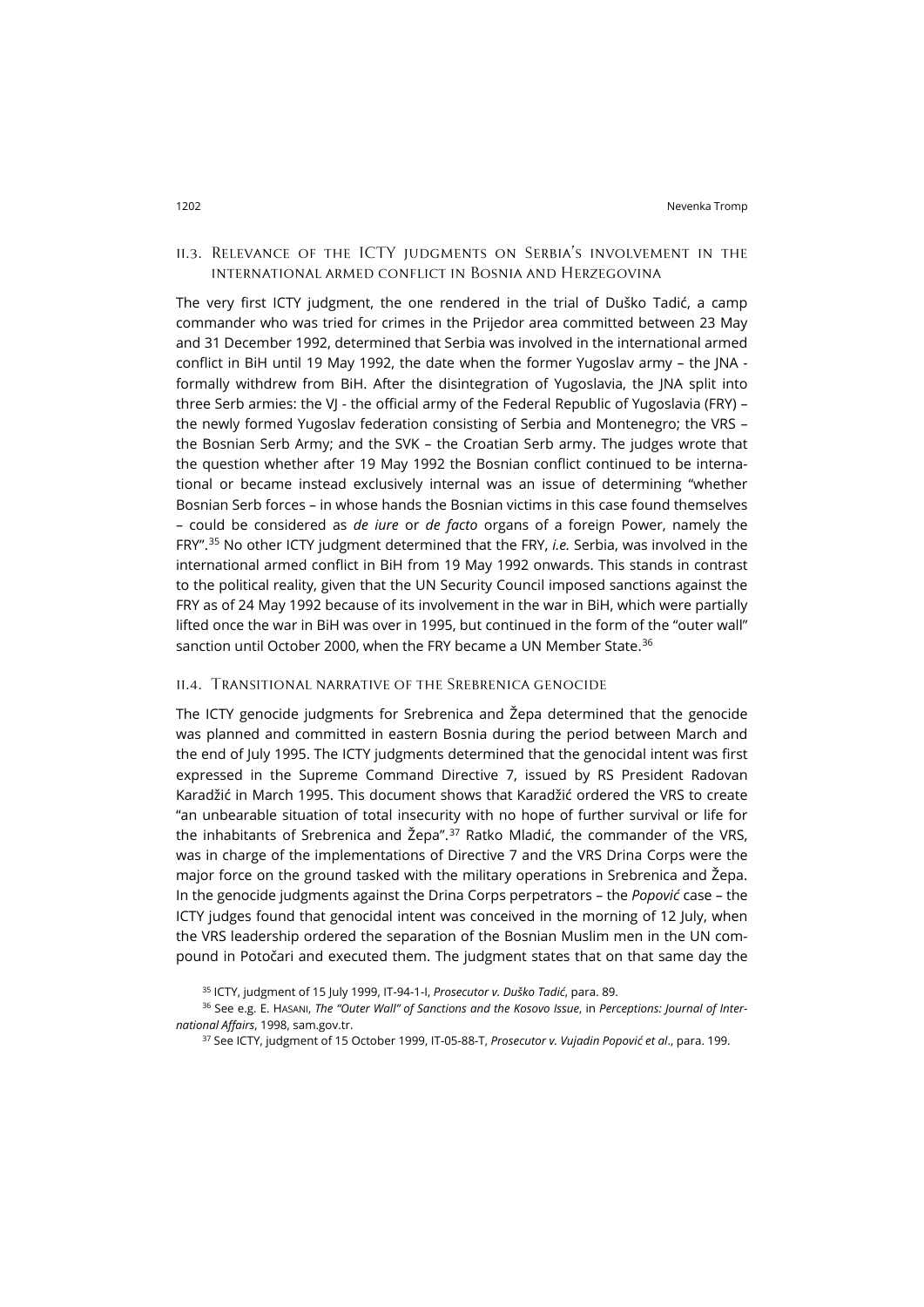VRS sent some 50 buses to Potočari where members of the Bosnian Serb Forces, the VRS Forces, police forces from the Ministry of the Interior in Republika Srpska (MUP), boarded all men aged 15 to 65 on the buses.<sup>[38](#page-13-0)</sup>

The criminal plan at issue aimed at driving the Bosnian Muslims from the Srebrenica and Žepa enclaves. The judgment goes on to state that on 13 July "there were several random killings of Bosnian Muslims by members of the Serb forces".<sup>[39](#page-13-1)</sup> On the evening of 13 July, about thirty thousand Bosnian Muslims had been transferred on buses to Bosnian Muslim territory: no Bosnian Muslims were left in Potočari or Srebrenica. On 12 and 13 July, the VRS units attacked the column of Bosnian Muslims who were moving from Srebrenica to Tuzla, the town that was under the control of the BiH Army.

The judges found that "the murder plan originally directed at the men in Potočari was extended to Bosnian Muslim men who were captured or surrendered from the column".[40](#page-13-2) By 13 July, Bosnian Serb Forces had detained approximately six thousand Bosnian Muslim prisoners in the Bratunac area. $41$  Some 7,826 persons died or went missing after the fall of Srebrenica. $42$  The ICTY indictments did not connect in a consistent way the RS indictees with the network of co-perpetrators from Serbia, which was also reflected in the ICTY judgments according to which the genocide in Srebrenica and Žepa were incidents that happened in the heat of the combat for which the individuals from the RS political and military institutions bear all the responsibility.

Contrary to the expectation that the RS leaders were linked in evidence with their counterparts from Serbia, the ICTY judgments have not determined that the evidence presented by the prosecution was sufficient to prove the JCE links between the individuals from RS who were found guilty of genocide with the JCE members from Serbia who were named in the indictments. For that purpose, the JCE links with Slobodan Milošević would be the most effective given that he was the only person from Serbia indicted for the crime of genocide. Following the ICTY indictment, only Radovan Karadžić and Ratko Mladić were indicted for genocide in 1992 and 1995; in their indictments there was a JCE network of the named co-perpetrators, among whom Slobodan Milošević also appeared. However, in the ICTY judgments for Karadžić and Mladić, both defendants were acquitted for the genocide changes in 1992; the judges also determined that the prosecution did not prove Milošević's participation in the planning and executing of the crime of genocide in 1995 during Karadžić or Mladić trials.

Table 3 shows the indicted tried for the crime of genocide in Srebrenica in July 1995.

- <span id="page-13-3"></span><sup>41</sup> *Ibid*.
- <span id="page-13-4"></span><sup>42</sup> *Ibid*.

<span id="page-13-0"></span><sup>38</sup> See judgment summary Prosecutor v. Popović et. al., cit.

<span id="page-13-1"></span><sup>39</sup> *Ibid*.

<span id="page-13-2"></span><sup>40</sup> *Ibid*.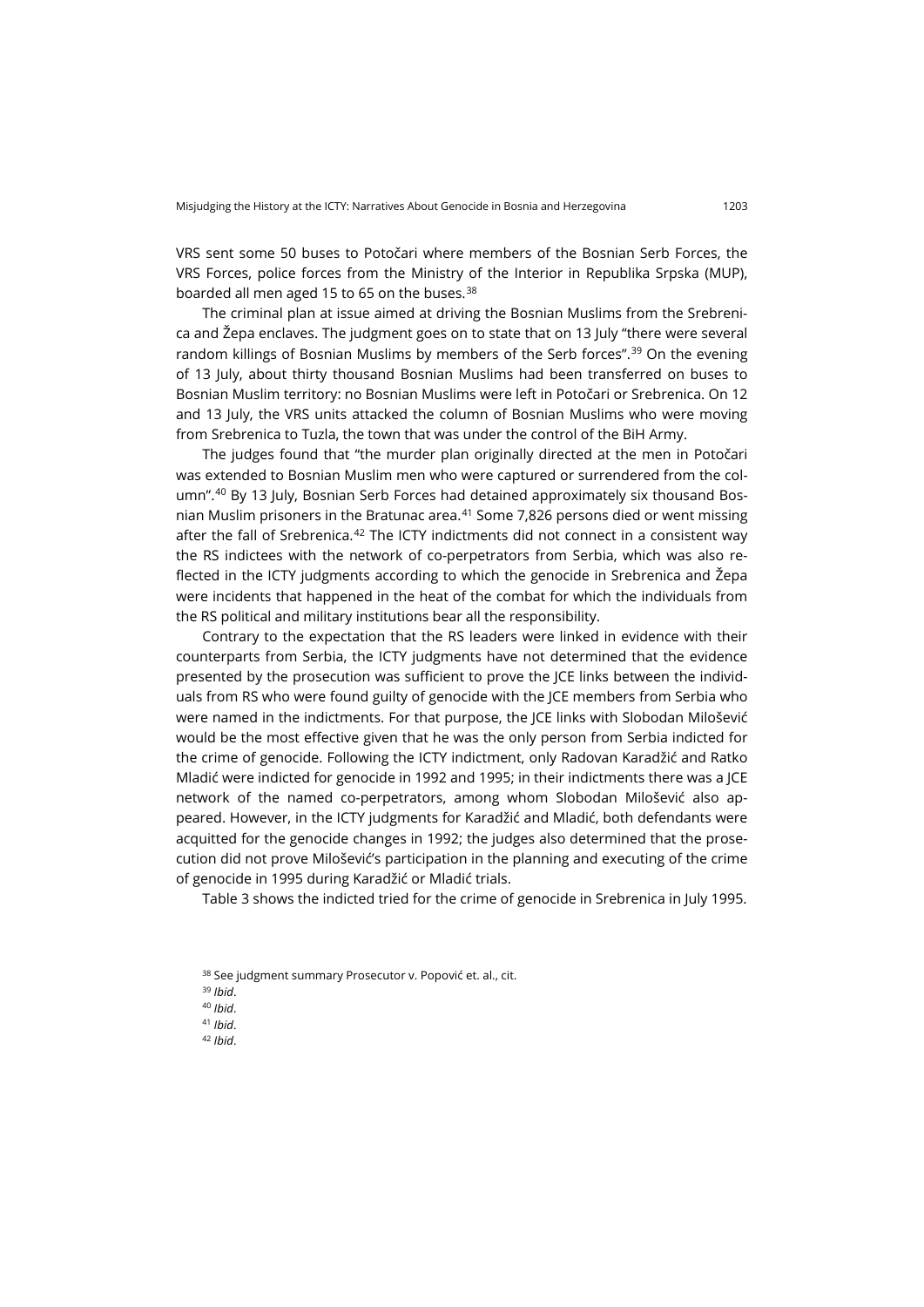| indictment | ۲<br>bia/RS<br>ment<br>Judgr<br>ğ | nviction<br>⊼ |  |
|------------|-----------------------------------|---------------|--|

| <b>JCE links between</b><br>the indictees from Serbia<br>and RS $\Rightarrow$<br>Indictees $\boldsymbol{\Downarrow}$ | S<br>soldier/official<br>$\simeq$<br>σ<br>SP<br>Indicted | charged in the indictment<br>Serbia/RS<br>JCE links with | judgments<br>JCE links with Serbia/RS<br>proved in the | Genocide conviction | Sentence                        |  |
|----------------------------------------------------------------------------------------------------------------------|----------------------------------------------------------|----------------------------------------------------------|--------------------------------------------------------|---------------------|---------------------------------|--|
| S. Milošević died in 2006                                                                                            |                                                          | $\ddot{}$                                                |                                                        |                     | No judgment                     |  |
| R. Karadžić                                                                                                          | $\ddot{}$                                                | $\ddot{}$                                                |                                                        | $^{+}$              | Life*                           |  |
| R. Mladić                                                                                                            | $\ddot{}$                                                | $\ddot{}$                                                |                                                        | $^{+}$              | Life - appeals judgment pending |  |
| R. Krstić                                                                                                            | $\ddot{}$                                                |                                                          |                                                        | $^{+}$              | 35 years                        |  |
| Z. Tolimir                                                                                                           | $\ddot{}$                                                |                                                          |                                                        | $^{+}$              | Life                            |  |
| V. Popović                                                                                                           | $\ddot{}$                                                |                                                          |                                                        | $^{+}$              | Life                            |  |
| Lj. Borovčanin                                                                                                       | $\ddot{}$                                                |                                                          |                                                        |                     | 17 years for other crimes       |  |
| V. Pandurović                                                                                                        | $\ddot{}$                                                |                                                          |                                                        |                     | 13 years for other crimes       |  |
| Lj. Beara                                                                                                            | $^{+}$                                                   |                                                          |                                                        | $\ddot{}$           | Life                            |  |
| D. Nikolić, died in 2011                                                                                             | $\ddot{}$                                                |                                                          |                                                        | $\ddot{}$           | 35 years                        |  |
| V. Blagojević                                                                                                        | $\ddot{}$                                                |                                                          |                                                        |                     | 15 years for other crimes       |  |
| Summary                                                                                                              | 10                                                       | 3                                                        | $\mathbf 0$                                            | 7                   | 615 years                       |  |

TABLE 3. The list of indictees and the convictions for the 1995 genocide crimes and the JCE links between the RS and Serbia. \*The life sentence counts for 100 years in prison.

## ii.s. Importance of the genocide charges in Slobodan Milošević's trial

Slobodan Milošević, who was the President of Serbia from 1990 to 1998 and of the Federal Republic Yugoslavia from 1998 to 2000, was indicted for the crime of genocide. Milošević was put on trial in 2002, charged for crimes committed in Croatia, BiH and Kosovo in the period between 1990 to 1999. The Milošević trial was also of great importance for the post-conflict elites in Serbia. If found guilty of genocide, the findings in the judgment would have been used by the State of BiH in the genocide lawsuit filed at the International Court of Justice (ICJ) against the State of Serbia in 1993.

His trial never led to a final judgment because Milošević died before its completion. Although unfinished, Milošević's trial serves as an important legal archive for the issues concerning the evidence and legal procedures. At the core of the Milošević trial were the genocide charges in eight municipalities on the territory of northern and eastern Bosnia in 1992 and 1995.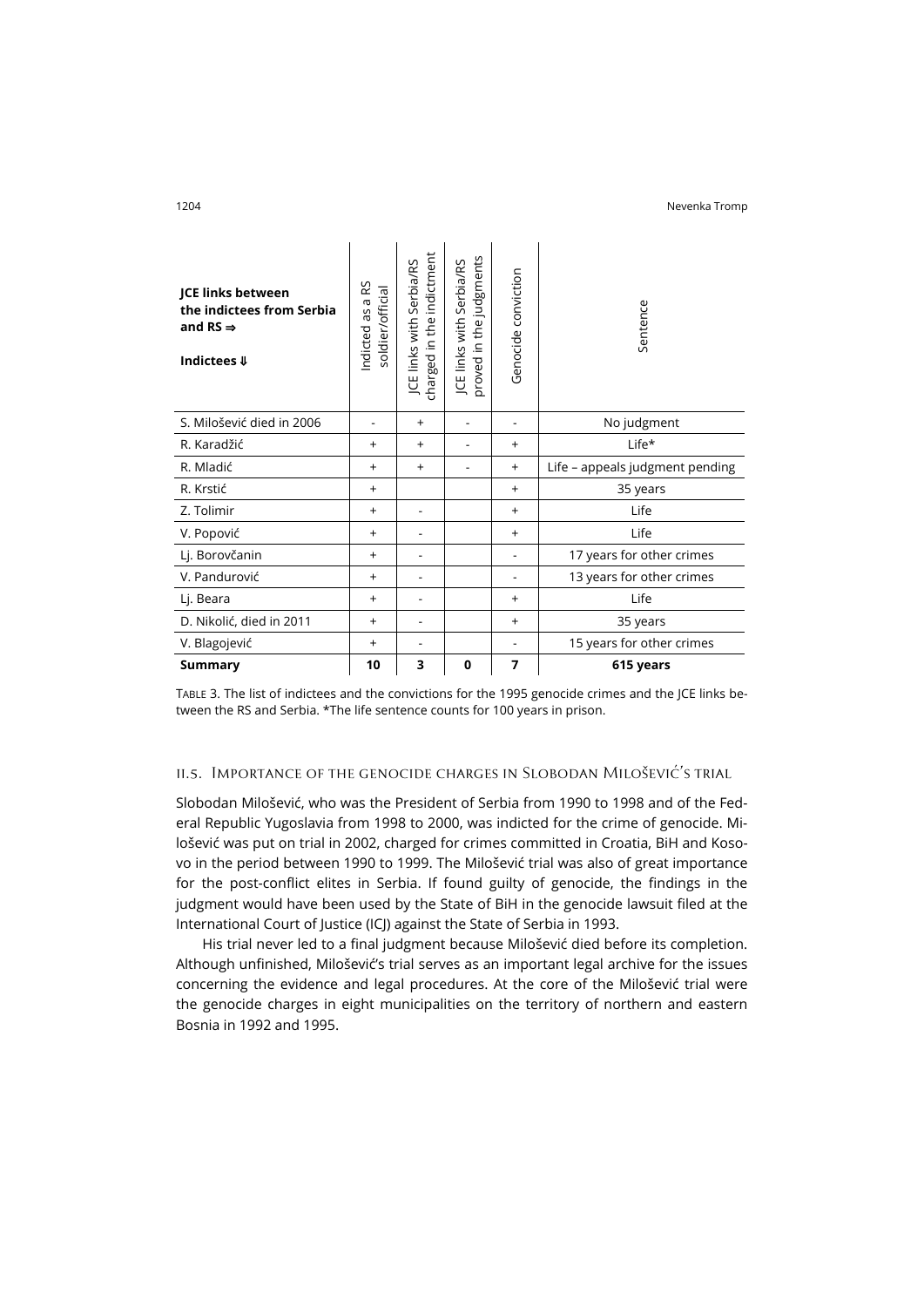Milošević was charged as President of Serbia for the genocide in BiH in 1992 and 1995. The evidence on the genocidal intent in his case was linked to the history of the Serbian State Ideology, also known as "Greater Serbia", which had its origins in the 19<sup>th</sup> century.[43](#page-15-0) This ideology initially propagated the creation of a Serbian State in its historical and ethnic borders. It was reinvented during the Milošević's regime as the solution for a post-Yugoslav Serbia conceptualised in one simple sentence: "All Serbs in a Single State".[44](#page-15-1)

Milošević was the only official from Serbia indicted and tried for the crime of genocide in BiH. He was indicted for the genocide charges in seven municipalities in 1992: Brčko, Prijedor, Sanski Most, Bijeljina, Ključ, and Bosanski Novi; and for the genocide in Srebrenica in 1995.<sup>[45](#page-15-2)</sup> In his Bosnian indictment, Bosnian Muslims and Bosnian Croats were recognised as the protected groups targeted by genocide in 1992. However, in the pre-trial brief, the prosecution decided to pursue the genocide charges only against the Bosnian Muslims.

In the Milošević case the ICTY prosecution put together a genocide case: Milošević's alleged responsibility for the genocide in BiH was to be proved via the JCE links with the co-perpetrators from the RS institutions. The Bosnia indictment alleged that Milošević had participated in a JCE from at least 1 August 1991 to 31 December 1995, the purpose of which was to forcibly remove non-Serbs from large areas of BiH. The indictment also alleged that Milošević in concert with others had "planned, instigated, ordered, committed or otherwise aided and abetted the planning, preparation and execution of the destruction" of thousands of Bosnian Muslims beginning on or around 1 March 1992. In some places, the JCE was said to have specifically targeted "educated and leading members"[46](#page-15-3) of the Bosnian Muslim community for extermination. Further, it was alleged that thousands more had been detained in the most inhumane conditions, "calculated to bring about [their] partial physical destruction", $47$  and had been tortured, raped, and starved as part of the genocidal process. Milošević was said to have effectively controlled other members of the JCE as well as various armed forces – including paramilitary groups – and was therefore responsible for the murder and forced transfer of non-Serbs in Bosnia, as well as for the intentional destruction of large numbers of cultural and religious institutions, historical monuments, and sacred sites.<sup>[48](#page-15-5)</sup>

- <span id="page-15-1"></span><sup>44</sup> *Ibid*, pp. 74-75.
- <span id="page-15-2"></span><sup>45</sup> ICTY, decision of 22 November 2001, IT-01-51-I, *Prosecutor v. Slobodan Milošević*, para. 32.

<span id="page-15-5"></span><sup>48</sup> *Ibid*., para. 35 *j*.

<span id="page-15-0"></span><sup>43</sup> See: N. TROMP, *Prosecuting Slobodan Milošević*, London: Routledge, 2016, pp. 60-75.

<span id="page-15-3"></span><sup>46</sup> *Ibid*., para. 32 *a*.

<span id="page-15-4"></span><sup>47</sup> *Ibid*., para. 32 *d*.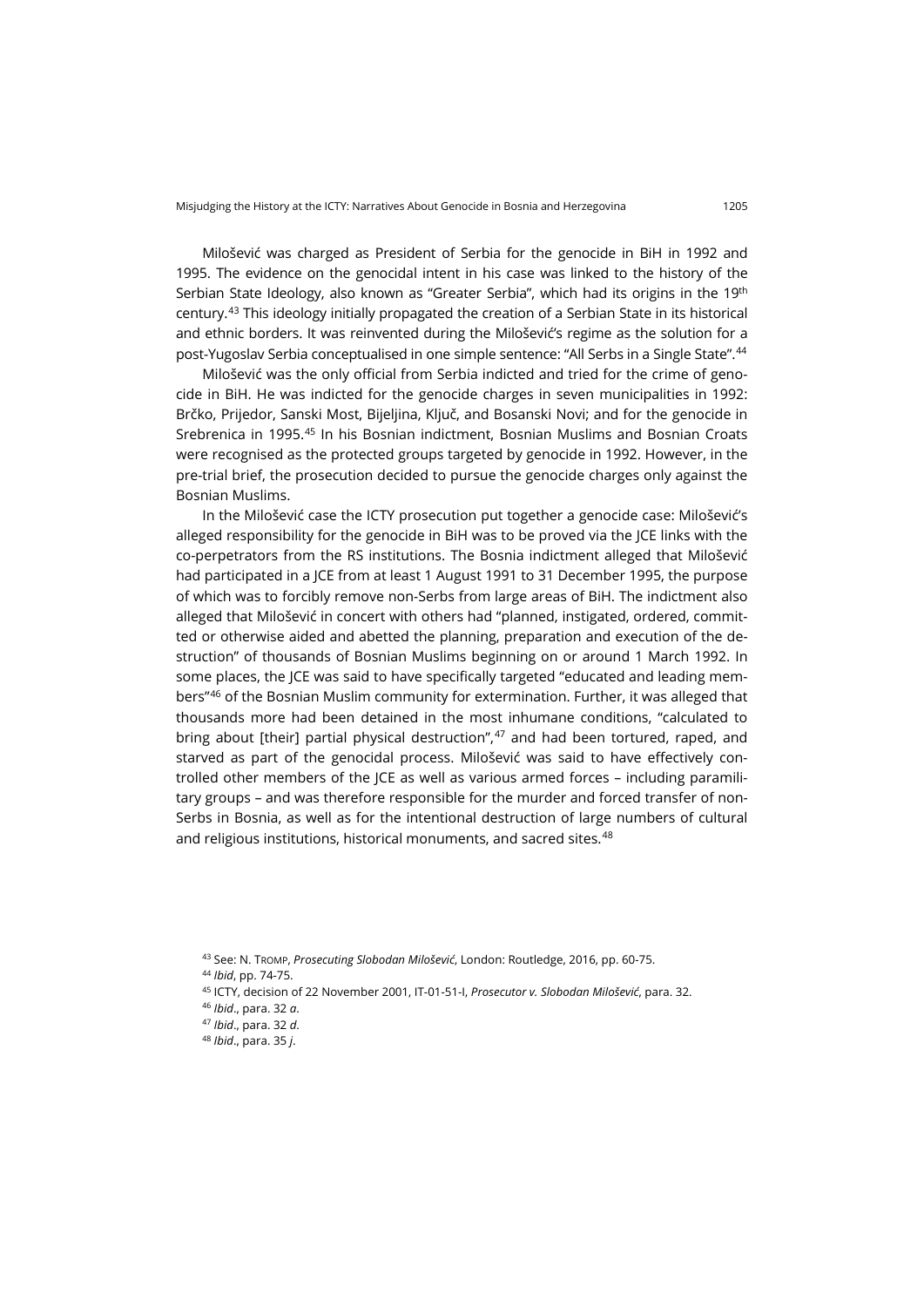#### ii.6. Milošević, mens rea and criminality of the plan

The prosecution argued that Milošević's political plans derived from his attempt to create a State that would incorporate all Serbs, also known as the Greater Serbia ideology, which is associated with territorial expansionism. The ICTY prosecution argued that the history of efforts to achieve this enlargement has been marked with mass atrocities against non-Serb populations. To establish that Milošević's state of mind was a criminal one, the prosecution presented evidence of his adoption of this ideology. Milošević promoted the Greater Serbia ideology without using the term, but his rhetoric in the late 1980s and the platform of his party in 1990 identified the protection of Serbs living outside of Serbia as a priority and espoused "the right of the Serb people to selfdetermination". Arguing that self-determination for Serbs would indeed expand the territory of a Serb State, the prosecution introduced the term "*de facto* Greater Serbia" to describe the variant of this ideology espoused by Milošević. In its prosecution of Slobodan Milošević, the ICTY dealt with Serbia's role in planning and committing the crime of genocide in BiH in the most thorough way. It was in the Milošević trial that the prosecution reconstructed the criminal plan and dealt with the evidence of premeditated planning by Serbia's leadership to create a Serb ethnic State on the Croatian and Bosnian territories. [49](#page-16-0) The Serb leadership first carved out the claimed territories in the process called "ethnic separation"; subsequently the claimed territories were "ethnically homogenised". These policies led to the commission of crimes against the non-Serb population and the creation of the *Republika Srpska Krajina* (RSK) in Croatia and the *Republika Srpska* (RS) in BiH. The goal for creating the Serb territories in Croatia and BiH was to join these territories with Serbia. The prosecution argued that Milošević and his collaborators were aware that their plan to carve out the Serb territories in Croatia and BiH based on the ethnic separation and homogenisation in Croatia and BiH could be achieved only by violence and the commission of crimes against the non-Serbs living on

<span id="page-16-0"></span><sup>49</sup> See e.g. N. TROMP, *Prosecuting Slobodan Milošević*, cit., pp. 119-121. The prosecution's evidence and arguments about the criminality of the plan have been summarised at the end of the prosecution case in the Slobodan Milošević's trial. See the Prosecution Response of 24 March 2004 to *Amici Curiae* Motion for Judgment of Acquittal Pursuant to Rule 98 *bis*, quoted in ICTY, decision on motion for judgment of acquittal of 16 June 2004, IT-02-54-T, *Prosecutor v. Slobodan Milošević*, also known as "half-judgment", para. 4. In para. 144 of the decision, the prosecution's position has been stated as: "According to the Prosecution, the evidence supports a finding that there was a systematic pattern according to which municipalities in Bosnia and Herzegovina targeted for inclusion in the Serbian state were taken over by the Bosnian Serbs and that a systematic pattern developed according to which Serb forces set the framework for the commission of and committed genocidal and persecutory crimes". Two documents detail the premediated way the ethnic separation was planned and executed. The first document was "Instructions issued by the SDS for the Organization and Activity of the Organs of the Serbian people in Bosnia and Herzegovina in Extraordinary Circumstances" of 19 December 1991 Exhibit P434.3a. The second document is "The Six Strategic Objectives" of May 1992. See *ibid*., paras 146, 147.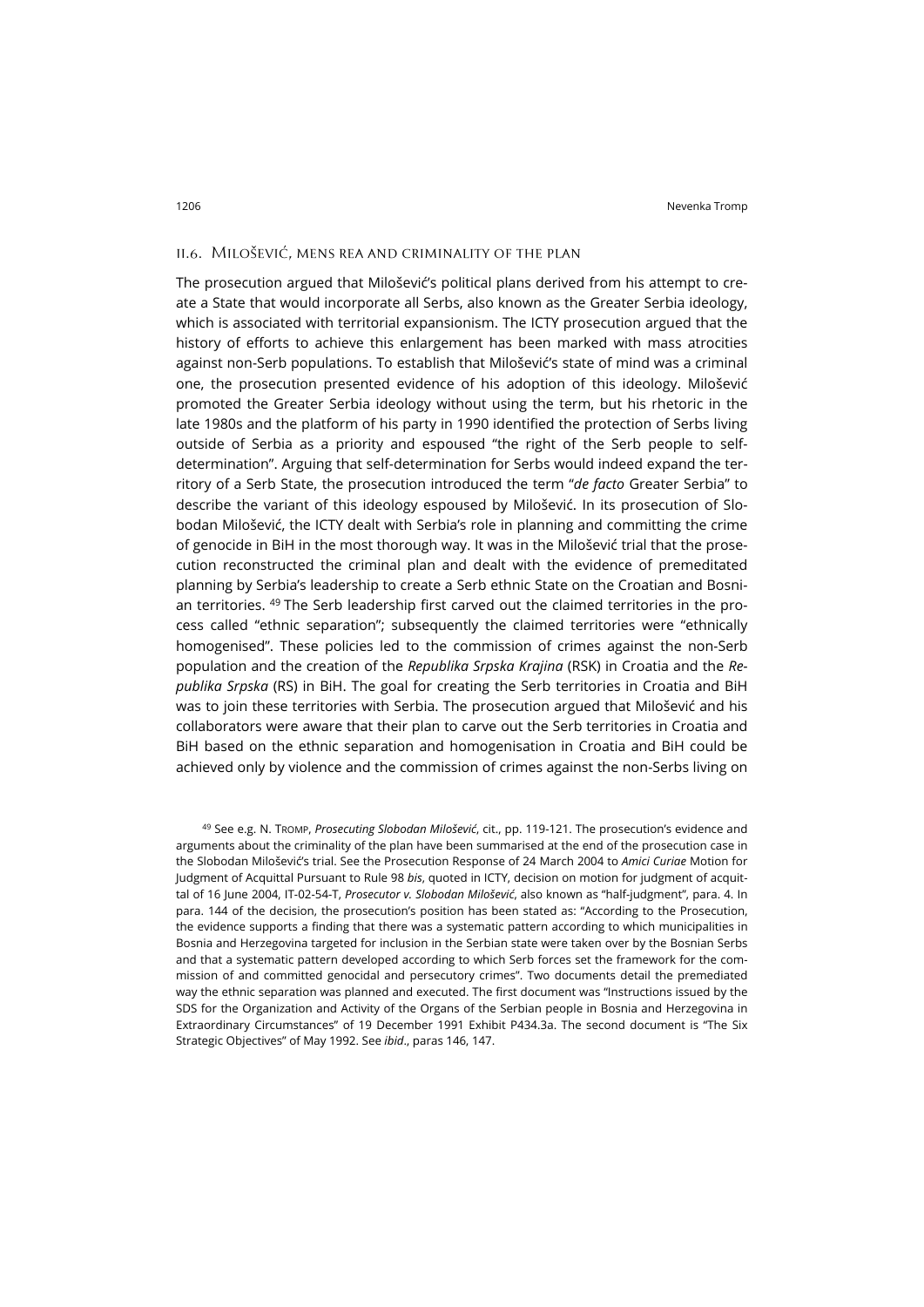the territories claimed by Serbia.<sup>[50](#page-17-0)</sup> The prosecution argued that the worst crime - including the crime of genocide - was committed in BiH in those municipalities which the Serbs claimed for geostrategic reasons of territorial congruity, but where they did not constitute the majority of the population.[51](#page-17-1)

#### ii.7. Genocide in the half-judgment of the Milošević trial

When Slobodan Milošević died in 2006, some three weeks before the end of his trial, the decision on motion of acquittal (hereinafter the Half-Time Judgment) of June 2004 was the only official document that assessed the genocide charges against Milošević.<sup>[52](#page-17-2)</sup> The Half-Time Judgment is a decision by the judges on the evaluation of the evidence tendered by the prosecution to prove the concrete counts in the indictment.<sup>[53](#page-17-3)</sup> Namely, after the prosecution concluded its part of the trial, the defence filed a motion for acquittal arguing that the charges for the 1992 and 1995 genocide should be dropped from the case. The prosecution replied with counterarguments and the judges determined that: "A Trial Chamber could be satisfied beyond reasonable doubt that there existed a joint criminal enterprise, which included members of the Bosnian Serb leadership, whose aim and intention was to destroy a part of the Bosnian Muslim population, and that genocide was in fact committed in Brčko, Prijedor, Sanski Most, Srebrenica, Bijeljina, Ključ and Bosanski Novi". The judges wrote that: "The scale and pattern of the attacks, their intensity, the substantial number of Muslims killed in the seven municipalities, the detention of Muslims, their brutal treatment in detention centres and elsewhere, and the targeting of persons essential to the survival of the Muslims as a group are all factors that point to genocide".<sup>[54](#page-17-4)</sup> The judges reserved their position to deliver a different judgment at the end of the case: the test of proof in the Half-Time Judgment was based on the standard of whether there was "a case to answer"; the trial judgment needs to satisfy the standard of proving "beyond reasonable doubt" the charges in the indictment. The judges concluded that their decision "does not necessarily mean that the Trial Chamber will, at the end of the case, return a conviction on that charge; that is so because the standard for determining sufficiency is not evidence on which a tribunal should convict, but evidence on which it could convict".[55](#page-17-5)

<span id="page-17-1"></span><span id="page-17-0"></span><sup>50</sup> N. TROMP, *Prosecuting Slobodan Milošević*, cit., pp. 141, 152, 155, 157, 161, 167. See also IT-02-54-T, *Prosecutor v. Slobodan Milošević*, cit., paras 249-253.

<sup>51</sup> N. TROMP, *Prosecuting Slobodan Milošević*, cit., pp. 32, 141.

<sup>52</sup> See also IT-02-54-T, *Prosecutor v. Slobodan Milošević*, cit.

<sup>53</sup> *Ibid*.

<span id="page-17-5"></span><span id="page-17-4"></span><span id="page-17-3"></span><span id="page-17-2"></span><sup>54</sup> *Ibid*., para. 424. At the end of the prosecution case in 2004, the Trial Chamber considered there to be evidence sufficient to require a defense from Milošević for genocide in the following eight territories: Brčko, Prijedor, Sanski Most, Srebrenica, Bijeljina, Kotor Varoš, Ključ, and Bosanski Novi, "the specified territories", see IT-02-54-T, *Prosecutor v. Slobodan Milošević*, cit., para. 138.

<sup>55</sup> *Ibid*.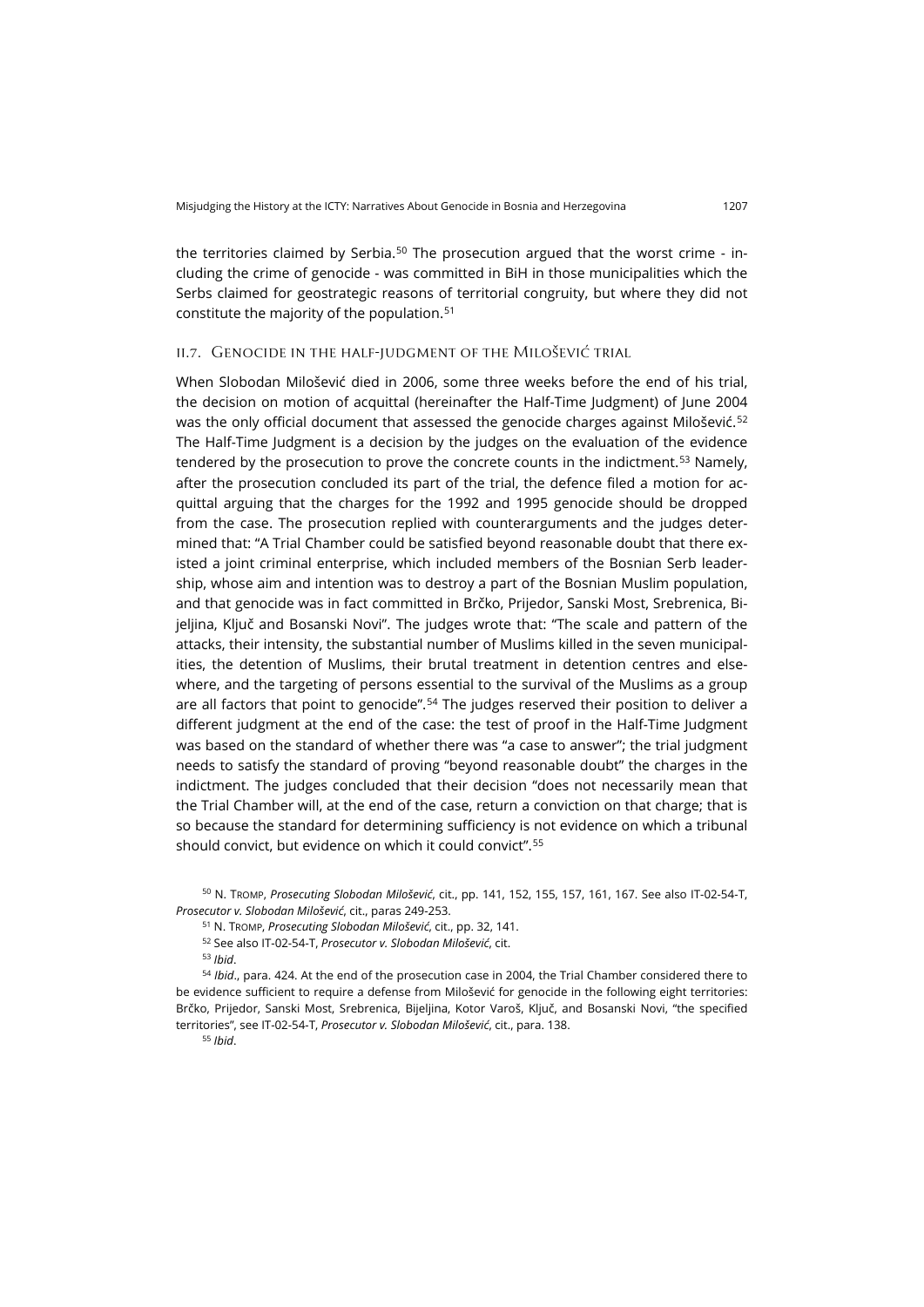During the defence's presentation of its case, which lasted from September 2004 to March 2006, Milošević – who represented himself in the court – did not even start presenting evidence for the Bosnian part of the indictment. At the time of his death, he had finished his defence for the Kosovo indictment and had just started to deal with the Croatian part of the indictment. During the presentation of the defence evidence, Milošević called as witnesses some his most loyal collaborators, who were cross-examined by the prosecution, which procured additional important evidence of the genocide. The telling and memorable cross-examinations about the genocidal crimes in Srebrenica unfolded when the prosecution cross-examined Vladislav Jovanović, the former Foreign Minister of Serbia and the FRY, who was the *chef de charge* at the FRY's diplomatic mission at the UN at the time that the Srebrenica genocide took place. When the prosecution confronted Jovanović with the text of the letter that Serbia prepared for the UN Security Council in which it was stated that the Bosnian Muslim leadership killed its own people in Srebrenica in order to trigger military intervention against the Serb forces, Jovanović answered that the content of the letter was based on the information provided by the RS leadership. The Jovanović testimony in 2005 demonstrated that Serbia, thus Milošević, could not offer a convincing defence for the genocide that the Serb forces had committed in Srebrenica.[56](#page-18-0)

#### ii.8. Serbia, Srebrenica and crimes against humanity

The qualification of crimes in an indictment is of essential importance. Practitioners as well as academics stress a high threshold for proving the criminal intent – *dolus specialis* – to "destroy in whole or in part" a protected group, which is needed to prove the crime of genocide. To secure a conviction for the same criminal acts, if qualified as crimes against humanity, the prosecution needs to show the "widespread and systematic" nature of the crimes, which is generally considered easier to prove in court. This is one of the reasons why the prosecution often includes both genocide and crimes against humanity in its indictments for the same factual complex. Another, more realistic, reason is because the criminal intent varies from perpetrator to perpetrator, depending on their *de jure* or *de facto* power or position of authority: some perpetrators were actively involved in planning and executing the crime of genocide – others were not. Accordingly, not every crime in Srebrenica was qualified as genocide by the  $ICT:57$  $ICT:57$  nine indictees were charged for crimes against humanity; war crimes; and/or violations of the laws and customs of war.

Table 4 shows the ICTY indictees who were charged for the crimes in Srebrenica under the qualification of war crimes and crimes against humanity.

<span id="page-18-0"></span><sup>&</sup>lt;sup>56</sup> ICTY, letter signed by Vladislav Jovanović to the UNSC of 18 December 1995, trial transcript T36363, IT-02-54, *Prosecutor v. Slobodan Milošević*.

<span id="page-18-1"></span><sup>&</sup>lt;sup>57</sup> It concerns indictments where the following crimes have been charged: crimes against humanity; breaches of the Geneva Conventions; and violations of the laws and customs of war.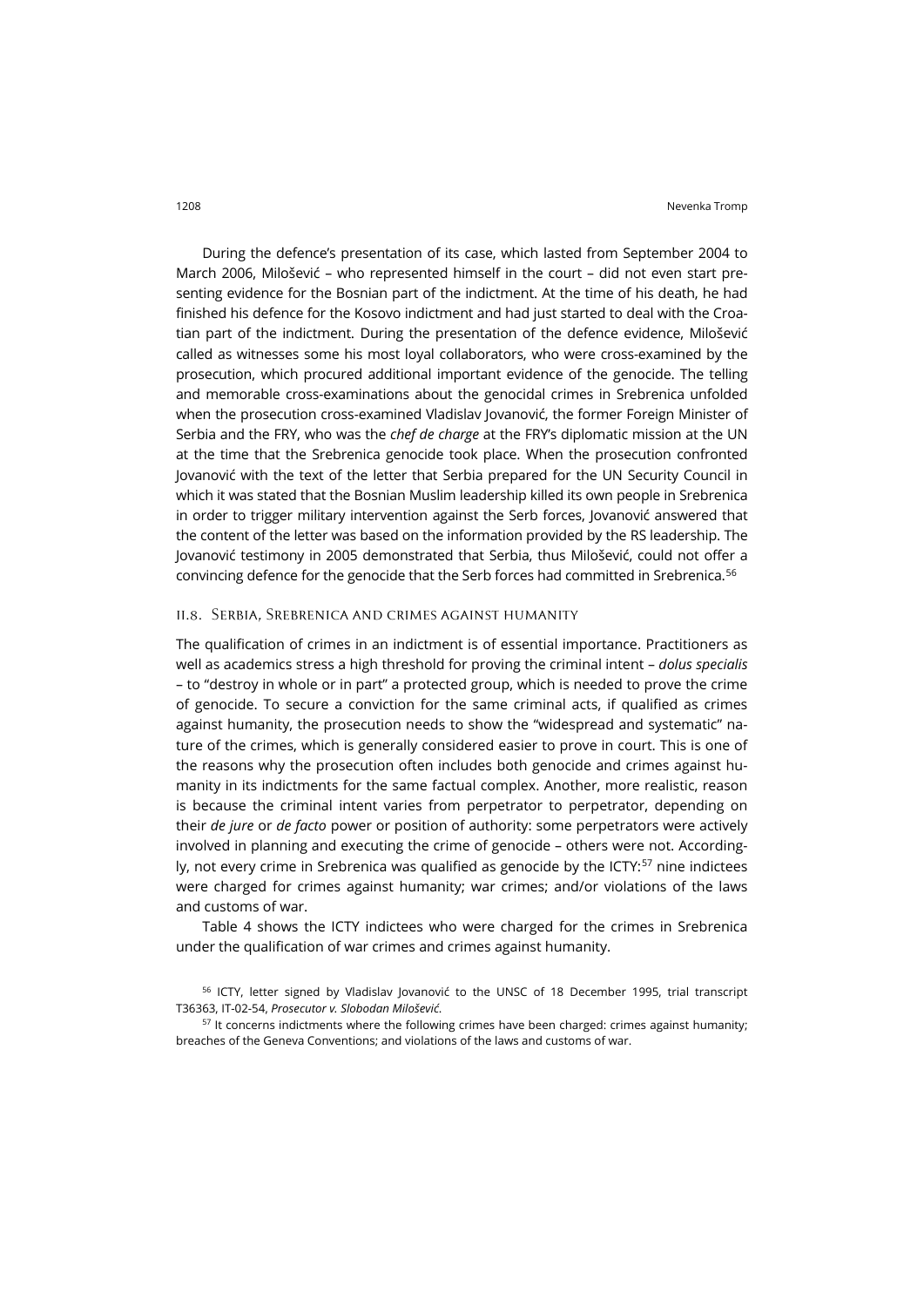| Indictee $\Downarrow$  | RS officials<br>Indicted<br>S<br>ω | officials<br>Indicted<br>erbia<br>Ū<br>δp | JCE links charged<br>in the indictment | in the judgment<br>JCE links proved | Sentenced                   |
|------------------------|------------------------------------|-------------------------------------------|----------------------------------------|-------------------------------------|-----------------------------|
| D. Erdemović           | $^{+}$                             |                                           |                                        |                                     | 5 years                     |
| D. Jokić               | $^{+}$                             |                                           |                                        |                                     | 9 years                     |
| R. Miletić             | $\ddot{}$                          |                                           |                                        |                                     | 18 years                    |
| M. Gvero, died in 2013 | $\ddot{}$                          |                                           |                                        |                                     | 5 years                     |
| D. Obrenović*          | $\ddot{}$                          |                                           |                                        |                                     | 17 years                    |
| M. Nikolić*            | $^{+}$                             |                                           |                                        |                                     | 20 years                    |
| F. Simatović           |                                    | $\ddot{}$                                 | $^{+}$                                 |                                     | Acquitted; re-trial pending |
| J. Stanišić            |                                    | $\ddot{}$                                 | $\ddot{}$                              |                                     | Acquitted; re-trial pending |
| M. Perišić             |                                    | $\ddot{}$                                 |                                        |                                     | Acquitted                   |

TABLE 4. Srebrenica judgments for crimes other than genocide.

Among the individuals who were charged for crimes against humanity in Srebrenica were three high-level state officials from Serbia – Jovica Stanišić, Franko Simatović and General Momčilo Perišić. Stanišić and Simatović were senior officials at the Serbian Ministry of Foreign Affairs and as such in charge of its Unit for Special Operations (ISO -*Jedinica za specijalne operacije*), also known as the Red Berets. In their indictment, there is a JCE that includes Serb and RS officials.<sup>[58](#page-19-0)</sup> The fact that they were acquitted of all charges at the ICTY in 2013 made the JCE links as charged in the indictment irrelevant. Stanišić and Simatović were also named as members of the JCE in the indictments against Milošević, Karadžić and Mladić, but Milošević's trial did not produce a judgment: in Karadžić's or Mladić's judgments the judges did not find that the prosecution proved that they were members of the JCE that planned and executed crimes in BiH.<sup>[59](#page-19-1)</sup> The Stanišić and Simatović's cases were called for a re-trial by the ICTY appeals judgment of 2015 on all counts of the initial ICTY indictment that was filed in 2003. The retrial started at the International Residual Mechanism for Criminal Tribunals (MICT), the successor

<span id="page-19-1"></span><span id="page-19-0"></span><sup>58</sup> ICTY, Prosecution notice of filing of Third Amended Indictment of 10 July 2008, *Prosecutor v. Jovica Stanišić and Franko Simatović*, IT-03-69-PT, para. 11. The JCE members named are: SIobodan Milošević, Veljko Kadijević, Blagoje Adžić, Ratko Mladić, Radmilo Bogdanović, Radovan Stojičić, also known as "Badža"; Mihalj Kertes, Milan Martić, Goran Hadžič; Milan Babić, Radovan Karadžić, Momčilo Krajišnik, Biljana Plavšić, Mićo Stanišić, Željko Ražnatović also known as "Arkan", Vojislav Šešelj.

<sup>59</sup> *Ibid*.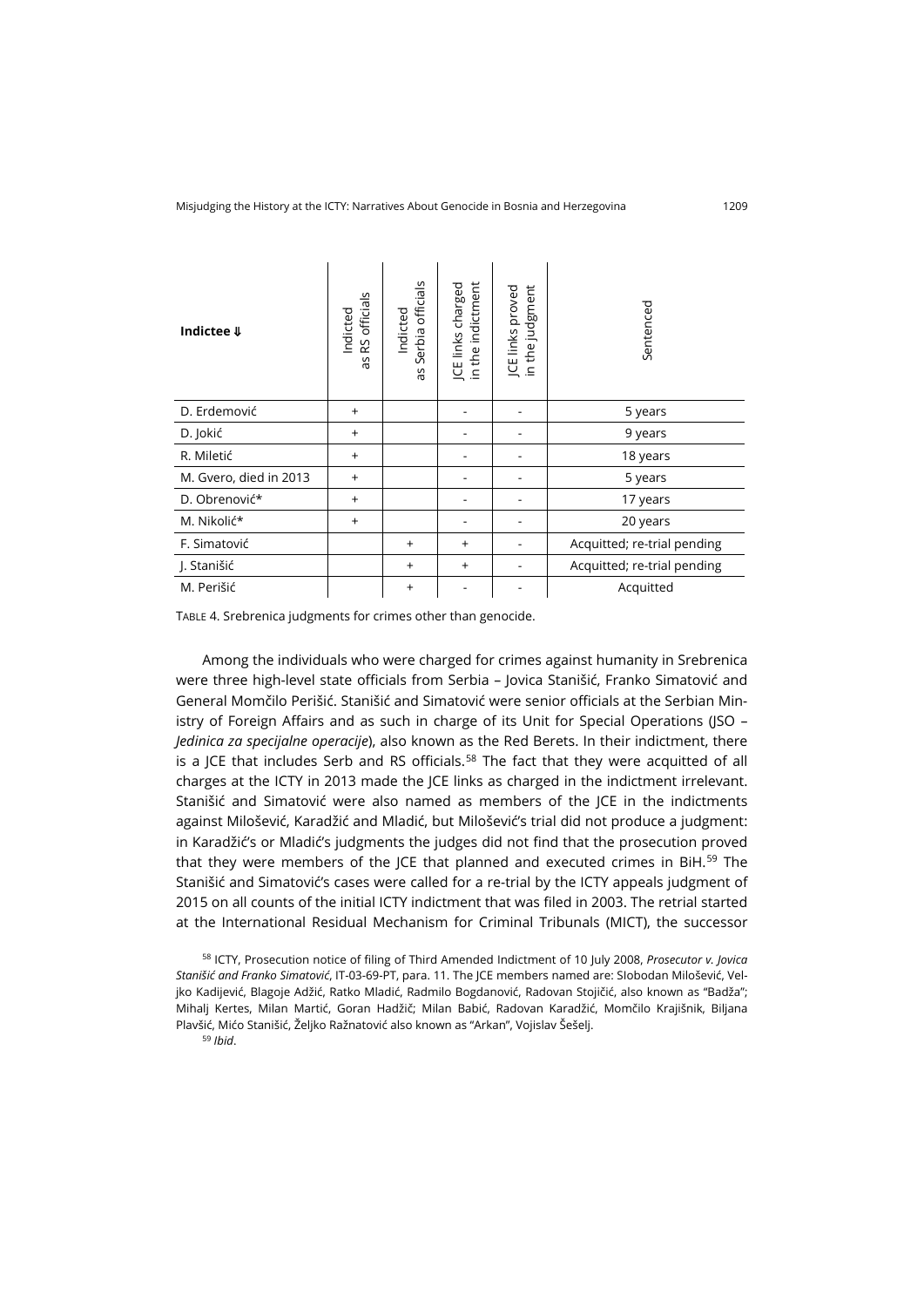institution of the ICTY. This sequence of trials will make the Stanišić and Simatović trial the longest trial in the history of the ICTY and the MICT: 17 years have passed since the two accused were indicted in 2003; 11 years have passed since the beginning of their ICTY trial in 2009; three years have passed since the beginning of the retrial at the MICT in 2017.<sup>[60](#page-20-0)</sup> Regardless of the judgment of the retrial – conviction or acquittal – the importance of the MICT judgment will be in its evaluation of the evidence by the judges, namely whether the prosecution can prove the charges related to the JCE between the accused with the named co-perpetrators representing the state initiations of Serbia and the RS. If JCE is affirmed in the judgment, there will be no consequence for the legal and historical narrative of genocide, given the fact that Stanišić and Simatović were not charged with genocide for the crimes committed in Srebrenica. Instead, they were charged with committing crimes against humanity. If the JCE with the RS officials is established, that will be the first ICTY or MICT judgment that would implicate Serbia in the war in BiH in the period after 19 May 1992.

In the indictment of General Momčilo Perišić, who was Chief of Staff of the VJ from 1993 to 1998, the JCE doctrine was not mentioned at all. Moreover, his name was not included in the JCE of any of the related indictments of Milošević, Karadžić or Mladić. Due to his function as Chief of Staff of the VJ, Perišić was a superior to all indictees who were officers in the VRS, who at the same time were members of the 30th Personnel Centre of the VJ. In November 1993, General Perišić signed an order to create the 30th and 40th personnel centres, which in fact were the administrative names for the armies of the Bosnian Serbs (the VRS) and the army of the Croatian Serbs (the SVK). The VRS officers who were found guilty of genocide – Ratko Mladić, Radislav Krstić, Vujadin Popović, Milan Gvero, Drago Nikolić and Zdravko Tolimir – were all members of the 30th Personnel Centre of the VJ. Ratko Mladić was also administrated as the commander of the 30th Personnel Centre. If the prosecution had made this connection by explaining the functions of these individuals within the VJ, the 30th Personnel Centre, and the VRS, this could have led to a very different judgment that might have explained the *de jure* and *de facto* links between Serbia and the RS leaderships.<sup>[61](#page-20-1)</sup>

## III. Post-transitional and strategic narrative of genocide in Bosnia and Herzegovina

There is a growing scholarly literature on the interplay between the legal, political and historical impact of mass atrocity trials that offers some of the answers concerning

<sup>60</sup> ICTY, indictment of 1 May 2003, IT-03-69, *Prosecutor v. Jovica Stanišić and Franko Simatović*.

<span id="page-20-1"></span><span id="page-20-0"></span><sup>61</sup> See e.g.: N. TROMP, *The Unfinished Trial of Slobodan Milošević: Justice Lost, History Told*, doctoral thesis, University of Amsterdam, 18 September 2015, pp. 251-259; A. GÜNAL, *Strategic Europeanization of Serbia and the EU Impact: The Case of Cooperation with International Criminal Tribunal for the Former Yugoslavia*, in *EGE Strategic Research Journal*, 2016, p. 20 *et seq.*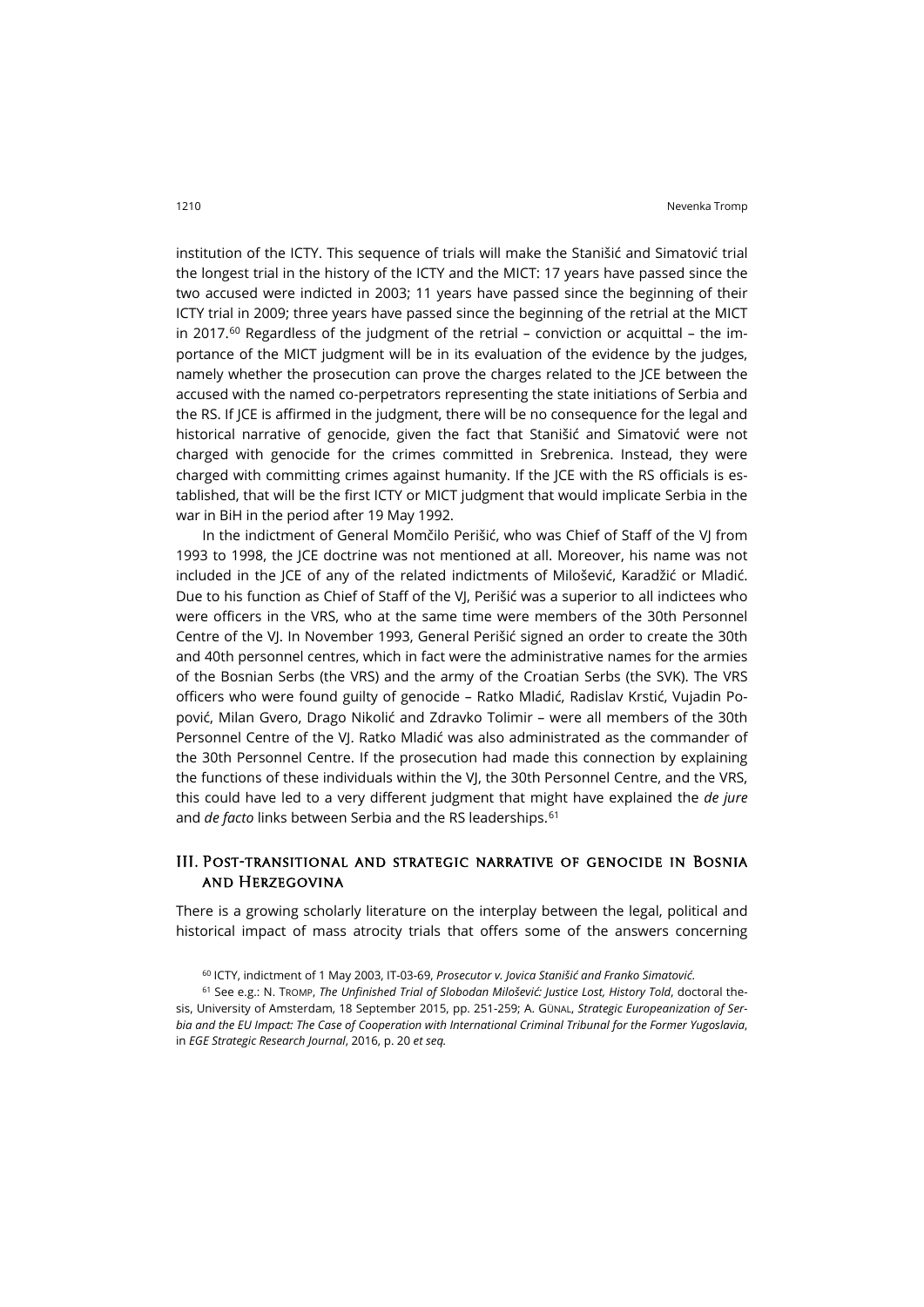when and why the post-conflict elites will adopt the policy of avoiding to determine the criminal, political and historical responsibilities of its predecessor regime. To understand why States behave the way they do, and, in particular, to apprehend why Serbia cooperated with the ICTY, rational choice institutionalism theory (RCI) $62$  can offer some answers. According to RCI, political actors apply instrumental and strategic logic in achieving their pre-determined policy targets, such as membership to an international institution. In the political cost/benefit analysis, political actors – a State, for example – will accept the conditions imposed on them by delivering what is formally requested from them but at the same time they will try to maximise their interests. $63$  The signatories of the Dayton Peace Agreement – the presidents of Serbia, Croatia and BiH – committed their States to cooperate with the ICTY in which evaluation of that cooperation became one of the conditions for the accession process to the European Union. In the case of post-Milošević Serbia, the EU conditionality approach – also known as "carrot and stick" strategy – obscured the clarity between genuine compliance and conditionality-driven compliance. $64$  In the case of a conditionality-driven compliance, the States such as Serbia will not always cooperate with the purpose to contribute to the justice and truth-finding processes. Serbia's governing elite seemed not to be interested in meeting a State's obligation to cooperate with the ICTY for the purpose of contributing to the transitional justice narrative. Instead, the obligation to cooperate with the ICTY to achieve a variety of political, historical, and legal goals.<sup>[65](#page-21-3)</sup> We shall turn now to Serbia's effort to influence the transitional narrative of the genocide, the crime charged only for the crimes against the non-Serb population on the territory of BiH.

Genocide trials are always of great interest to a State whose officials have been charged with the crime of genocide. A State will be motivated to use all mechanisms at its disposal to prevent the legal confirmation of genocide in a judgment, regardless of whether it is a criminal trial against an individual or a genocide claim against the respective State for at least three reasons. First, a court's finding that genocide has been

<span id="page-21-0"></span><sup>62</sup> See e.g. I. KATZNELSON, B. WEINGAST, *Intersections Between Historical and Rational Choice Institutionalism*, and J. ELSTER, *Preference Formation in Transitional Justice*, in I. KATZNELSON, B. WEINGAST (eds), *Preferences and Situations: Points of Intersection Between Historical and Rational Choice Institutionalism*, New York: Russell Sage Foundation, 2005, p. 1 *et seq*. and pp. 247-279.

<sup>63</sup> See: A. GÜNAL, *Strategic Europeanization of Serbia And the EU Impact*, cit.

<span id="page-21-2"></span><span id="page-21-1"></span><sup>64</sup> M. DOBBELS, *Serbia and the ICTY: How effective Is EU Conditionality?*, in *EU Diplomacy Papers*, 2009, p. 4 *et seq.*; B. STAHL, *Another "Strategic Accession"? The EU and Serbia (2000-2010)*, in *Nationalities Papers*, 2013, p. 447 *et seq.*; S. ECONOMIDES, J. KER-LINDSAY, *Pre-Accession Europeanization: The Case of Serbia and Kosovo*, in *Journal of Common Market Studies*, 2015, p. 1027 *et seq.*; A. ZHELYAZKOVA, I. DAMJANOVSKI, Z. NECHEV, F. SCHIMMELFENNIG, *European Union Conditionality in the Western Balkans: External Incentives and Europeanisation*, in J. ĐANKIĆ, K. SOEREN M. KMEZIĆ (eds), *The Europeanisation of the Western Balkans. A Failure of EU Conditionality?*, Basingstoke: Palgrave Macmillan, 2018, p. 15 *et seq.*

<span id="page-21-3"></span><sup>65</sup> See e.g. J. SUBOTIĆ, *Hijacked Justice: Dealing with the Past in the Balkans*, Ithaca: Cornell University Press, 2009; K. BACHMAN, A. FATIĆ (eds), *The UN International Criminal Tribunals: Transition without Justice?*, London: Routledge, 2015.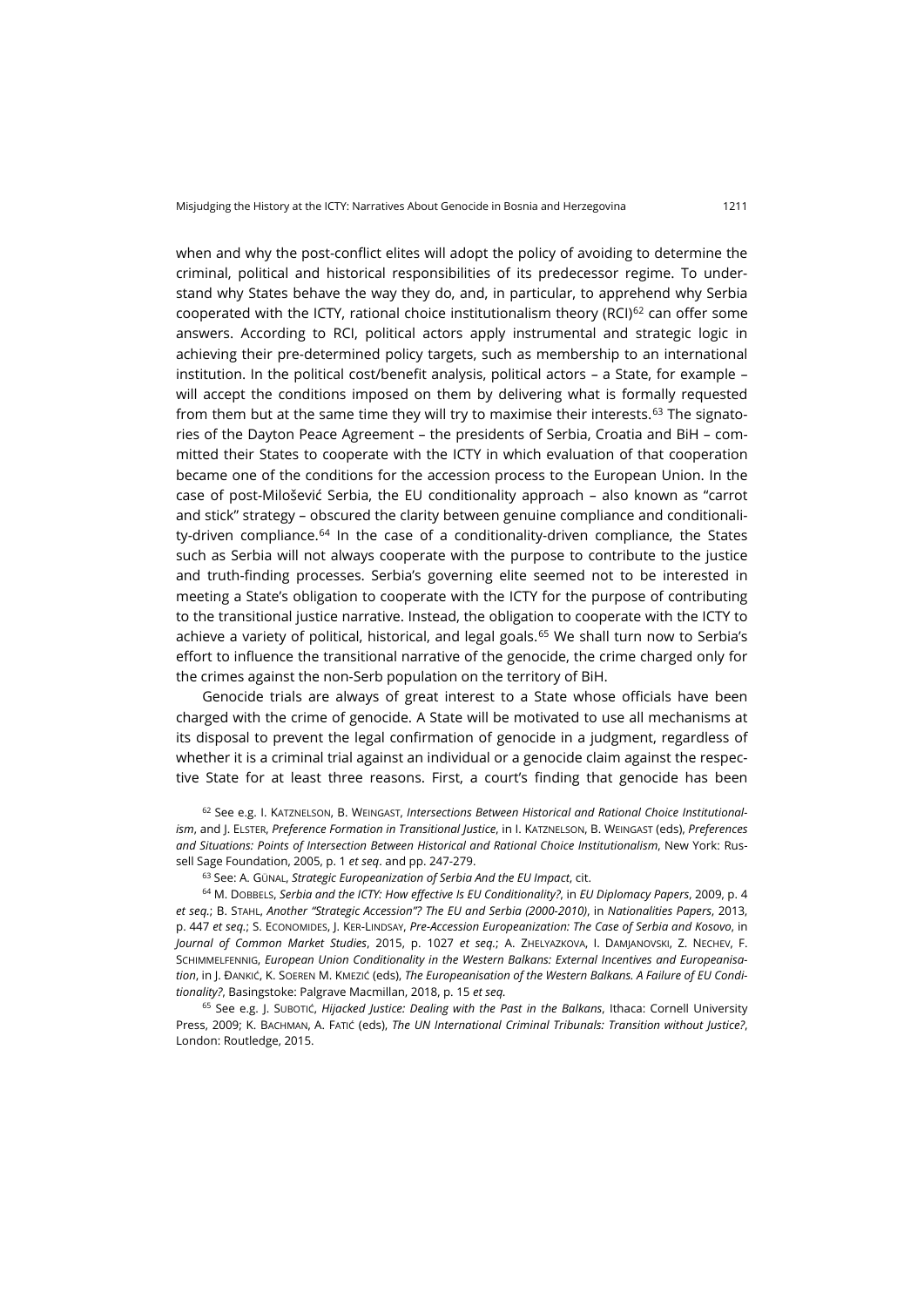committed becomes a permanent historical record, which will forever tarnish that State's national history. Second, any evidence of genocide that implicates a state official might be used against the State in question before the ICJ, and if found responsible for the genocide, the State will likely be ordered to pay substantial reparations to the damaged parties. Third, refusal to admit mass atrocities committed by a former regime – and in particular the crime of genocide – frees the successors' regime to pursue the "unfinished" geopolitical objectives that its predecessor failed to achieve despite the commission of mass atrocities.[66](#page-22-0)

In the next section we shall investigate how the genocide charges against the individuals at the ICTY and the genocide lawsuit that BiH filed against the State of Serbia at the ICJ have influenced Serbia's cooperation with the ICTY.

#### iii.1. From transitional to post-transitional justice narrative, 2000-2020

In this section, we shall argue that post-conflict Serbia engaged in a conditionality driven cooperation with the ICTY: on the one hand, Serbia started handing over the evidence from its state archives, while on the other hand Serbia was very concerned with protecting its own national and vital state interests. The dynamic of the cooperation with the ICTY in the period from 2000 to 2020 have been determined by a variety of internal and external political circumstances. The year 2007 has been depicted as the starting point because it represents the end of the Milošević rule in Serbia. The year 2020 is the closing year despite the fact that the ICTY closed its doors in December 2017: the work of the ICTY has been continued by the MICT; and also because the shift from transitional justice to posttransitional justice agenda has been a slow process that started in 2008 and has been gaining political importance since 2011; in 2020 the most visible result of the posttransitional political agenda has been the victory of the pro-Serb coalition at the elections in Montenegro. This victory has been a part of a political campaign of the populist nationalist government coalition in Serbia that introduced its own version of Greater Serbian ideology articulated "Serbian world", an effort to use the Serbian Orthodox Church, *i.e.* the soft power of religion in order to rally Serbs in the neighbouring post-Yugoslav States where Serbia still has territorial ambitions to expand its current borders.

We shall now look into the development of Serbia's post-conflict political agenda in order to detect when and by whom the "politics of the past" was introduced into "the politics of present". For that purpose, we shall identify five stages, in which we shall be searching for the turning points that represent the change in the Serbia's state elite transitional justice agenda. The five stages are: *a*) transitional justice interlude, 2000-2003; *b*) damage control of the transitional justice narrative of genocide, 2003-2007; *c*) closure of the transi-

<span id="page-22-0"></span><sup>66</sup> G. NICE, N. TROMP, *International Criminal Tribunals and Cooperation with States: Serbia and the Provision of Evidence for the Slobodan Milošević Trial at the ICTY*, in M. DE GUZMAN, D. AMANN (eds), *Arcs of Global Justice; Essays in Honor of William A. Schabas*, Oxford: Oxford University Press, 2017, p. 445 *et seq.*, p. 463.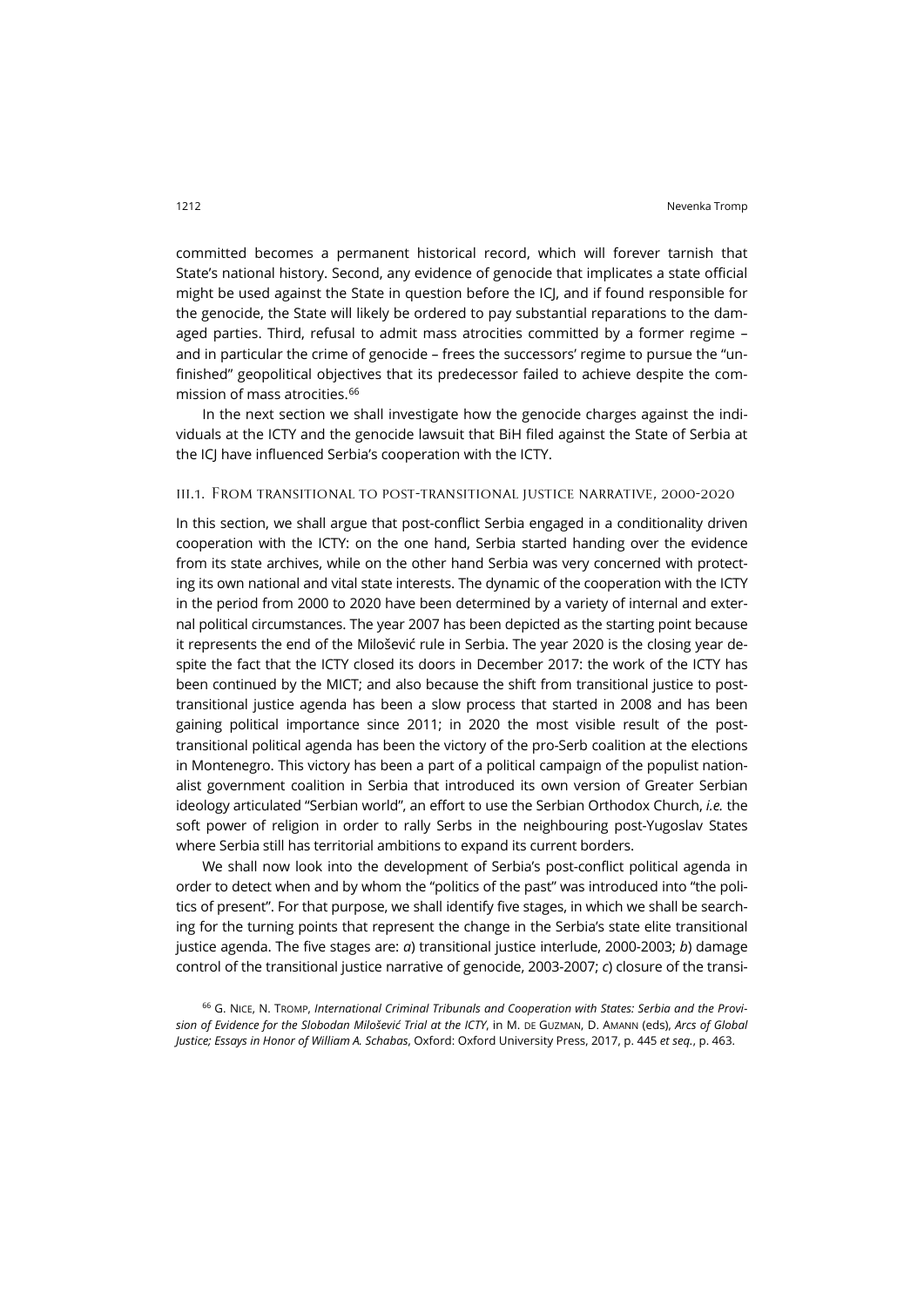tional justice period, 2008-2011; *d*) defining the post-transitional justice agenda, 2012- 2017; *e*) Serbia's post-transitional strategy: return to geo-politics, 2018-ongoing.

*a*) Transitional justice interlude, 2002-2003.

The first stage covered the period of the first post-conflict government in Serbia under Prime Minister Zoran Đinđić. During this short period of two and a half years, Đinđić's government engaged in a balancing act between what was needed and what was possible in Serbia during the first years after the fall of Milošević's regime. Đinđić's political realism was based on his understanding that democratic consolidation in Serbia had to be linked to pro-Western policies. Serbia's political, economic, and financial recovery depended very much on its re-integration into the international economic and financial processes from which Serbia was cut out since UN sanctions were imposed on the FRY in May 1992. One of the conditions for reintegration into the international community was cooperation with the ICTY. The international obligation of Serbia to cooperate with the ICTY was based on the Dayton Peace Agreement, which was signed by then President Slobodan Milošević.<sup>[67](#page-23-0)</sup> Paradoxically, the first concrete demonstrations of the Serbian government's cooperation were the transfer of Slobodan Milošević to the ICTY in June 2001. This was a bold political deed that triggered a domestic outcry against Đinđić's policies and antagonised many of the still active individuals loyal to the former regime, who feared for their own position. The real challenge for the government began after the transfer of Milošević to The Hague when the prosecution started sending requests for assistance to Belgrade requesting the documentary, audio, video, and electronic evidence from the state archives needed for Milošević's trial. Moreover, when the ICTY investigators started to uncover the severity of the involvement of Serbia's Ministry of Internal Affairs in the wars in Croatia, BiH and Kosovo, the members of the special units got nervous and they turned against Đinđić's policy of cooperation, fearing that they could be indicted and tried at the ICTY.<sup>[68](#page-23-1)</sup> Once the ICTY investigators started calling also on retired and active members of Serbia's Ministry of Internal Affairs for interrogation, the security situation in Serbia deteriorated rapidly. In March 2003, Đinđić was assassinated. His assassins were apprehended, put on trial and convicted. They were all members of the JSO (Unit for Special Operations), a para-state unit of the Serbian Internal Affairs whose members were deployed in the territories of Croatia, BiH and Kosovo to fight alongside the local Serb forces. It turned out that the assassins and the network of co-conspirators were concerned with Đinđić's policy of cooperation with

<span id="page-23-0"></span><sup>&</sup>lt;sup>67</sup> Art. 10 of the General Framework Agreement for Peace in Bosnia and Herzegovina (hereinafter the Dayton Peace Agreement).

<span id="page-23-1"></span><sup>68</sup> See e.g. M. VASIć, *Sponzori i teoretičari zavere*, in *VREME*, 10 April 2003, [www.vreme.com;](https://www.vreme.com/cms/view.php?id=337394) see also the parts of Zvezdan Jovanović's testimony in the Court published under the title "Likvidirao sam ga zbog Haga", in *Blic*, 26 December 2003[, www.blic.rs](https://www.blic.rs/vesti/hronika/likvidirao-sam-ga-zbog-haga/zrpwn3b).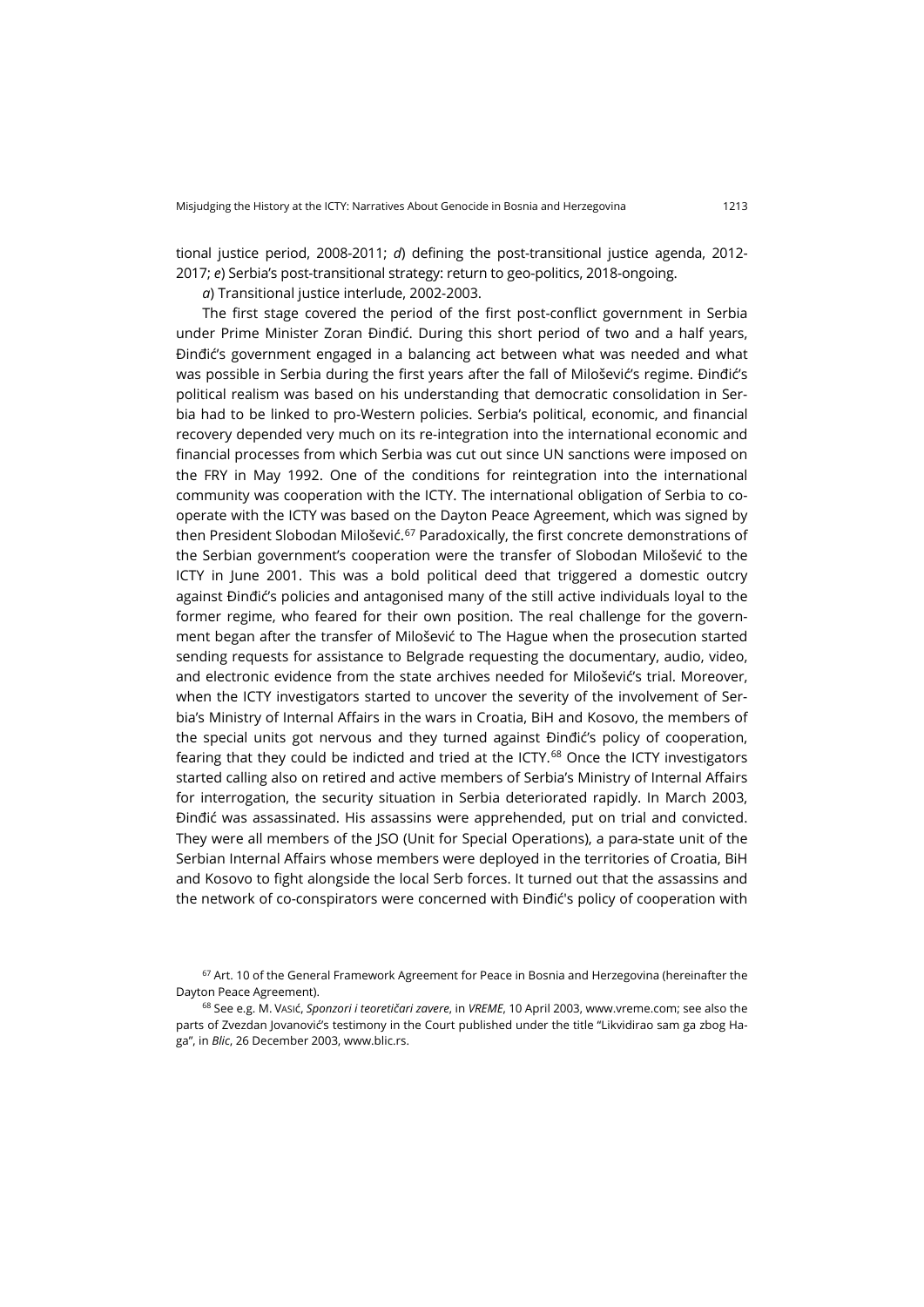the ICTY and they organised under the code name "Stop The Hague" with the goal to stop Serbia's Prime Minister from cooperating with the ICTY.<sup>[69](#page-24-0)</sup>

*b*) Control of the transitional justice narrative of genocide, 2003-2007.

The second stage, between 2003 and 2007, covers the period between the assassination of Đinđić and the death of Milošević. In that period of time, Đinđić's successors imposed a state of emergency in which his assassins were apprehended, but in which they also uncovered more crimes committed by the same veteran  $|SO|$  members.<sup>[70](#page-24-1)</sup> It seemed that the assassins achieved the opposite of what they originally had planned: in the aftermath of the assassination and the investigation into the members of the JSO, many of them were indicted, tried and convicted for the past crimes, which were previously unresolved.

When it comes to cooperation with the ICTY, the assassination of Đinđić was a turn-ing point in which his successors redefined the nature of this cooperation.<sup>[71](#page-24-2)</sup> The primacy of the national interests and vital state interests was articulated in terms of protecting the evidence from the state archives that could expose the role of the individuals and state institutions in committing mass atrocities and genocide in BiH before the ICJ. In the aftermath of Milošević's transfer to The Hague in 2001, the prosecution team requested a large number of documents in order to prove the charges of the genocide against Milošević that - once public - could also be used by BiH in the ICJ genocide lawsuit against Serbia that was pending since 1993. Belgrade did continue to cooperate for pragmatic political reasons, while at the same time trying to withhold and control the evidence that could expose Serbia's involvement in the genocide in BiH.

After Đinđić's assassination, Serbia's cooperation agenda with the ICTY changed. It was directed to shielding the documents requested from the ICTY's Office of the Prosecutor (OTP) from the public view. The correspondence between the ICTY's Chief Prosecutor and Serbia's Minister of Foreign Affairs of May 2003 documents an agreement whereby the OTP will respect the requests made by Serbia to redact the pages and sentences from the documents that were equally important to prove Milošević's criminal responsibility for genocide, but that could have been also used in the genocide lawsuit at the ICJ to prove the responsibility of Serbia as a State for the crime of genocide. By engaging in the negotiation process about the terms of handing over the documents

<sup>69</sup> N. TROMP, *Prosecuting Slobodan Milošević*, cit., pp. 130-133.

<span id="page-24-1"></span><span id="page-24-0"></span><sup>70</sup> See e.g. S. BISERKO (ed.), *Human Rights and Accountability: Serbia 2003*, Belgrade: Helsinki Committee for Human Rights Serbia, 2004, pp. 49-54 and 87-90. The same assassins who conspired to kill the Prime Minister Đinđić turned out to be involved in the assassination of Ivan Stambolić, a former political mentor of Milošević who later on became a political rival. Stambolić was assassinated by Milorad Luković Legija, a member of the notorious para-state unit, officially known as JSO (Unit for Special Operations) that was unofficially referred to as Red Berets. See: N. TROMP, *Prosecuting Slobodan Milošević*, cit., pp. 132-133.

<span id="page-24-2"></span><sup>71</sup> See e.g: S. BISERKO (ed.) *Human Rights and Collective Identity: Serbia 2004*, Belgrade: Helsinki Committee for Human Rights Serbia, 2004, pp. 146-154.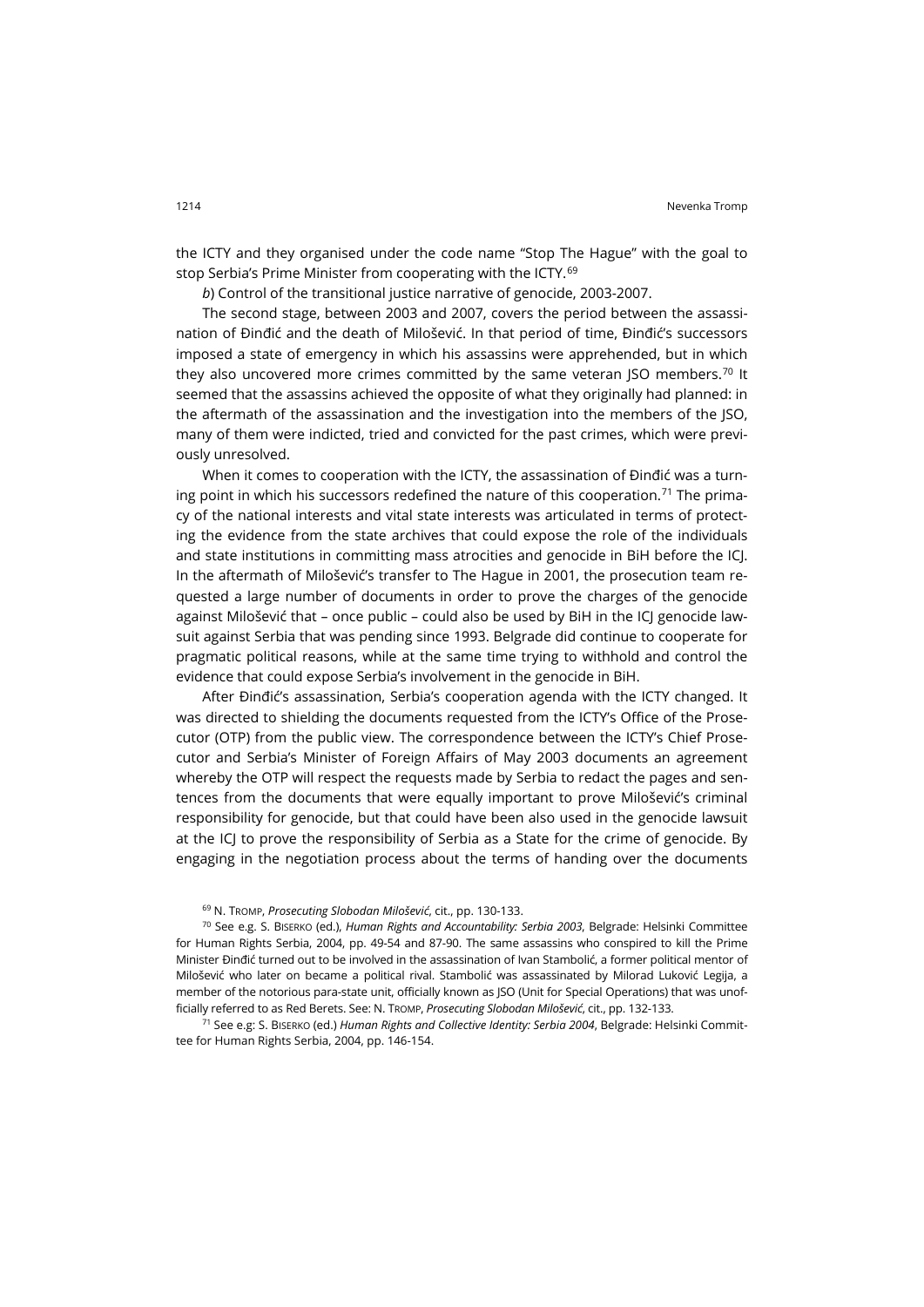with the OTP management, Serbia successfully protected thousands of pages of relevant documents from the public and from the other courts. The immediate reason for requesting the protection were the stenographic notes of the Supreme Defence Council (SDC), the highest political body of the FRY, a federation between Serbia and Montenegro that existed from 1992 to 2003. The SDC was a collective presidency consisting of three voting members: the president of Serbia, the president of Montenegro and the President of the FRY. Slobodan Milošević was, as president of Serbia, its voting member from 1992 to 1998. Any evidence coming from the SDC that would be used to prove his individual criminal responsibility for genocide in the period between 1992 and 1995 would implicate Serbia as well.<sup>[72](#page-25-0)</sup> The Serbian leadership was very much aware of this and the 2003 agreement concluded between Serbia and the OTP allowed Serbia to redact all potentially damaging pages from the SDC so that the potentially damaging parts of the SDC could not be used against Serbia at the ICJ. The OTP extended in 2005 the request of Serbia to protect all other documents coming from its state archives to all other ICTY cases. This was an important breakthrough for Serbia.

From 2003, Serbia was engaged in the pursual of EU membership and this process was conditional on cooperation with the ICTY. By controlling the production of evidence at the ICTY, Serbia also was able to exercise significant influence on the genocide narrative at both international courts – the ICTY and the ICJ. The fact that Milošević died before the end of his trial with no judgment on genocide charges rendered, and the fact that the ICJ judgment of February 2007 did not find Serbia directly responsible for planning and executing genocide in BiH, were the results of the dedicated policy of Serbia to protect its national and vital state interest.[73](#page-25-1)

Milošević died in March 2006, and in February 2007 the ICJ judges issued the judg-ment which found that Serbia was not responsible for genocide.<sup>[74](#page-25-2)</sup> The outcome of both trials constituted an important turning point for Serbia's leadership: both trials dealt with Serbia's responsibility for the crime of genocide and both ended without legal consequences for Serbia. What followed was a political change, which constituted a return to the politics of the past: at the elections of 2008 the Milošević political party returned back in the government after eight years of absence.

*c*) Closure of the transitional justice period: introduction of the "politics of the past" into the "politics of the present," 2008-2011.

The third transitional stage began with the installation of the nationalist populist government in 2008. After eight years of exclusion from power – the Socialist Party of Serbia (the SPS, was formed by Milošević in 1990) returned to government. While still engaged in

<sup>72</sup> G. NICE, N. TROMP, *International Criminal Tribunals and Cooperation with States*, cit. <sup>73</sup> *Ibid.*

<span id="page-25-2"></span><span id="page-25-1"></span><span id="page-25-0"></span><sup>74</sup> S. BISERKO (ed.), *Human Rights: Hostage to the State's Regression,* Belgrade: Helsinki Committee for Human Rights Serbia, 2006, pp. 100-116.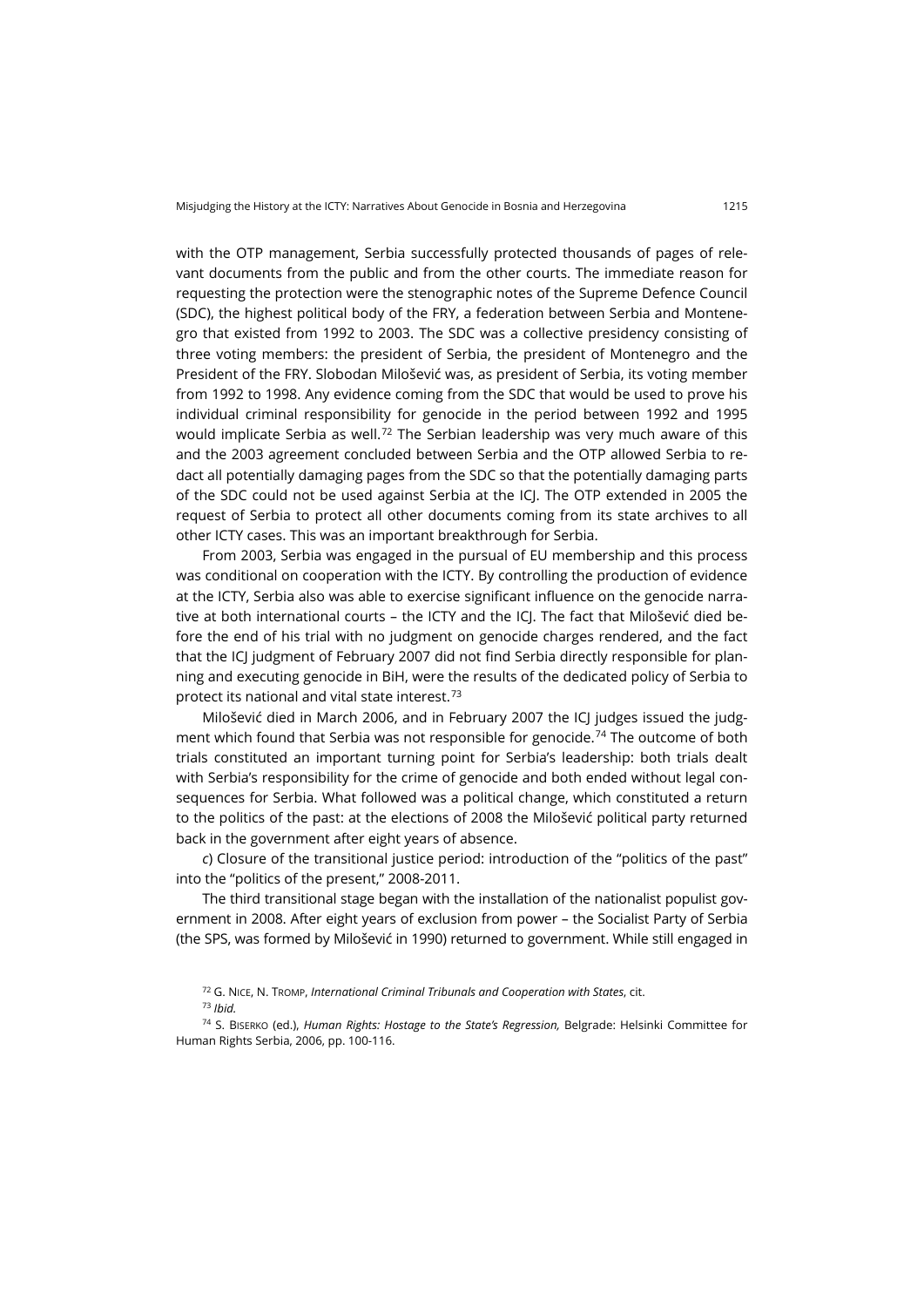the process of the accession to the EU, Serbia's state elites engaged in the process of complying with the EU conditions by apprehending and transferring the remaining fugitives while at the same time controlling the transitional narrative of genocide. With Milošević's trial ending without a judgment, the pressure from the ICTY was directed to the apprehension and transfer to The Hague of the remaining ICTY fugitives.<sup>[75](#page-26-0)</sup> and of Radovan Karadžić and Ratko Mladić in particular[.76](#page-26-1) In 2008, Karadžić was apprehended in Belgrade and transferred to The Hague; in 2010 Mladić was also apprehended on the territory of Serbia and transferred to The Hague. This allowed Serbia to close the chapter of cooperation with the ICTY. After the trials of Radovan Karadžić and Ratko Mladić started, Serbia's state elite remained concerned about the judgments: would these trials produce a judgment that would confirm the 1992 genocide charges; and would their judgments link the Srebrenica genocide to the individuals from Serbia who were named as members of the JCE? If these judgments would confirm that in 1992 the geocide occurred in the north of Bosnia and that the individuals form Serbia were linked to the genocide in Srebrenica, these adjudicated facts could have been used by the State of BiH to file a request for revision of the 2007 ICJ judgment: the deadline for the revision was within the ten-year period and was set to expire in February 2017.[77](#page-26-2)

In 2011, Serbia's intellectuals close to the Serbian Academy of Science and Arts (SANU), published an unofficial document dubbed SANU Memorandum II, as an analogy to the SANU Memorandum of 1986 that has been deemed to be the blueprint of the rise of Slobodan Milošević to power and the wars that followed in the 1990s. The SANU Memorandum was written by a number of prominent Serb academics and their diagnosis of the political, economic and cultural crisis of communist Yugoslavia concentrated on the position of the Serbs in Yugoslavia. The recommendations of these prominent Serb academics on how to deal with the crisis became an unofficial programme for Milošević's politics in the late 1980s.[78](#page-26-3) Milošević's proclaimed objective was "to rescue" the Serbs living in Kosovo, Croatia and BiH from "yet another genocide". This was to be achieved by changing Serbia's Constitution to "restore" the territorial integrity of Serbia by revoking the status of its autonomous provinces – Vojvodina and Kosovo. Milošević's crusade as "savior" of the Serb people across the Yugoslav republics was in retrospect an excuse for a more cynical political agenda that was directed to the centralization of the Yugoslav federation with Serbia emerging as the dominant political force.<sup>[79](#page-26-4)</sup> This pol-

<span id="page-26-0"></span><sup>75</sup> *Ibid*. Three remaining fugitives were: Goran Hadžić (the war time Croatian Serb leader), Radovan Karadžić and Ratko Mladić.

<span id="page-26-1"></span><sup>76</sup> S. BISERKO (ed.), *Human Rights, Democracy and Violence*, Belgrade: Helsinki Committee for Human Rights Serbia, 2008, pp. 40-54, 90-110.

<span id="page-26-4"></span><span id="page-26-3"></span><span id="page-26-2"></span><sup>77</sup> S. BISERKO (ed.), *European Option Obstructed*, Belgrade: Helsinki Committee for Human Rights Serbia, 2011, pp. 33-57, 85-121, 639-656.

<sup>78</sup> See e.g. N. TROMP, *Prosecuting Slobodan Milošević*, cit., pp. 70-80. <sup>79</sup> *Ibid*.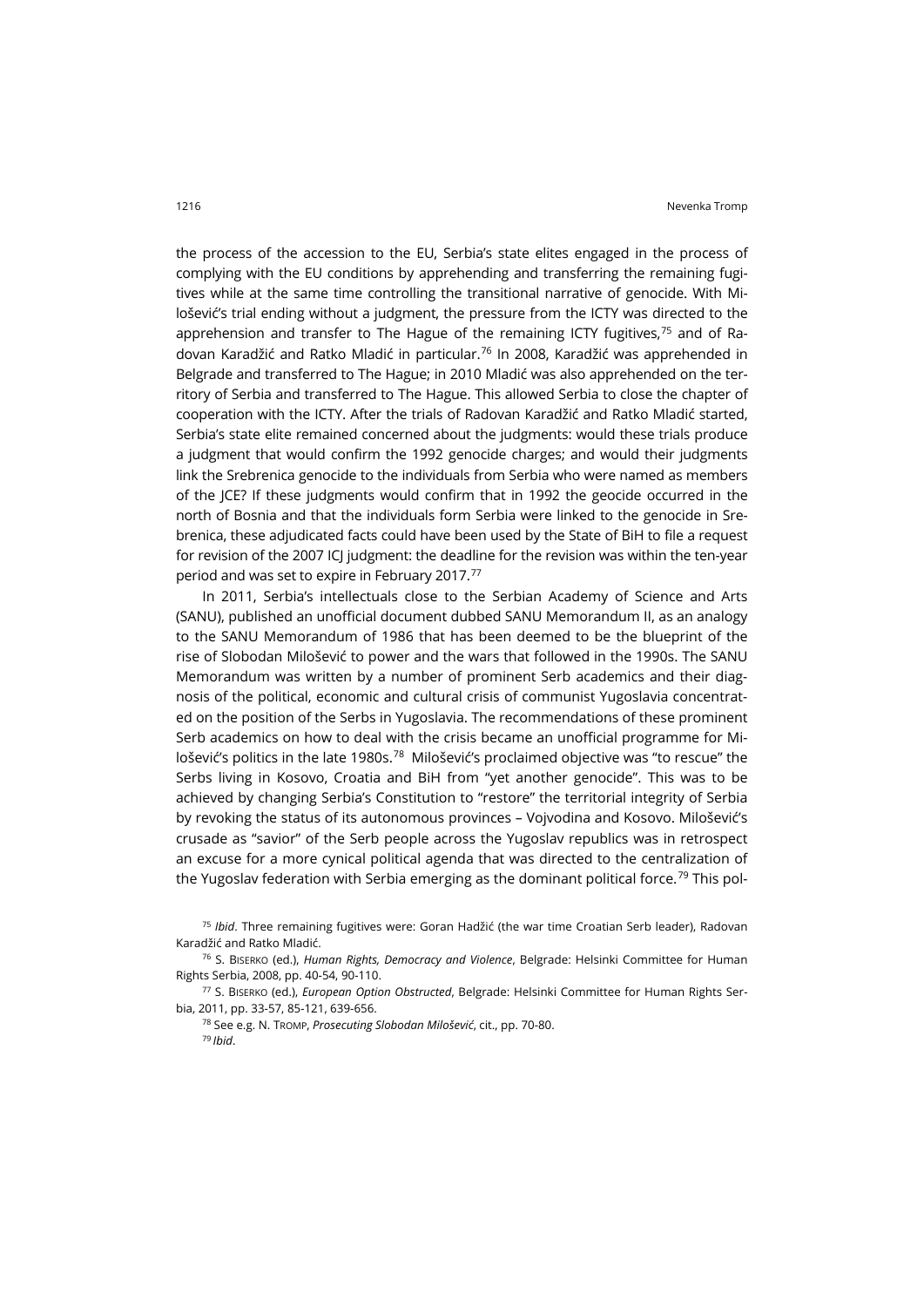icy failed and it triggered the disintegration of the Yugoslav State. The authors of the SANU Memorandum II declared that Serbia's military defeats in the 1990s wars should not be considered as being final: according to which the battles lost in war should be won in peace. Twenty-five years after the SANU Memorandum appeared in public and eleven years after the end of the war hostilities, the post-conflict Serbian political elites revived the issue of the Serbian diaspora.

The disclosure about the existence of this document came from Europa magazine, published by the Bosnian diaspora in the USA. The Europa magazine also states that the SANU Memorandum II was created by the same group of the Serbian intellectuals who authored the original SANU Memorandum with the goal "of saving Serbia after all the Balkan defeats and putting it on an equal footing with all the countries it attacked". In the description of the document, it was stated that "several chapters set out the basic directions and goals of how Serbia should and can be saved in international court proceedings. Also, how to reduce Serbia's responsibility for committed crimes and destruc-tion.<sup>[80](#page-27-0)</sup> The document sets out the strategy of how to use the dissatisfaction and unrest in the neighbouring States in order to "weaken the blade of accusations against Ser-bia".<sup>[81](#page-27-1)</sup> The text of this document has appeared in several publications, including a facsimile of the entire document that was published in 2013 in a Bosnian magazine. $82$ 

When it comes to the introduction of "politics of the past" into the "politics of the present", 2008 and 2012 are the crucial years for post-conflict Serbia. Kosovo's declaration of independence in February 2008 and the formation of the new Serbian government in July 2008 as a coalition government with the participation of Milošević's SPS party returned the topic of borders of the post-Yugoslav State to the political agenda of Serbia. In 2011, the Assembly of Serbia adopted the Strategy for preserving and strengthening the relations between the home country and the diaspora and the home country and Serbs in the region. The Strategy announced the return to the political agenda from Milošević's era that concerned itself with the Serbs living outside of the borders of Serbia. In 2011, the Government of Serbia also adopted a strategy which stated that about four million Serbs, or one third of the Serbian population, lived out-side the borders of the Republic of Serbia. [83](#page-27-3)

The term "Serbs in the region" was used in the document for the Serbian people living in the Republic of Slovenia, the Republic of Croatia, BiH, Montenegro, North Macedonia, Romania, Albania, and Hungary, whereas the most telling paragraphs refer to the

<span id="page-27-0"></span><sup>80</sup> See E. SUBAŠIĆ, *Drugi Memorandum SANU-a: Upute za udar na BiH*, in *Aljazeera Balkans*, 3 March 2019[, balkans.aljazeera.net](https://balkans.aljazeera.net/opinions/2019/3/5/drugi-memorandum-sanu-upute-za-udar-na-bih).

<sup>81</sup> *Ibid*.

<span id="page-27-2"></span><span id="page-27-1"></span><sup>82</sup> See M. DEDIĆ, *Memorandum 2 predviđa ujedinjenje Republike Srpske i Srbije za jednu deceniju*, in *Slobodna Bosna*, 21 March 2013, [www.helsinki.org.rs](http://www.helsinki.org.rs/serbian/doc/Slobodna%20Bosna%20-%20april%202013.pdf).

<span id="page-27-3"></span><sup>83</sup> See *Strategija za očuvanja i jačanja odnosa matične države i dijaspore i matične države i Srba u region*, cit., pp. 5-6.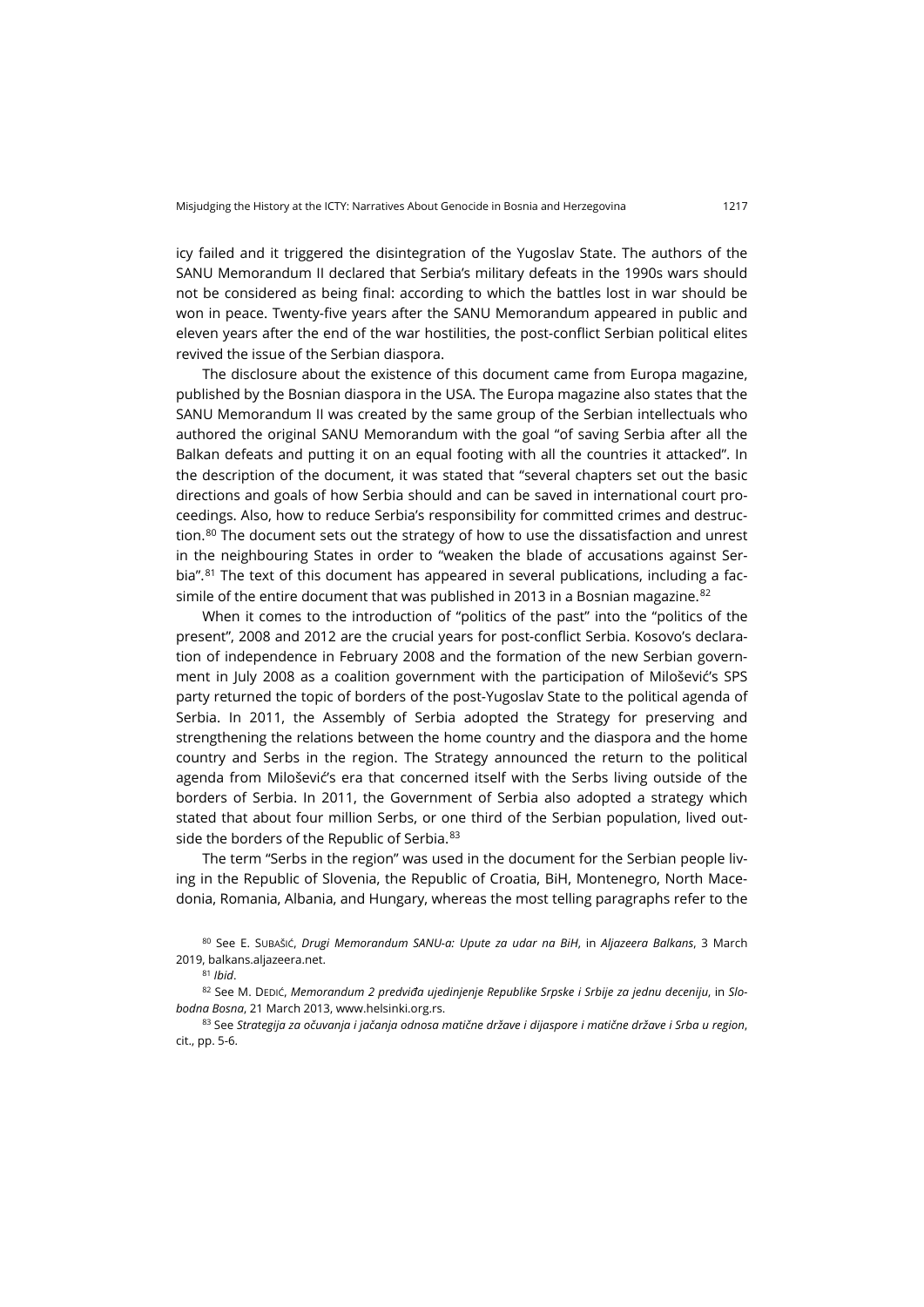Serbs living in the BiH, Croatia and Montenegro. Kosovo was not mentioned at all in the document. The Serbs living in BiH received plenty of attention. *Republika Srpska* has been described as the most important area of interest for Serbia given that almost half of the Serbs from the diaspora live in the RS territory. A whole range of the concrete measures for cooperation between the relevant institutions has been proposed: the Ministry of Economy and Regional Development of Serbia has been stimulated to encourage investment in areas of *Republika Srpska*; the Ministry of Education of Serbia should work on integrating their education systems. The document assigns a special role to the Ministry of Religion and the Orthodox faith clergy in the RS to work on the preservation of the national identity of the Serbs.<sup>[84](#page-28-0)</sup>

*d*) Defining the post-transitional justice agenda, 2012-2017.

In the period between 2012 and 2017, the political changes in Serbia announced the return of the Serb nationalist parties to power. In 2012, the Serbian Progressive Party (SNS – *Srpska napredna stranka*) led by Aleksandar Vučić won the general election and subsequently formed a populist nationalist government in coalition with the SPS led by Ivica Dačić, the party's leader known for his unwavering support of Slobodan Milošević and his political legacy.

In 2013 General Momčilo Perišić as well as Jovica Stanišić and Franko Simatović were acquitted by the ICTY. General Perišić stated upon arrival in Belgrade that it was not just his personal exoneration but also that the State of Serbia was exonerated as well. Stanišić and Simatović have returned to court to face re-trial at the MICT but whichever way the judgment goes, given the limited indictment charges, it will have no capacity to sustain the change that already existed in the transitional narrative about Serbia's involvement in the BiH war. In 2018, Vojislav Šešelj, the ultra-nationalist politician from Serbia was acquitted of all charges for the crimes on the territory of Croatia and BiH, and was found guilty of the crimes of expulsion of Croats from the territory of Serbia in 1991. The trials of Karadžić and Mladić ended with judgments that were very favourable to Serbia. In both Karadžić's judgments – the 2016 Trial Chamber judgment and in his 2019 Appeals Chamber judgment – the judges found that Milošević was not part of the JCE that was responsible for the common plan for BiH. Karadžić judgment of 2016 was described by the Serbia's politicians as exoneration of Milošević and Serbia from any involvement in the war of BiH.<sup>[85](#page-28-1)</sup> The subsequent Appeals Chamber decision confirmed in 2019 the genocide judgment for Srebrenica but it added that there was no evidence to find that any of the named individuals from Serbia were members of the JCE. $86$  Similarly, the Mladić first instance judgment of November 2017 did not find evidence that Milošević was a member of

<sup>84</sup> *Ibid.*

<span id="page-28-2"></span><span id="page-28-1"></span><span id="page-28-0"></span>85 See e.g. Ivica Dačić claimed that the Karadžić's judgment means that Serbia is not guilty of committing war crimes. *Dačić: Presuda Karadžiću je dokaz da je Srbija nije kriva za ratne zločine*, in *Telegraph.rs*, 7 September 2016[, www.telegraf.rs](http://www.telegraf.rs/vesti/politika/2344010-dacic-presuda-karadzicu-je-dokaz-da-je-srbija-nije-kriva-za-ratne-zlocine).

<sup>86</sup> See ICTY, IT-95-5/18-PT, *Prosecutor v. Radovan Karadžić*, cit., para. 3460.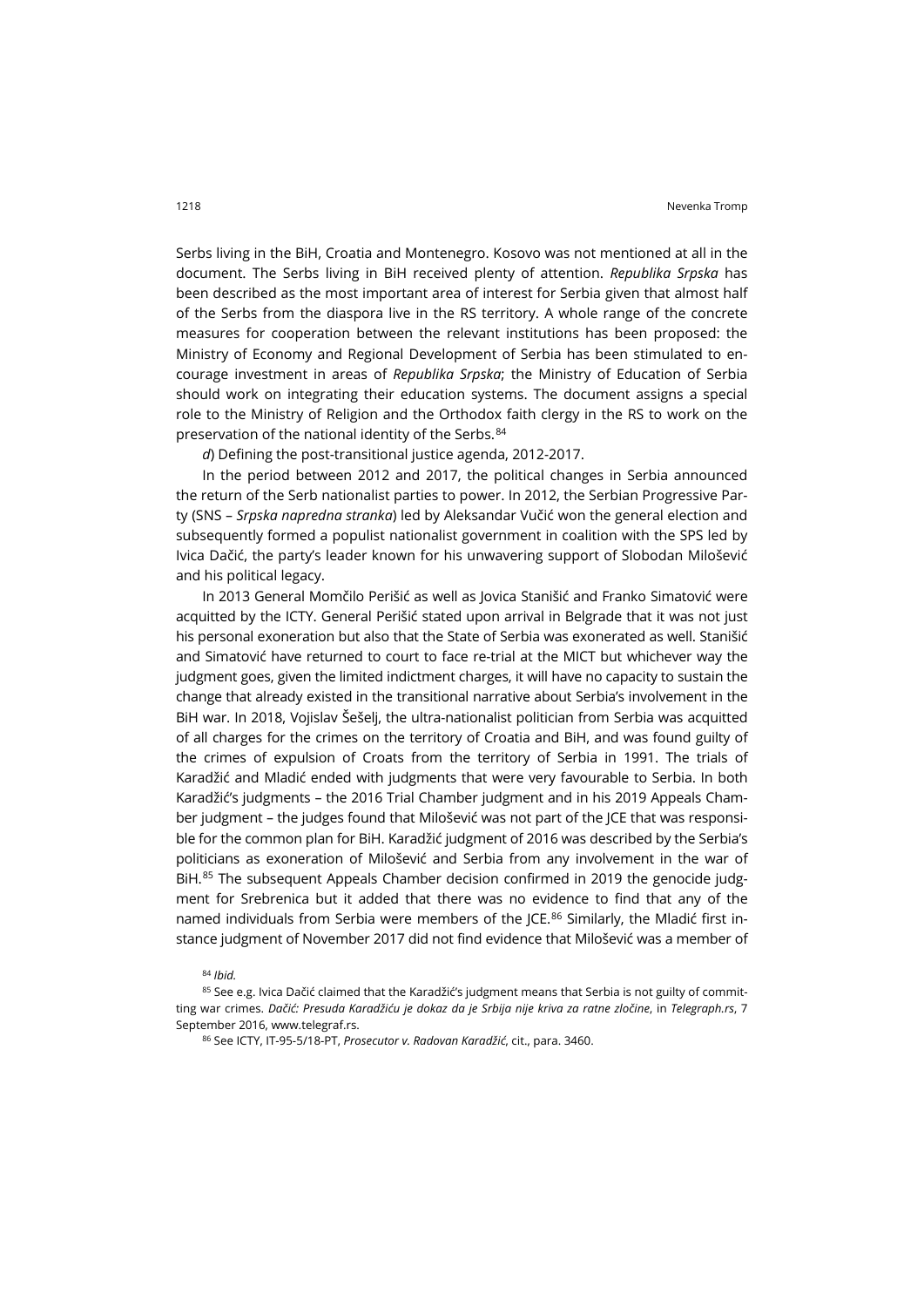the JCE.<sup>[87](#page-29-0)</sup> The State of BiH, or rather its Bosnian Muslim representative in the BiH Presidency, failed to file the request for revision of the genocide ICJ judgment by February 2017, which allowed Serbia to finish the proceedings at both international courts – the ICJ and the ICTY – without a legal finding of state responsibility for genocide.

*e*) Serbia's post-transitional strategy: return to the geo-politics, 2018-ongoing.

Concern for the cultural, economic, and human rights of the Serb nationals living in the neighbouring States could be seen as the legitimate concern of a nation state interested in the well-being and prosperity of its people living in the neighbouring States. However, when put in the historical and political context of the recent wars and the mass atrocities that the Serb forces committed against non-Serbs when they engaged in the creation of the RS, this renewed interest from Belgrade was met with due caution. It displayed an overwhelming concern for the cultural, economic and other human rights of the Serbs in BiH, with no concern for other national groups nor for the victims of the Serb violence in BiH. The Strategy could be seen as the introduction of a "soft power" approach, *i.e.* a de-politicised way of keeping the ideology of "endangerment of Serbdom" alive in the territories to which Serbia still aspires and use the cultural and religious networks to mobilise the Serbs when necessary from the point of view of Bel-grade.<sup>[88](#page-29-1)</sup> This has been recently demonstrated in the mass protests organised by the Serbs in Montenegro that started in 2019 as a reaction to the Law on Religious Com-munities that directly affected the property of the Serbian Orthodox Church.<sup>[89](#page-29-2)</sup> Soon, the demonstrations turned against the President Milo Đukanović and his Euro-Atlantic policy, threatening to undermine the Montenegrin political institutions.<sup>[90](#page-29-3)</sup>

## iii.2. "Border correction" initiative: how large will the post-Yugoslav SERBIA BE?

Serbia's post-conflict narrative can be fully understood when analysed through the prism of still existing geopolitical ambitions to extend the state borders of post-Yugoslav Serbia. As of recently, it has also become clear that Serbia aspires to regain control of Montenegro, despite the fact that Montenegro has been an independent State since 2006 and a NATO Member State since 2017.

Since Kosovo proclaimed its independence in 2008, Serbia has been insisting on the territorial autonomy of the northern Kosovo municipalities by supporting the creation of the Assembly of the Serb Municipalities, which became in 2013 Community of Serb

<sup>87</sup> See ICTY, judgment of 22 November 2017, IT-09-92-T, *Prosecutor v. Ratko Mladić*, para. 4238.

<span id="page-29-1"></span><span id="page-29-0"></span><sup>88</sup> N. GRABEŽ, *Preformulisana regionalne aspiracije*, in *Radio Free Europe*, 19 March 2011, [www.slobodnaevropa.org](https://www.slobodnaevropa.org/a/tema_sedmice_region_srbi_srbija/2343463.html).

<span id="page-29-2"></span><sup>89</sup> See e.g. *Ecclesiastical Dispute: Yet Another Point of Clash between Serbia and Montenegro*, in *Helsinki Bulletin*, 2019[, www.ceeol.com](https://www.ceeol.com/search/article-detail?id=847208).

<span id="page-29-3"></span><sup>90</sup> See e.g. *The Elections in Montenegro from Belgrade's Perspective*, in *Helsinki Bulletin*, 2020, [helsin](https://helsinki.org.rs/doc/HB-No157.pdf)[ki.org.rs](https://helsinki.org.rs/doc/HB-No157.pdf).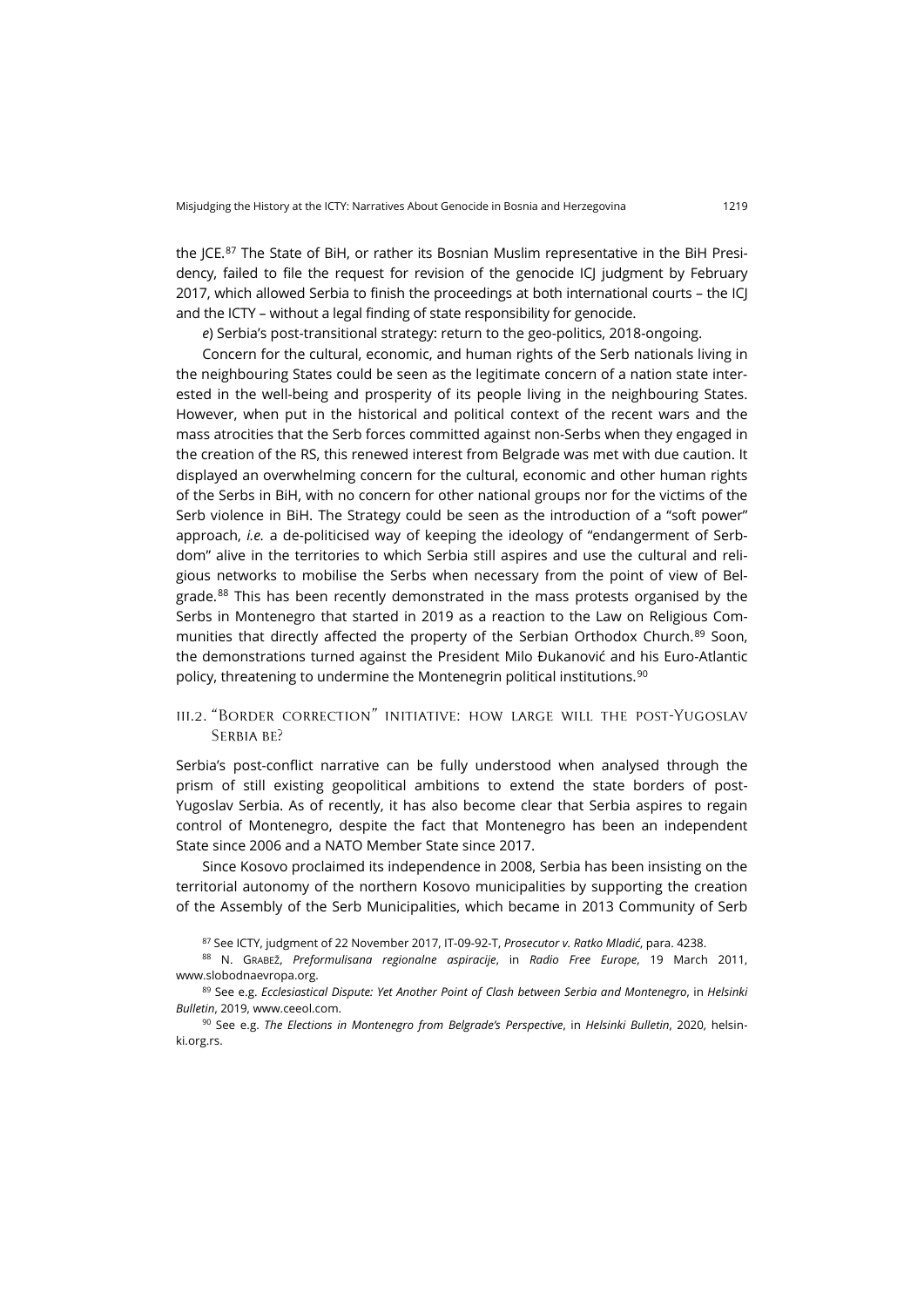Municipalities. The constitution of the community of these municipalities resembles the formula applied by Serbia for carving out the Serb designated territories in BiH – the RS. The Community of Serb Municipalities in the north of Kosovo is now exactly the territory that Serbia aspires to include in its state borders.

"Border Correction" or *korekcija granica* is an administrative term that has been introduced by the international community in order to stress its "consensual" nature. The term "border correction" has been first used in public during the negotiations between Serbia and Kosovo in 2018. The politicians, commentators, human rights activists, and academics have been using it. However, there is no policy paper made public that delineates the principles of the re supposed to be agreed by the parties involved. In 2019, the "territorial swap" deal between Kosovo and Serbia was leaked to the press. The deal has been supported by the Trump administration and the EU: Serbia was willing to swap the territory of the Preševo valley with two towns containing an overwhelming Kosovo Albanian majority – Preševo and Bujanovac – in exchange for the territory of the Community of Serb Municipalities, situated in the north of Kosovo.<sup>[91](#page-30-0)</sup>

The US and the EU have been supporting Serbia's geopolitical designs, but Kosovo's political institutions have been fiercely divided on the issue of the territorial swap. Kosovo's President Hashim Thaci was a proponent of this solution because it could oblige Serbia to recognise Kosovo as an independent State, which in turn could lead to UN membership for Kosovo in a foreseeable future.<sup>[92](#page-30-1)</sup> According to this calculation, Kosovo would not lose on the size of its territory or its population – only the shape of the state borders would change. The opposing position comes from the Kosovo political opposition led by Albin Kurti and his party *Vetëvendosje* (Self-determination).<sup>[93](#page-30-2)</sup>

Despite the willingness of Kosovo's President Thaci to work on the "border corrections" with Serbia, the swap of the territories has not taken place yet. Not least for the reason that the "border corrections" initiative has also divided the international community, diplomats, human rights activists, scholars and other Balkan watchers. The proponents of this strategy saw this initiative as a way forward to end a political standoff between Belgrade and Prishtina and the only way for Kosovo to become a UN member.<sup>[94](#page-30-3)</sup> The opponents of the initiative saw this as a dangerous precedent that will inevitably open the

<span id="page-30-0"></span><sup>91</sup> See for discussion: S. BISERKO, *Ima li plana za Kosovo*, in *Pobjeda Daily*, 13 April 2020[, pobjeda.me;](https://www.pobjeda.me/clanak/ima-li-plana-za-kosovo) F. BYTYCI, I. SEKULARAC, *Kosovo, Serbia consider a land swap, an idea that divides the Balkans*, in *Reuters-UK*, 6 September 2018[, uk.reuters.com](https://uk.reuters.com/article/uk-serbia-kosovo/kosovo-serbia-consider-a-land-swap-an-idea-that-divides-the-balkans-idUKKCN1LM2B5).

<span id="page-30-1"></span><sup>92</sup> S. DRAGOJLO, X. BAMI, *Land Swap Idea Resurfaces to Haunt Serbia-Kosovo Talks*, in *Balkan Insight*, 16 June 2020, [balkaninsight.com](https://balkaninsight.com/2020/06/16/land-swap-idea-resurfaces-to-haunt-serbia-kosovo-talks/).

<span id="page-30-2"></span><sup>93</sup> *Kurti denounces land-swap proposal in phone calls with the regional leaders*, in *European Western Balkans*, 27 May 2020[, europeanwesternbalkans.com](https://europeanwesternbalkans.com/2020/05/27/kurti-denounces-land-swap-proposal-in-phone-calls-with-the-regional-leaders/).

<span id="page-30-3"></span><sup>94</sup> See e.g. T. LESS, *The Next Balkan War*, in *New Statesman*, 6 June 2016, [www.newstatesman.com;](https://www.newstatesman.com/world/2016/06/next-balkan-wars) T. LESS, *Dysfunction in the Balkans: Can the Post-Yugoslav Settlement Survive?*, in *Foreign Affairs*, 20 December 2016, [www.foreignaffairs.com;](https://www.foreignaffairs.com/articles/bosnia-herzegovina/2016-12-20/dysfunction-balkans) S. BISERKO (ed.), *Serbian Community in Kosovo – Frozen Life in a Frozen Conflict*, Belgrade: Helsinki Committee for Human Rights Serbia, 2019, pp. 7-21.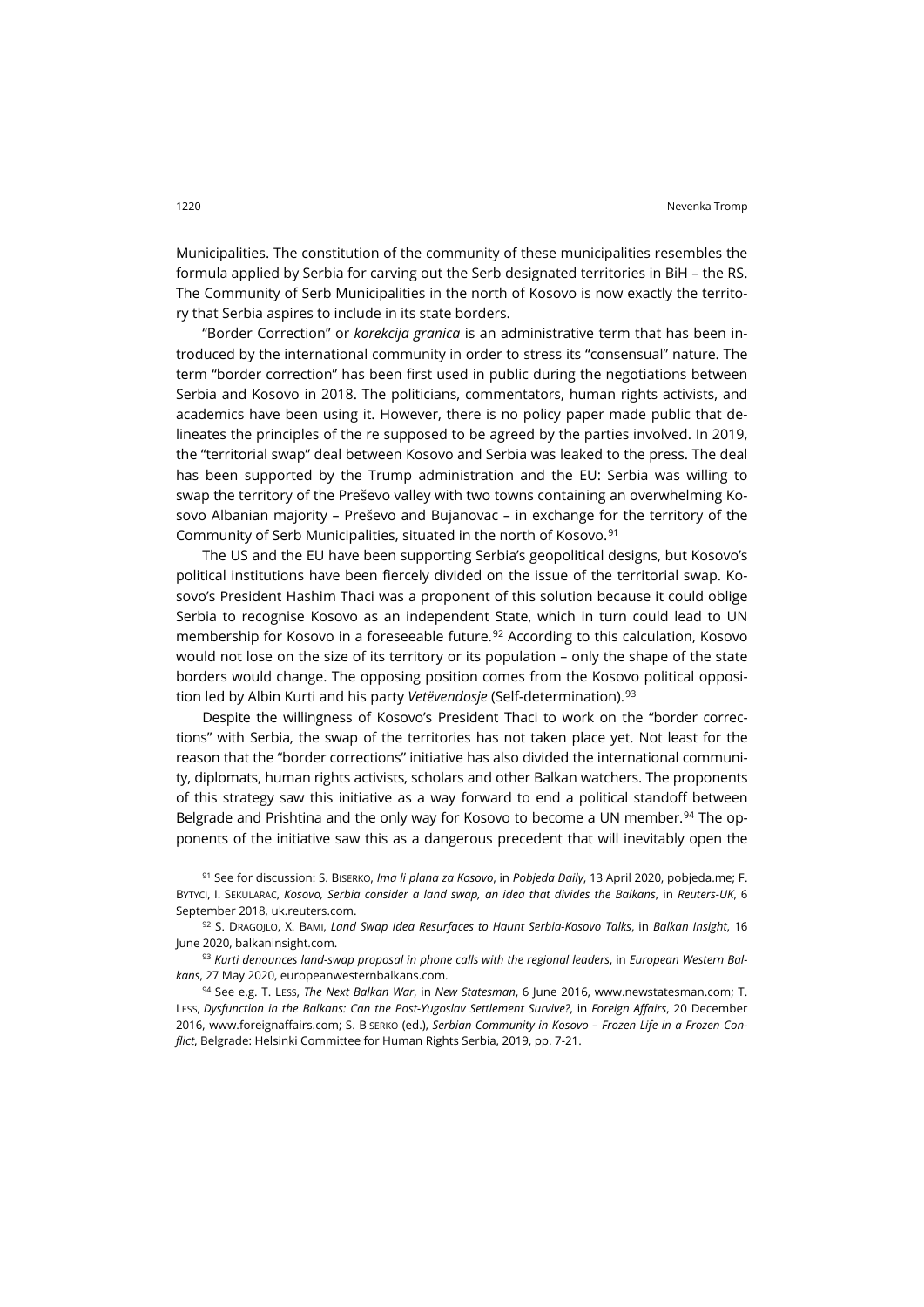question of the state borders of BiH and encourage the leadership of the RS to demand the secession of the RS to join Serbia.<sup>[95](#page-31-0)</sup> Even if the "border correction" strategy had worked out for Serbia and Kosovo, it could not be treated as an isolated territorial issue: it could have opened the geopolitical issue of the border between Serbia and BiH.

Indeed, the RS political leadership with Milorad Dodik in the lead has been openly and persistently promoting the unification of the RS and Serbia.<sup>[96](#page-31-1)</sup> Belgrade has been leaving the initiative to the RS leadership on how to justify its secession. Serbia's interest in the RS territory has survived many challenges. In fact, already in 2013, Serbia's then Prime Minister Dačić publicly reiterated the importance of Serbia for ensuring preservation of the Republika Srpska, calling it even more important for Serbia than Kosovo. $97$ The continuity of the policy of the Serbia's government in relation to the Republika Srpska has been underlined in the Strategy for the National Security for Republic of Serbia, a document adopted in December 2019, according to which one of its national interests has been identified as preservation of the existence and protection "of Republika Srpska as an entity within Bosnia and Herzegovina in accordance with the Dayton Agreement".[98](#page-31-3)

#### IV. Conclusions

The case study of Serbia, as discussed in this *Article*, demonstrates that despite the robust effort that the UN and the international community invested in determining criminal responsibility for the crimes committed in the wars fought on the territory of Yugoslavia, the outcome of the transitional justice will be contested by one or more parties.

The transitional justice narrative of genocide that took place on the territory of BiH encapsulates all inherent shortcomings of such narratives: the legal narrative of genocide will remain narrower than political and historical narratives; despite its limits the transitional justice narrative of genocide will last for a limited period of time; it will be contested by post-transitional narratives as produced by one or more interested parties.

The transitional narrative of genocide as produced by the ICTY confirmed that genocide took place in BiH. The finding that the crime of genocide took place on the territory of BiH was also confirmed in the 2007 ICJ genocide judgment. The authority of these two UN courts carved the genocide narrative into the collective memory of the world with the

<span id="page-31-2"></span><sup>97</sup> *Dačić: Opstanak Republike Srpske mnogo važniji državni interes nego opstanak Kosova u okviru Srbije*, in *Blic*, 26 April 2013[, blic.rs](https://www.blic.rs/vesti/politika/dacic-opstanak-republike-srpske-mnogo-vazniji-drzavni-interes-nego-opstanak-kosova-u/sw62nc0).

<span id="page-31-3"></span><sup>98</sup> *Strategija naconalne bezbednosti Republike Srbije*, 27 December 2019, www.pravno-[informacioni](https://www.pravno-informacioni-sistem.rs/SlGlasnikPortal/eli/rep/sgrs/skupstina/strategija/2019/94/2)[sistem.rs,](https://www.pravno-informacioni-sistem.rs/SlGlasnikPortal/eli/rep/sgrs/skupstina/strategija/2019/94/2) para. 3 (Nacionalni interesi).

<span id="page-31-0"></span><sup>95</sup> See e.g. US House of Representatives, *Engel & Menendez Express Concern about Trump Administration Approach to Serbia & Kosovo*, Committee on Foreign Affairs Press Releases, 13 April 2020, [foreignaf](https://foreignaffairs.house.gov/2020/4/engel-menendez-express-concern-about-trump-administration-approach-to-serbia-kosovo)[fairs.house.gov](https://foreignaffairs.house.gov/2020/4/engel-menendez-express-concern-about-trump-administration-approach-to-serbia-kosovo).

<span id="page-31-1"></span><sup>96</sup> See e.g. M. EDWARDS, *The President Who Wants to Break Up His Own Country*, in *The Atlantic*, 2 January 2019[, www.theatlantic.com](https://www.theatlantic.com/international/archive/2019/01/serb-president-dodik-bosnia/579199/).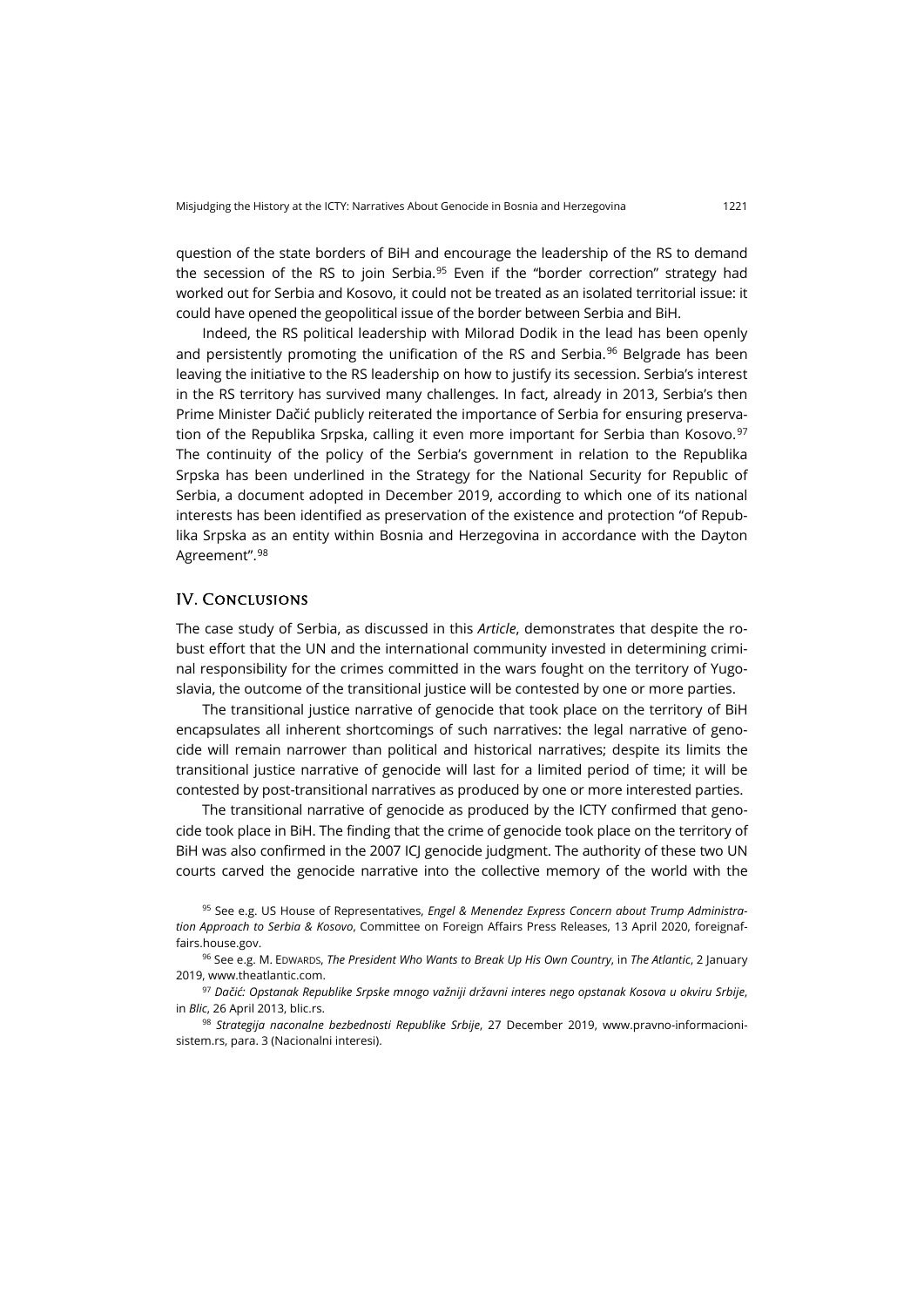Bosnian Muslims as the victims and the Serbs as perpetrators. However, the transitional narrative has determined that the genocide was planned and executed at the RS level, whereas individuals from Serbia do not feature in the genocide narrative. Slobodan Milošević was the only Serbian official who was indicted for genocide and his trial did not reach completion. All other ICTY genocide indictments concerned individuals who held official positions at the level of the RS. The fact that all the VRS officers who were indicted for genocide were also the officers of the Army of Yugoslavia (the VI) and were paid salaries and pensions by Serbia, did not feature in their indictments, in the evidence during their trial; and it thus never made it to the text of their respective judgments.

The genocide convictions were limited in time to July 1995 and in space to Eastern Bosnia, *i.e.* to Srebrenica and Žepa. The ICTY genocide convictions for Srebrenica and Žepa were rendered for the individuals who were charged and convicted as officials of the RS with no JCE links proved with the individuals from Serbia. With Milošević dying before the end of his trial, no other indictee from Serbia was indicted on genocide charges: four other ICTY indictees from Serbia who were charged for the crimes committed in Srebrenica as crimes against humanity or any other crime committed in Srebrenica or in BiH – have been acquitted. In several ICTY genocide indictments for 1992, there three municipalities where the genocide was charged against the Bosnian Muslims and Bosnian Croats; with no convictions for 1992, the Serb side has also been exonerated for the genocide against the Bosnian Croats.

According to the ICTY judgments, Serbia has been involved in an international armed conflict in BiH from 6 April to 19 May 1992. With no genocide convictions handed down at any court for crimes occurring in 1992, Serbia as a State was not found responsible for the crime of genocide. Moreover, with ICTY convictions for genocide handed down for the crimes occurring in Srebrenica and Žepa in the summer of 1995 – even if any of the individuals would have been connected via JCE to Belgrade – Serbia would have had a strong defence on its side by citing the determination by the ICTY judges that Serbia was not involved in an international armed conflict beyond the date of 19 May 1992.

Political, diplomatic, and legal efforts of a sovereign State be concerned about the historical, political and legal responsibility for the crime of genocide can be explained in the light of the obligations of all UN States to comply with the UN Convention on Prevention and Punishment of the Crime of Genocide of 1948. If States fail to fulfil that obligation, there will be consequences: no State will be willing to admit to the crime of genocide without facing the legal scrutiny. The formation of the Sarajevo and Srebrenica commissions by the RS Assembly will inevitably offer the new narrative with counter arguments that will serve the already active deniers and apologists of the genocide.

The post-transitional justice period has already been inaugurated across the region: the already incomplete transitional justice narrative of genocide in BiH has been challenged with a strategic purpose in mind, such as the return to the geo-political objectives that had led to the genocidal crimes in the 1990s – but which despite the commis